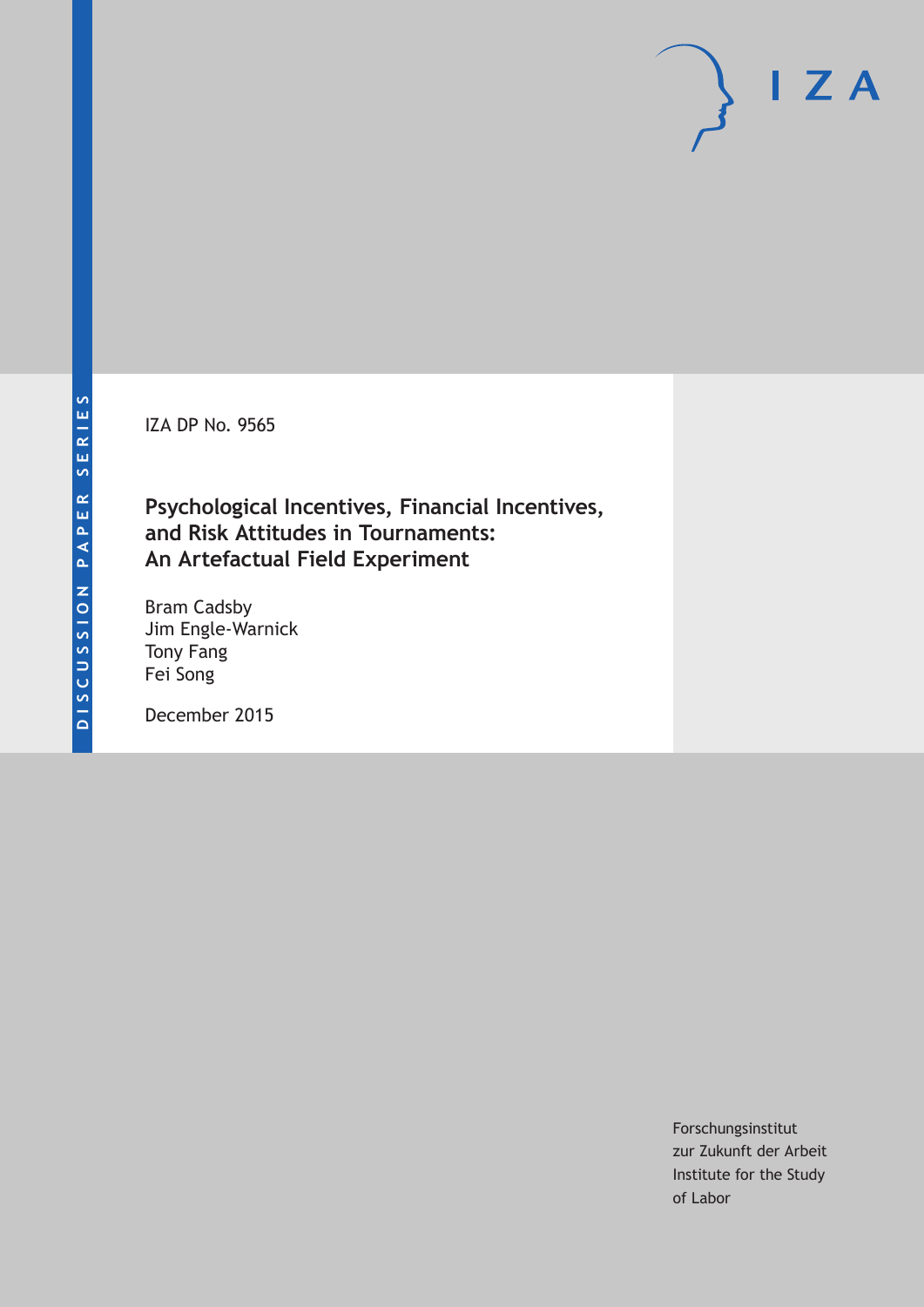# **Psychological Incentives, Financial Incentives, and Risk Attitudes in Tournaments: An Artefactual Field Experiment**

### **Bram Cadsby**

*University of Guelph* 

### **Jim Engle-Warnick**

*McGill University* 

### **Tony Fang**

*Memorial University of Newfoundland, University of Toronto and IZA*

# **Fei Song**

*Ryerson University*

Discussion Paper No. 9565 December 2015

IZA

P.O. Box 7240 53072 Bonn **Germany** 

Phone: +49-228-3894-0 Fax: +49-228-3894-180 E-mail: iza@iza.org

Any opinions expressed here are those of the author(s) and not those of IZA. Research published in this series may include views on policy, but the institute itself takes no institutional policy positions. The IZA research network is committed to the IZA Guiding Principles of Research Integrity.

The Institute for the Study of Labor (IZA) in Bonn is a local and virtual international research center and a place of communication between science, politics and business. IZA is an independent nonprofit organization supported by Deutsche Post Foundation. The center is associated with the University of Bonn and offers a stimulating research environment through its international network, workshops and conferences, data service, project support, research visits and doctoral program. IZA engages in (i) original and internationally competitive research in all fields of labor economics, (ii) development of policy concepts, and (iii) dissemination of research results and concepts to the interested public.

IZA Discussion Papers often represent preliminary work and are circulated to encourage discussion. Citation of such a paper should account for its provisional character. A revised version may be available directly from the author.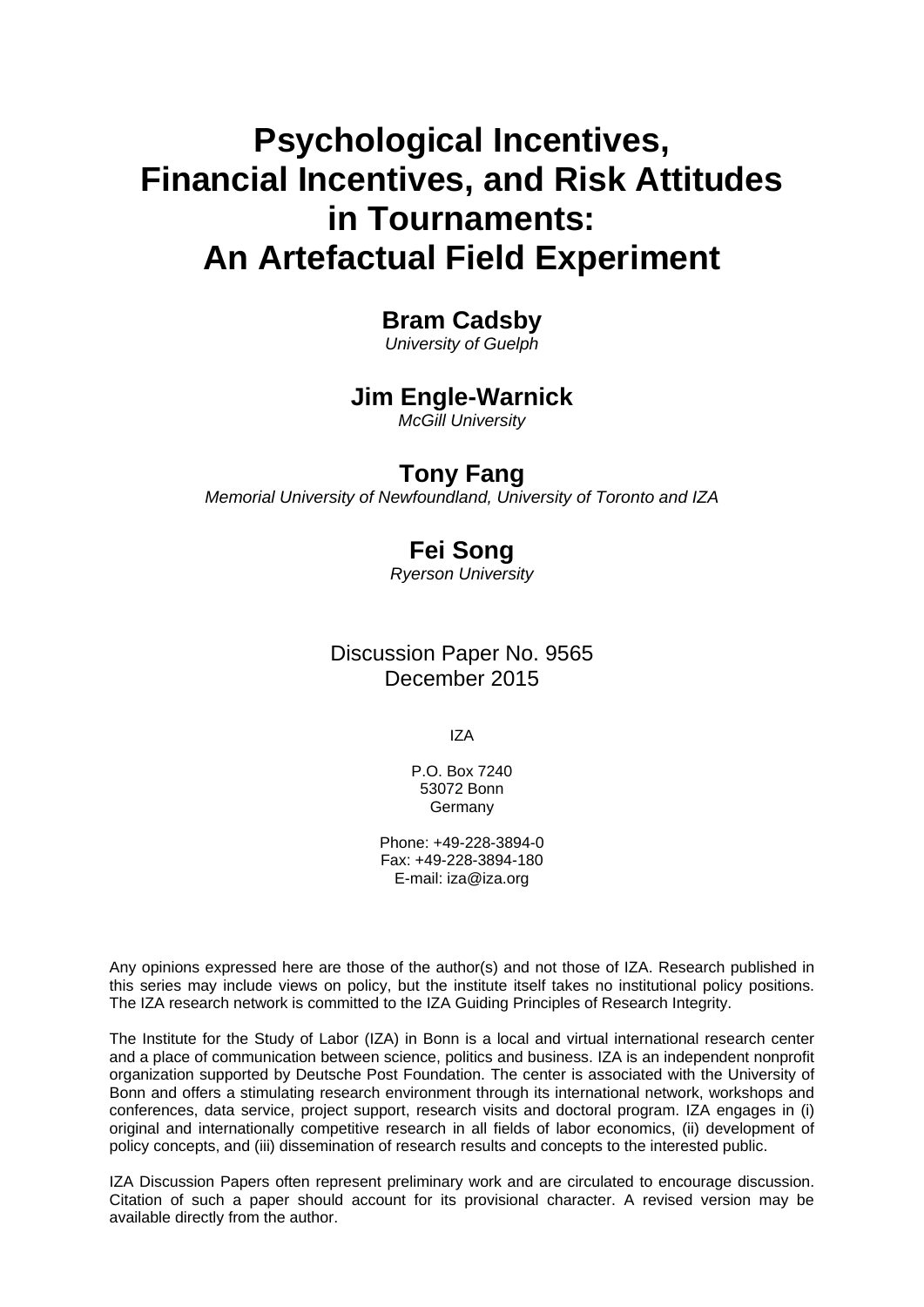IZA Discussion Paper No. 9565 December 2015

# **ABSTRACT**

### **Psychological Incentives, Financial Incentives, and Risk Attitudes in Tournaments: An Artefactual Field Experiment**

Tournaments are widely used to assign bonuses and determine promotions because of the link between relative performance and rewards. However, performing relatively well (poorly) may also yield psychological benefits (pain). This may also stimulate effort. Through a realeffort artefactual field experiment with factory workers and university students as a comparison group in China, we examine how both psychological and financial incentives, together with attitudes toward risk, may influence motivation and performance. We provided performance-ranking information both privately and publicly, with and without rank-based financial incentives. Our results show that performance-ranking information had a significant motivational effect on average performance for students, but not for that of workers. Adding financial incentives based on rank provided little evidence of further improvement. Much of the difference between workers and students can be explained by differences in attitudes toward risk. Indeed, for both groups financial and psychological incentive effects are both inversely related to individual levels of risk aversion, and are positive and significant both for workers and for students who are sufficiently risk-tolerant.

JEL Classification: J30, J24, J33, C93, C91

Keywords: incentives, social comparison, performance feedback, peer pressure, tournament, risk aversion, artefactual field experiment

Corresponding author:

Tony Fang Department of Economics Memorial University of Newfoundland St. John's, NL, A1C 5S7 Canada E-mail: tfang@mun.ca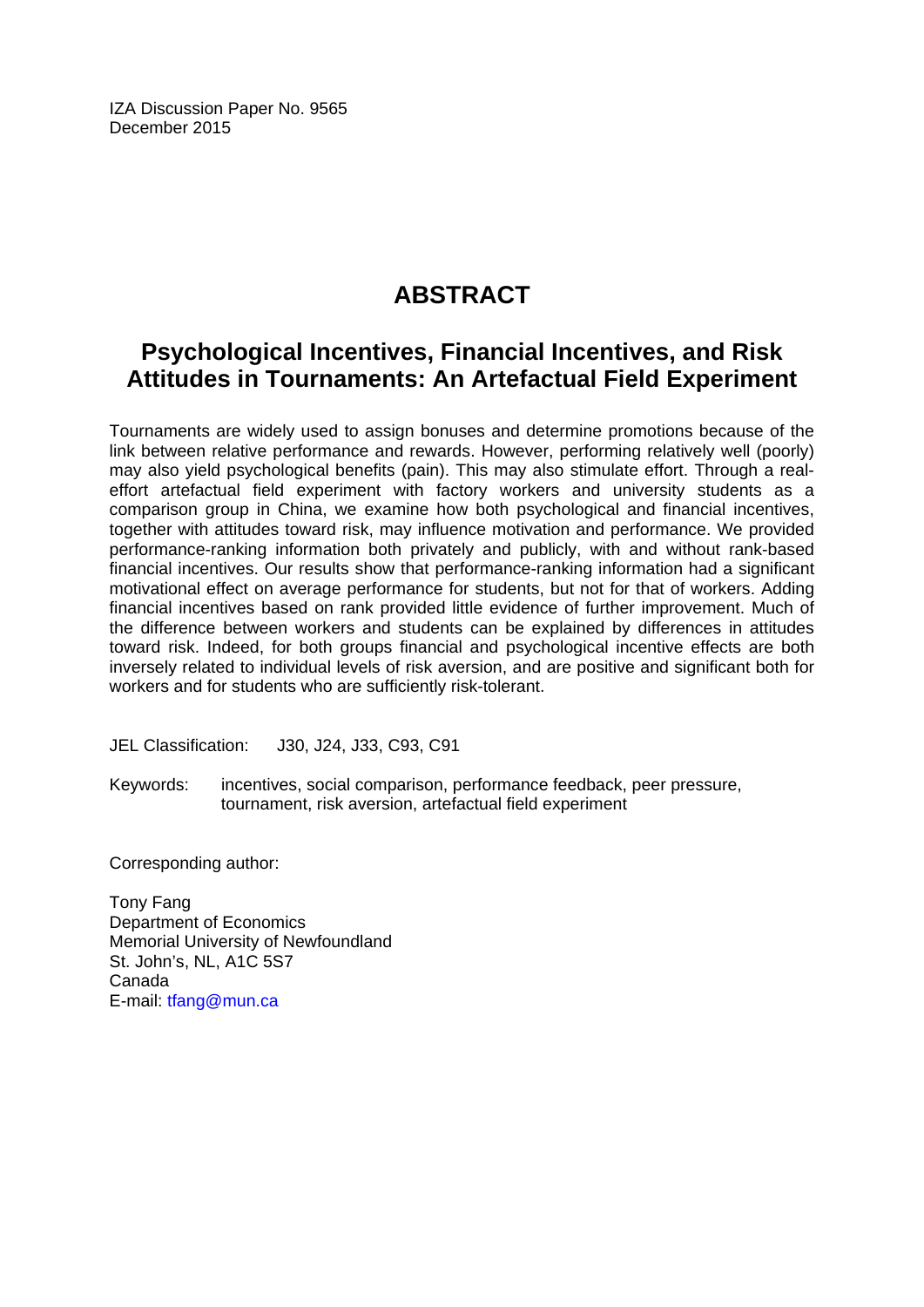#### **1. INTRODUCTION**

Compensation is at the core of all employment exchanges. The relationship between employee compensation and both employee and firm performance has long been a focus of attention in management, economics, organizational studies, and sociology (e.g., Gomez-Mejia, and Welbourne, 1988; Jensen, 2003; Lazear, 1986, 2000; Zenger, 1992). The specific choice of compensation scheme has been linked to sorting and performance (Cadsby, Song, and Tapon, 2007; Gerhart and Milkovich, 1992; Gerhart and Rynes, 2003; Jensen, 2003; Lazear, 2000; Zenger, 1992). Recent decades have witnessed an increase in the prevalence of different forms of pay-for-performance in many organizations. Lazear and Shaw (2009) report that close to 67 percent of firms in the US use individual pay-for-performance incentives. According to WorldatWork's Private Company Incentive Pay Practices Survey (2012), the percentage of US for-profit companies with a pay-for-performance program rose from 43% in 2007 to 78% in 2012.

Pay-for-performance is usually tied to some measure of work output and/or firm performance (Lazear, 2000). The idea behind most pay-for-performance schemes is that pay levels should differ to reflect the different levels of contribution made by different individuals, thus aligning the incentives of employee agents with those of owner principals (Jensen and Murphy, 1990). However, many pay-for-performance systems face potential problems, including substantial costs associated with the measurement of performance and the availability and accuracy of such measures (Holmstrom and Milgrom, 1991; Nalebuff and Stiglitz, 1983). To overcome these problems, tournament-based compensation (TBC hereafter) is argued to be desirable when measures of relative performance are less costly and/or more reliable than absolute measures (Lazear and Rosen, 1981). By linking individual pay to relative performance, TBC also maintains control over the total wage bill, while motivating employees to exhibit greater effort and performance (Ehrenberg and Bognanno, 1990; Green and Stokey, 1983; Lazear, 1995; Pfeffer, 1994). In practice, TBC systems such as promotion of senior executives (O'Reilly,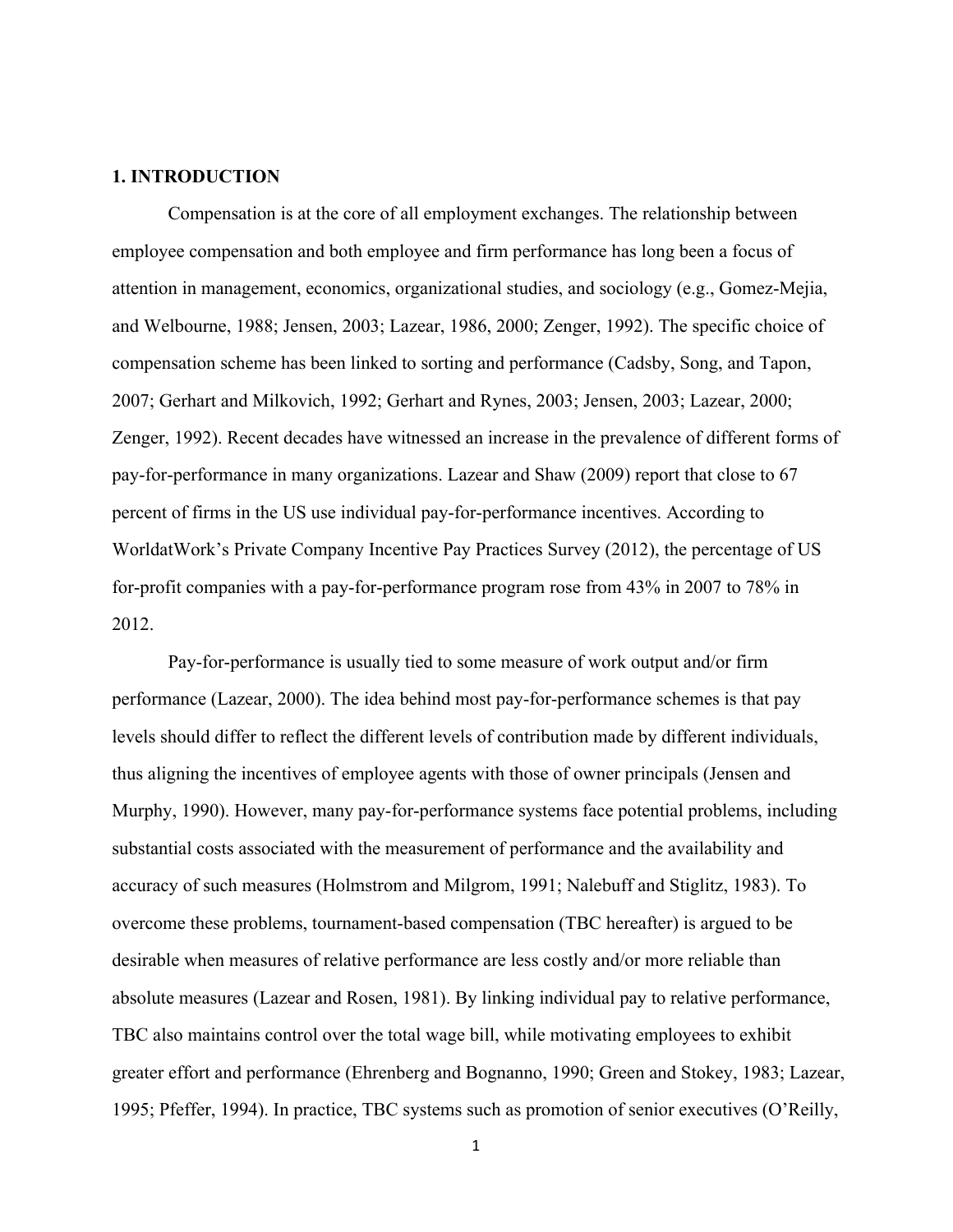Main, and Crystal, 1988), perks and privileges rewarded to top managers (Eriksson, 1999), and prizes give to top athletes (Becker and Huselid, 1992; Ehrenberg and Bognanno, 1990) are widely available.

TBC systems may motivate people to perform well because of the link between relative performance and financial rewards. However, performing relatively well (poorly) may also yield psychological benefits (pain), which may also stimulate effort (Frank, 1985). Starting with Adam Smith, many have argued that psychological elements may be as important for understanding social and economic behavior as the strict rationality assumptions behind many economic theories (Smith, 1759). Recently, a great deal of evidence regarding social preferences based on field and laboratory research (e.g., Charness and Rabin, 1999 and the references therein) has provided the foundation for research on whether and to what degree workers respond to information regarding the productivity of their peers.

Mas and Moretti (2009) for example studied the performance of cashiers in a large US grocery chain. Among other things, they found that worker productivity responded positively to the arrival of a higher productivity worker who could observe the original worker's performance, especially when that worker's shift frequently overlapped with that of the higher productivity worker. They concluded that social pressure based on being observable to high productivity coworkers can increase performance. Similarly, Falk and Ichino (2006) used a controlled field experiment in Switzerland to demonstrate that workers stuffing envelopes for a fixed wage were more productive when working within sight of another worker in the same room than when working alone. In contrast, Bellemare, Lepage, and Shearer (2010), using a real-effort data-entry task, presented laboratory subjects in Canada with information about the actual output of a person who had previously performed the same task. They found no positive impact of such information on performance in either a fixed-wage or piece-rate setup. On the contrary, information that another person had done either very well or very poorly led to lower levels of output, particularly for male subjects under fixed-wage compensation.

Three recent studies examined the effect of non-financial recognition on performance.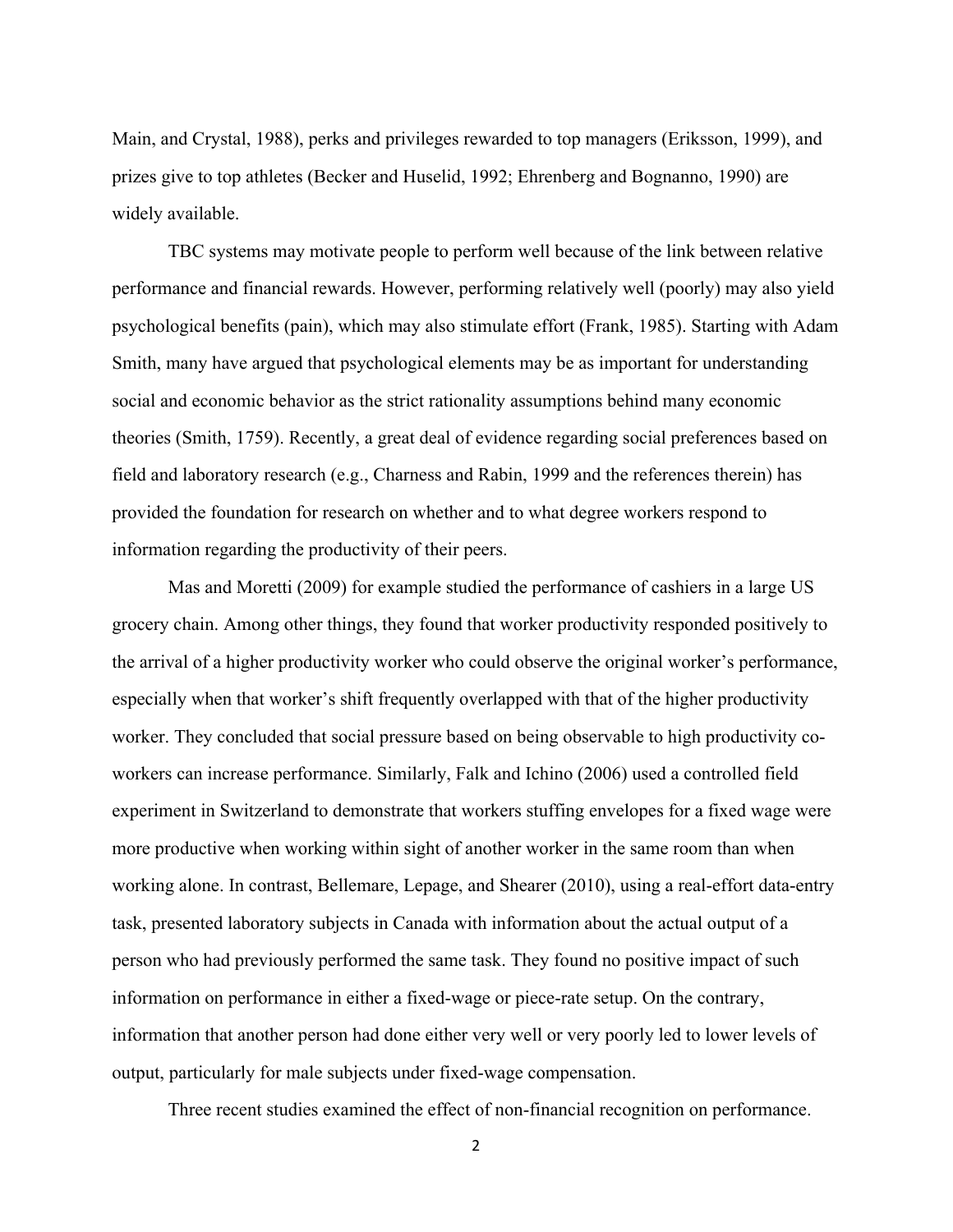Kosfeld and Neckermann (2011) showed that when subjects knew that top performers in a fixedwage database project in Switzerland would receive a congratulatory letter, it significantly increased performance. Bradler, Dur, Neckermann and Non (2013) used a controlled field experiment involving data entry in Germany to show that unexpected recognition in the form of a thank-you card after two hours of work improves subsequent performance, particularly when only the best performers receive the recognition. Delfgaauw, Dur, Sol, and Verbeke (2009) ran a field experiment at a Dutch retail chain, employing a sales competition between the individual stores. The sales competitions were applied both with and without financial incentives. In both cases, the competition was associated with a significant growth in sales when the gender of the store manager was the same as that of a sufficiently large proportion of the store employees. There were no differences in performance improvement between the competitions with and without financial incentives.

A number of papers also recently examined the role played by the provision of ranking information under different compensation schemes. Under piece rates, Blanes i Vidal and Nossol (2011) showed that providing private ranking information can significantly improve performance in a firm setting in Germany when compared to a baseline in which such information was not provided. Azmat and Iriberri (2012) used a real-effort laboratory experiment in Spain to show that providing feedback on average group performance also resulted in improved individual performance under piece rates. Under fixed pay, such feedback produced an improvement in male performance but a deterioration in female performance with no significant effect overall. In contrast, Barankay (2012a) found that removing feedback on ranking improved performance of furniture salespeople paid by commission in a three-year field experiment in North America, while Barankay (2012b) found that piece-rate workers recruited through Mechanical Turk were less likely to return to work again after they had been ranked. In addition to Azmat and Iriberri (2012), Kuhnen and Tymula (2012) in the US and Charness, Masclet and Villeval (2014) in France examined the effect of relative performance feedback under fixed wages. Kuhnen and Tymula (2012) demonstrated that knowing one would receive private feedback on one's rank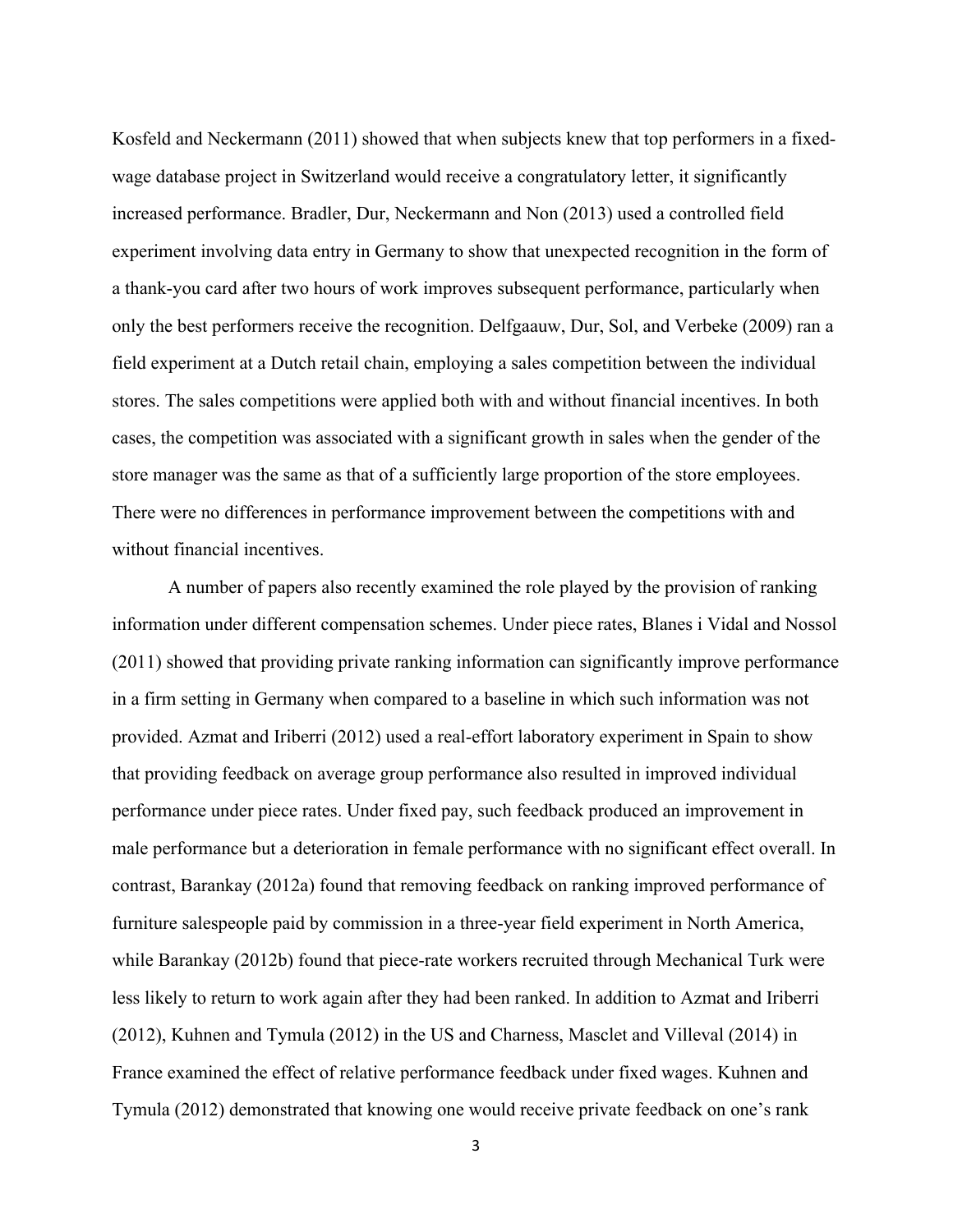within a group of six to nine subjects either with certainty or with a 50% probability resulted in improved performance on a multiplication task compared to a control with no feedback. Charness, Masclet and Villeval (2014) showed that in three-person groups providing public feedback on the rank of all three group members in a decoding task improved performance. Remarkably, they also found that subjects were willing to spend money to improve artificially their own rank or to sabotage their competitors.

Relative performance feedback has also been studied in educational settings. Azmat and Iriberri (2010) studied the effect of providing class averages to Spanish high-school students, who had previously received solely their own grades. This resulted in a significant improvement in grades, which reverted to normal after the class averages were no longer provided. Lam, Yim, Law and Cheung (2004) examined the effect of announcing that private written information on one's performance rank would be provided to grade 7 students taking a typing course in Hong Kong upon completion of the course. While this resulted in better performance, it had a number of negative effects such as students sacrificing learning opportunities and choosing less challenging tasks. Tran and Zeckhauser (2012) used students studying English in Vietnam to examine the effect of providing both private and public ranking information on practice tests. Both treatments resulted in higher scores on the final standardized test compared to a control with no ranking information.

We conduct an artefactual field experiment with laboratory controls (Harrison and List, 2004) among factory workers in China to examine the effect of relative performance feedback within such a workplace. For comparison purposes, we also study the effect of such feedback using a laboratory experiment with undergraduate student subjects from the same region. In our experiment, subjects repeatedly perform a real-effort addition task for pay. In the control treatment, subjects receive a flat payment that was independent of performance. We employ a two-by-two factorial design to implement four additional experimental treatments: the first factor is private versus public feedback on one's relative rank in a group of 20 or 30; the second factor is whether pay is fixed and independent of rank or directly linked to it. Previous studies have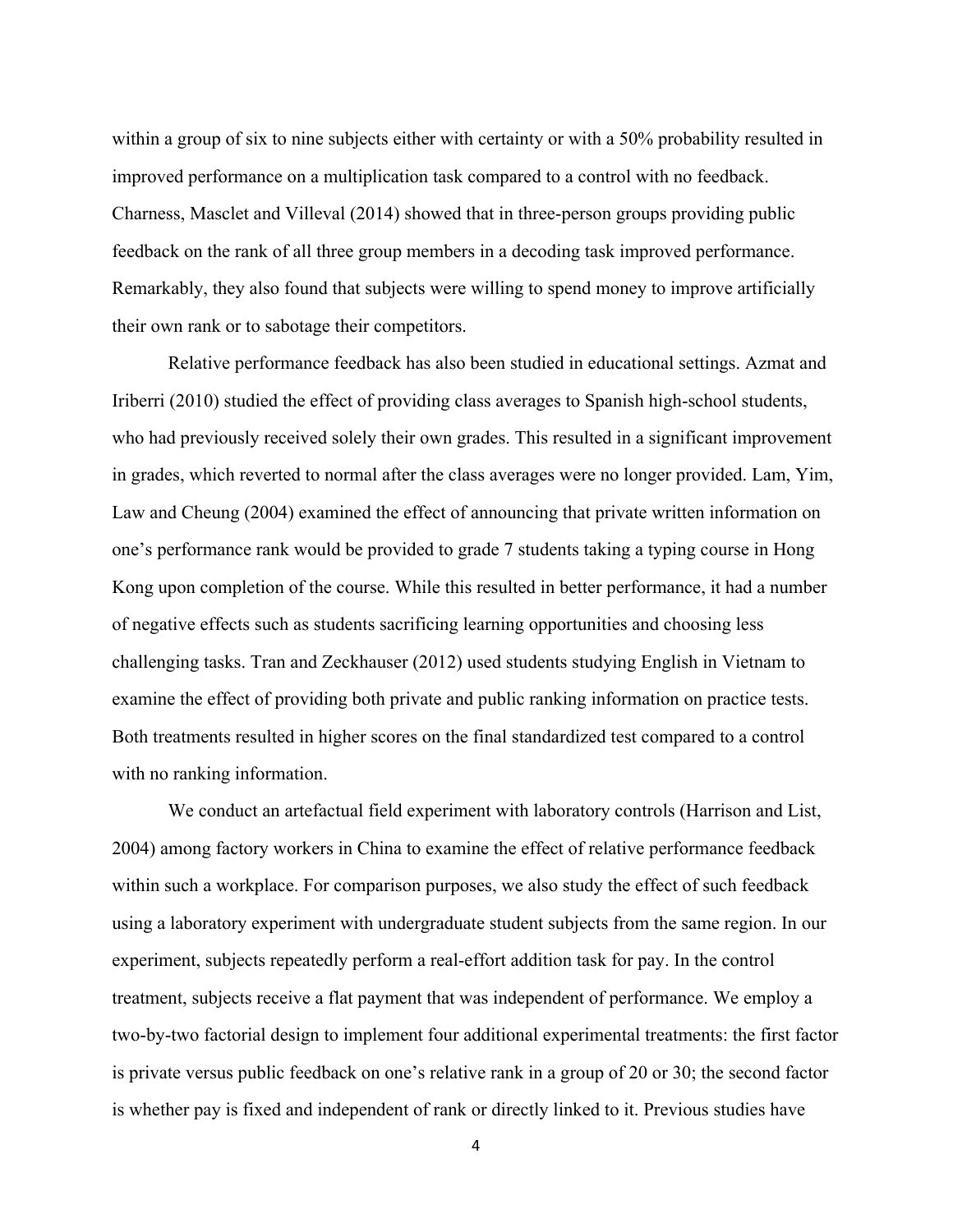found both private (e.g., Kuhnen and Tymula, 2012) and public (e.g., Charness, Masclet and Villeval, 2014) feedback on rank to be effective motivators relative to a control under fixed pay. To our knowledge, only Tran and Zeckhauser (2012) have undertaken a comparison of private versus public feedback. That comparison was done in the context of academic achievement. While public feedback appeared to be linked to higher academic achievement than private feedback, this result was only of marginal significance. Thus the authors highlight the need for further study of this issue. We do so here through a comparison of private versus public feedback under both fixed-pay and ranking-based compensation in a workplace setting, the first factor in our two-by-two design.

The second factor compares the effect of relative ranking feedback when pay is fixed and independent of ranking to the effect of pay being directly determined by one's relative ranking. This comparison isolates the potential psychological effects of ranking feedback on productivity from the combination of psychological and financial motivation if one's pay is directly linked to one's ranking. To our knowledge this has not been studied previously and it represents a major novel contribution of our paper.

During the experimental session, we measured subjects' aversion to uncertainty by measuring their risk preferences. Uncertainty can operate in a variety of ways in this setting: risk-averse subjects could simply avoid the lottery that requires high effort for an uncertain return and exert less effort for a more certain outcome. Moreover, aversion to uncertainty could manifest itself as discomfort, stress or an unpleasant and dysfunctional feeling about the imposed uncertainty of the ranking regime (Loewenstein, Hsee, Weber and Welch, 2001), which could adversely affect performance (Cadsby, Song and Tapon, 2007; 2009). Our hypothesis is thus that more risk-averse people are likely to improve less and in extreme cases even suffer a deterioration in performance, compared to less risk-averse people, who are likely to improve more under a ranking system. To our knowledge, the exploration of this issue is also a novel contribution of our study.

Our study brings together tournaments, peer pressure, field research and experimental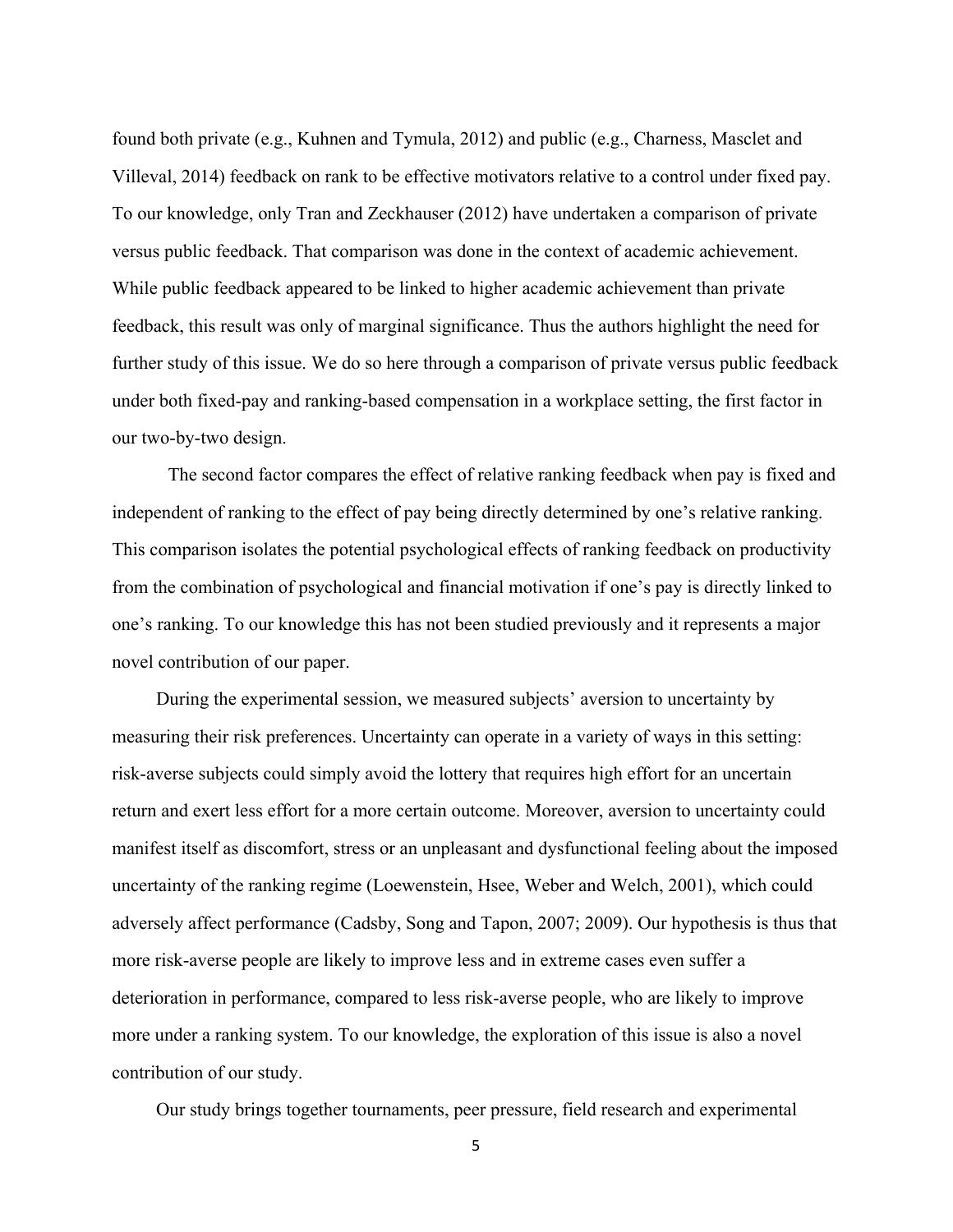control by introducing an artefactual field experiment, conducted in China with full-time factory workers, in which we compare and disentangle the effects of private versus public feedback on relative ranking, fixed versus graduated tournament pay, and attitudes toward risk on performance of a real-effort task. Chinese undergraduate students participate in an analogous laboratory experiment. The purpose of using both factory workers and university students is to explore whether and to what extent workers might behave and respond to incentives and risks differently than students, the typical participants in lab experiments, in the context of feedback on relative ranking. We find that they do behave differently, largely owing to differences in attitudes toward risk. We continue with the experimental design, behavioral predictions and experimental procedures. We then present the experimental results and draw some conclusions.

#### **2. EXPERIMENTAL DESIGN**

We used a standard real-effort task (e.g., Niederle and Vesterlunde, 2007), in which subjects computed the sum of a series of five two-digit numbers. Each number was drawn from the uniform distribution using a computerized random-number generator. The subjects solved these arithmetic problems over eight experimental rounds, with each round lasting three minutes. This particular task is ideal for the study because while both full-time employees and students can accomplish it, it may be taxing under the pressure of a time constraint. We conducted the experiment using paper-and-pencil so that computer proficiency was not an issue for any participant.

There were five experimental manipulations, which we denote conditions. The first condition, *fixed-pay*, is the control condition (hereafter denoted C), in which a participant earned ¥6.00 per round regardless of his/her performance and received no feedback on that performance. We use this control condition to compare output resulting from ability and effort exerted when performance has neither financial nor socio-psychological consequences with that resulting from ability and effort exerted under the different ranking/payment systems. For the four experimental conditions, we utilize a 2×2 factorial design that manipulates financial incentives (fixed pay vs. rank-based pay) and performance ranking information (privately vs. publicly revealed). Thus, the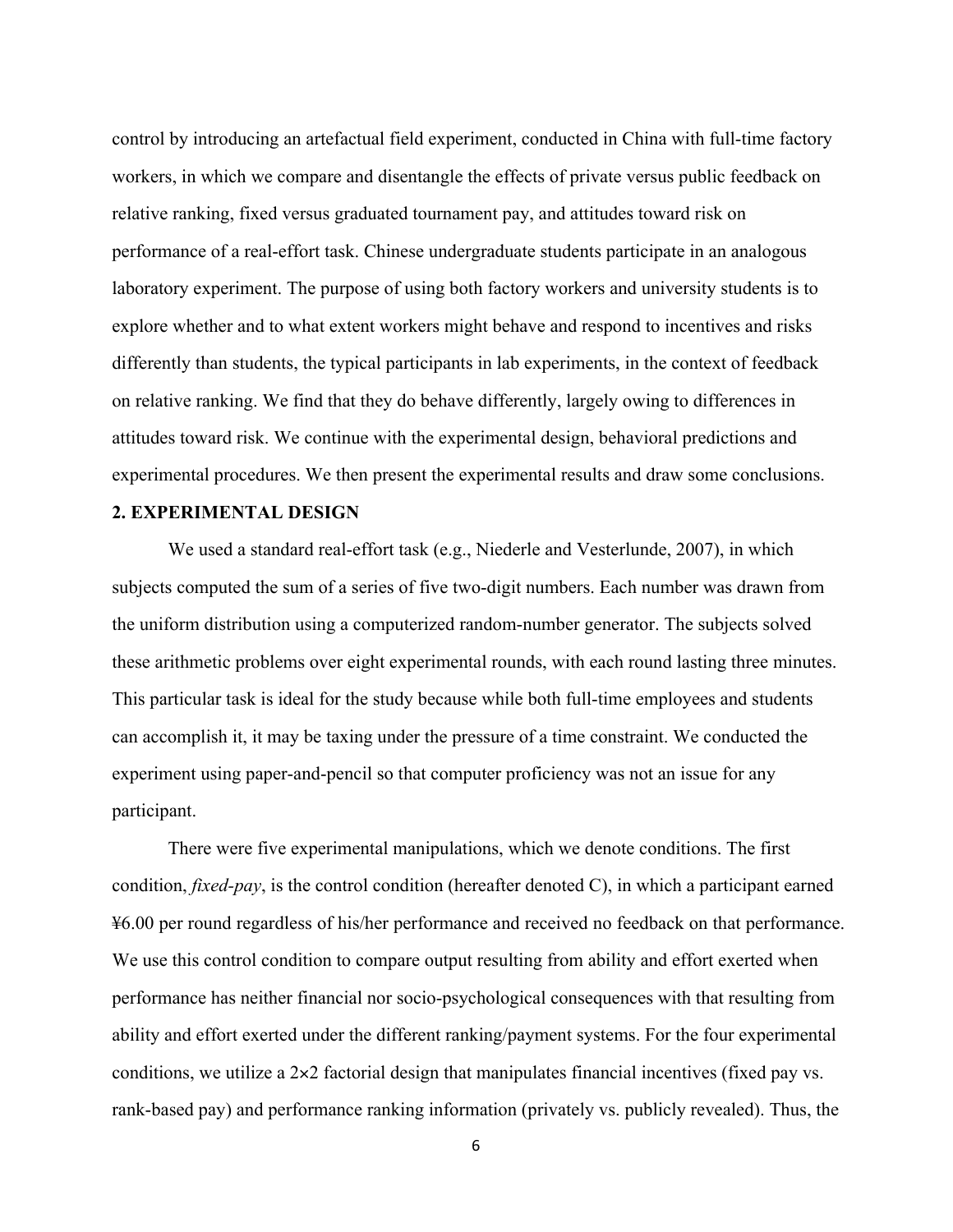second condition is *non-financial with private ranking information* (NF:PR): each participant earned ¥6.00 per round regardless of his/her performance, and performance was ranked and reported privately to each individual participant. The third condition is *non-financial with public ranking information* (NF:PU*)*: each participant earned ¥6.00 per round regardless of his/her performance, and performance was ranked and announced publicly by reading out the names of the participants in the order of their performance rank. The fourth condition is *financial with private ranking information* (F:PR): each participant was paid based on his/her relative session performance ranking, and performance was ranked and reported privately. The fifth condition is *financial with public ranking information* (F:PU): each participant was paid based on his/her relative session performance ranking, and performance was ranked and announced publicly. Table 1 illustrates the tournament financial payoffs used in the 20-person worker sessions. A similar payoff structure was used for the 30-person student sessions.<sup>1</sup>

We conducted five experimental treatments, all of which consisted of eight rounds of play. In each of the five treatments, subjects experienced the control condition of fixed pay and no ranking information in both the first two and the last two rounds. Thus, the treatments differed only in the conditions the subjects faced during the middle four rounds. In the control treatment (C), participants were exposed to the fixed-pay with no ranking condition during the middle four rounds. In treatments NF:PR and NF:PU, participants received the non-financial with private ranking condition and non-financial with public ranking conditions respectively. In treatments F:PR and F:PU, participants received the financial private ranking and financial public-ranking conditions respectively. With this design, we are able to observe the change in within-person productivity from the first two rounds to the middle four rounds when the incentives are added, and then from the middle four rounds to the last two rounds when they are removed. We are then able to compare the observed changes in productivity between the various treatments. In addition, we are able to compare productivity levels between treatments by examining productivity in the

<u> 1989 - Johann Stein, fransk politik (d. 1989)</u>

<sup>&</sup>lt;sup>1</sup>The reason for the different session sizes is discussed in the Experimental Procedures section below.<br><sup>2</sup>While this would seem more likely if the recognition were for one's averyday fectory work rather that

<sup>&</sup>lt;sup>2</sup>While this would seem more likely if the recognition were for one's everyday factory work rather than one's high ranking on an experimental real-effort task, recognition of a publicly announced high-ranking performance by one's peers and/or managers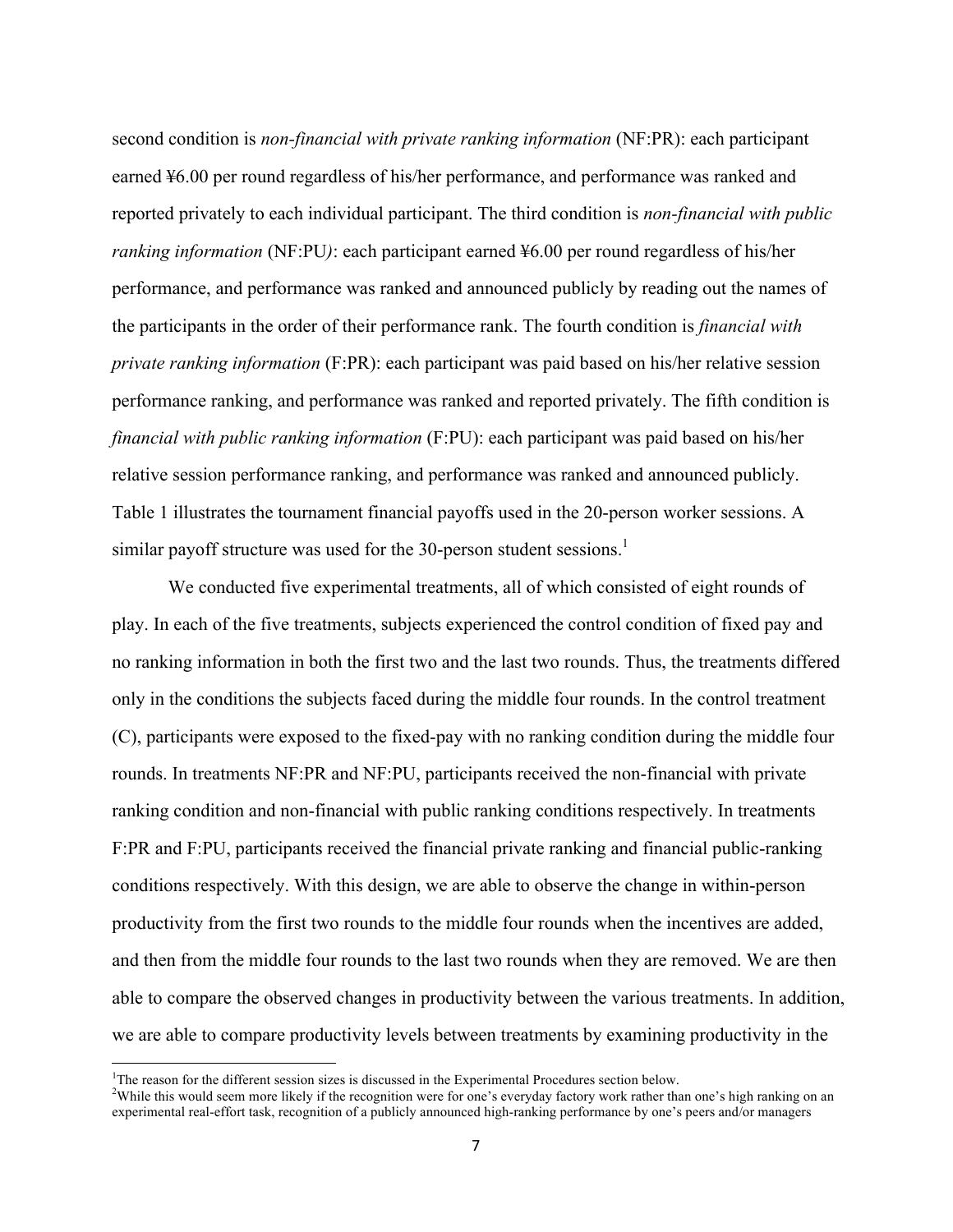middle four rounds across the five treatments.

#### **3. BEHAVIORAL PREDICTIONS**

#### 3.1 Social Comparison

<u> 1989 - Johann Stein, fransk politik (d. 1989)</u>

There are several strands in the social science literature that motivate our social comparison treatments. Frank (1985) notes local status, i.e., status within one's reference group, affects behavior. Frank (1985) argues that communicating one's ability to others is important in society, but since ability is unobservable it must be signaled through behavior. Moreover, Stajkovic and Luthans (2001) argue that social recognition, which is defined as personal attention to one's job performance by others, can affect behavior on the job. Such recognition functions as a non-financial reward based on job performance. Since it implies a positive evaluation of one's job performance by others, it may be predictive of future promotions or success. It can thus motivate better performance.<sup>2</sup> As discussed above, Mas and Moretti (2009) show that being observed by high-productivity colleagues increases performance through social pressure, and Falk and Ichino (2006) demonstrate that working independently but in pairs results in better performance than working alone. Furthermore, recent developments in neuroeconomics provide evidence that social comparison information has an immediate visible impact on motivational-related brain processes (Fliessbach et al., 2007; Dohmen et al., 2011).

Our NF:PU condition allows our subjects to signal their ability directly through their performance on the experimental task and receive the resulting social recognition. A comparison with the NF:PR condition permits us to measure the extent to which being able to signal one's status to others, a necessary condition to receiving their recognition, affects performance relative to the mere receipt of private social comparison information. The latter may also be motivating if the quality of one's performance is linked to one's level of self-satisfaction or ego utility even

<sup>&</sup>lt;sup>2</sup>While this would seem more likely if the recognition were for one's everyday factory work rather than one's high ranking on an experimental real-effort task, recognition of a publicly announced high-ranking performance by one's peers and/or managers might nonetheless be regarded as a positive omen predictive of possible promotion or financial success.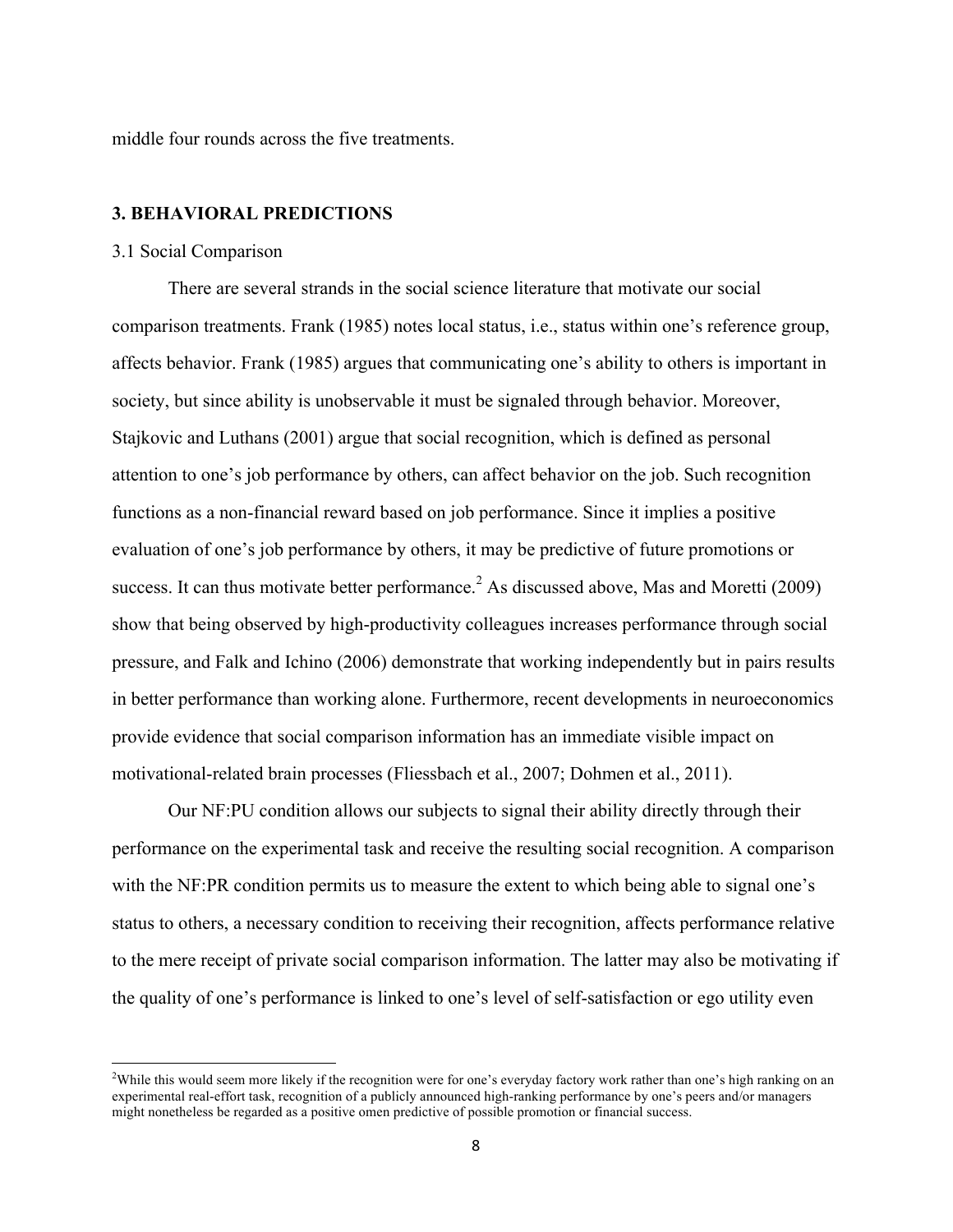when nobody else knows about it (e.g., Kuhnen and Tymula, 2012).<sup>3</sup> This leads to our first two behavioral hypotheses:

*H1: Relative performance ranking information has motivational power on performance.*

*H2: Publicly announcing relative performance ranking will have greater motivational power on performance than privately conveying the same information to individuals.*

Frank (1985) notes that concerns about one's position in the economic hierarchy can affect one's behavior. Clark, Friters, and Shields (2008) survey literature on relative income and happiness, and report empirical evidence of a positive relationship between them. Similarly, Knight, Song and Gunatilaka (2009) present empirical evidence from villages in rural China, demonstrating a significant relationship between income relative to one's fellow village residents and reported levels of happiness. Moreover, simply earning more even in absolute terms in the experiment clearly affords greater command over resources and hence higher utility according to standard economic theory. Our financial treatments allow us to test the additional effect of relative income linked to ranking, above and beyond mere ranking information with no financial consequences, on effort and performance. This leads to our third behavioral hypothesis:

*H3: Financial benefits have an added motivational effect above and beyond the psychological benefits induced by relative-performance ranking information.<sup>4</sup>*

#### 3.2 Risk

<u> 1989 - Johann Stein, fransk politik (d. 1989)</u>

Since it is generally impossible to predict one's relative performance with certainty, our experimental design leads to uncertainty for participants. A person who wishes to improve his/her rank faces psychological uncertainty as to whether an increase in effort will accomplish this, even in the absence of financial incentives. The effect is potentially magnified by the addition of financial uncertainty in the form of a financial incentive linked to rank. A subject who expends greater costly effort to improve his/her ranking is accepting a gamble involving a

<sup>&</sup>lt;sup>3</sup>Besides demonstrating empirically that private ranking information can improve performance, Kuhnen and Tymula (2012) present an excellent discussion of the theoretical literature on ego utility.<br><sup>4</sup>An alternative perspective is provided by the literature on incentive crowding-out effects (e.g., Frey and Jegen, 2001; Gneezy

and Rustichini, 2000a; Gneezy and Rustichini, 2000b, Torgler, Frey, Schaffner and Schmidt, 2008).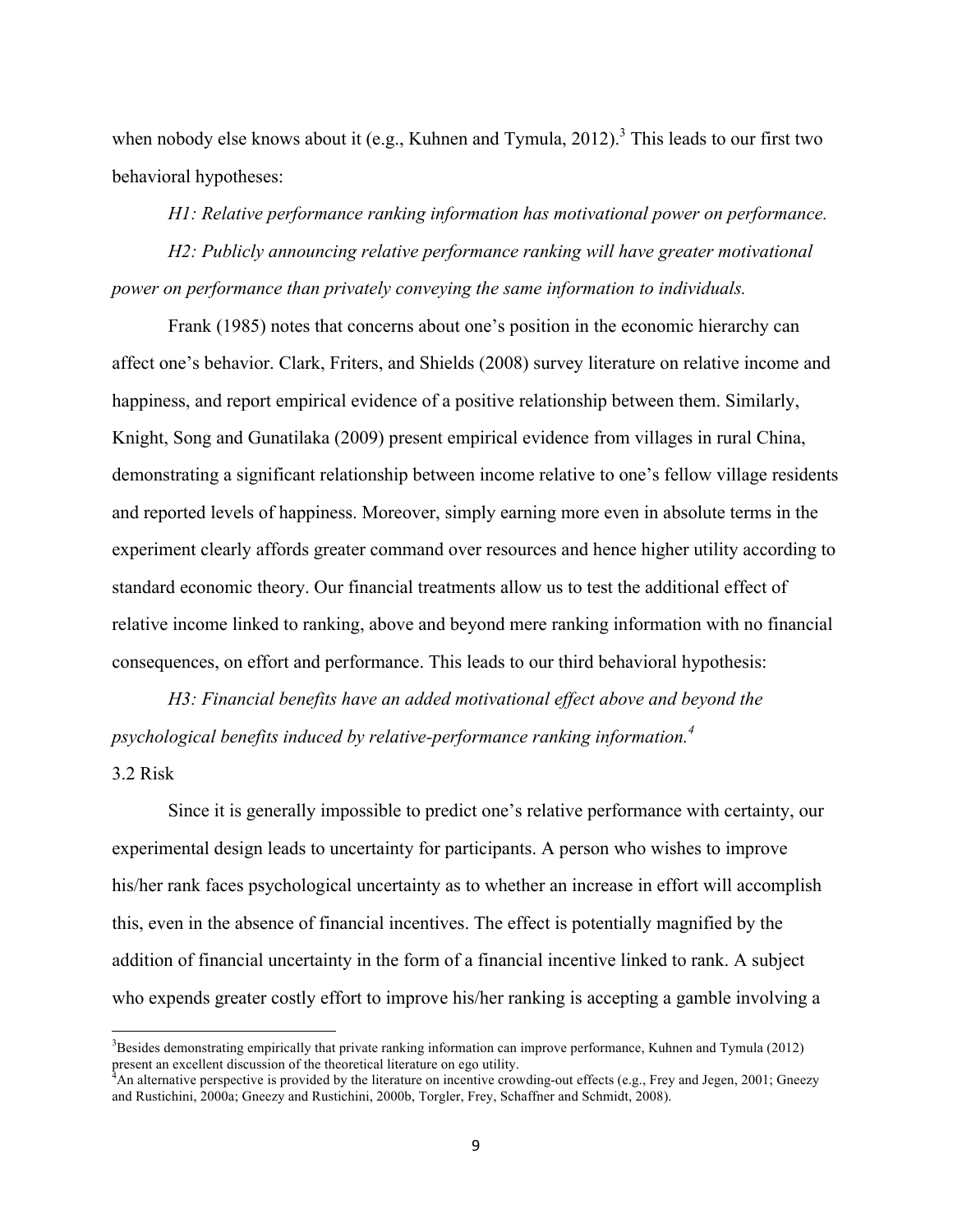certain increase in the disutility from effort to achieve a potentially better outcome.

Given that risk plays a central role in pay-for-performance compensation schemes, recent work has explored whether and to what extent one's attitude toward risk has an impact on the incentive property of PFP compensation schemes. The finding for piece-rate systems, in which a worker is financially rewarded in proportion to his/her output, is that the effectiveness of payfor-performance compensation at improving productivity is inversely related to individual levels of risk aversion (Cadsby, Song and Tapon, 2007; 2009; Zubanov, 2012). In this paper we further explore this issue under circumstances in which workers are rewarded according to their *relative* performance, financially or non-financially. Specifically, we examine how individual attitudes toward risk may influence the size of the incentive effect of tournament-based ranking feedback where psychological and/or financial uncertainty exists.

*H4: The effectiveness of tournament-based ranking incentives on improving performance is inversely related to individual levels of risk aversion.*

#### **4. EXPERIMENTAL PROCEDURES**

#### 4.1 Subject Pools

We held seventeen sessions with factory workers in Zhejiang, a province in southeast China, and six sessions with university students at Zhejiang Gongshang (Industry and Commerce) University in Hangzhou, capital of Zhejiang province. Table 2 summarizes the distribution of the sessions. As indicated in the table, we ran sessions with three different companies (denoted A, B, and C for privacy reasons). We ran at least one session of each treatment at each company, and we held two of each tournament pay session at Company A. Thus we have a total of three sessions each for treatments C, NF:PR and NF:PU and four sessions each for treatments F:PR and F:PU. There were 20 worker participants in each session for a total of 340 subjects. Worker participants were recruited with the assistance of managers in the case of two factories and union officials at another. We were assured that workers knew the other participants in their session well, and this certainly appeared to be the case. With the university student subject pool, we conducted two sessions each of treatments C, NF:PR, and NF:PU, and one session each of the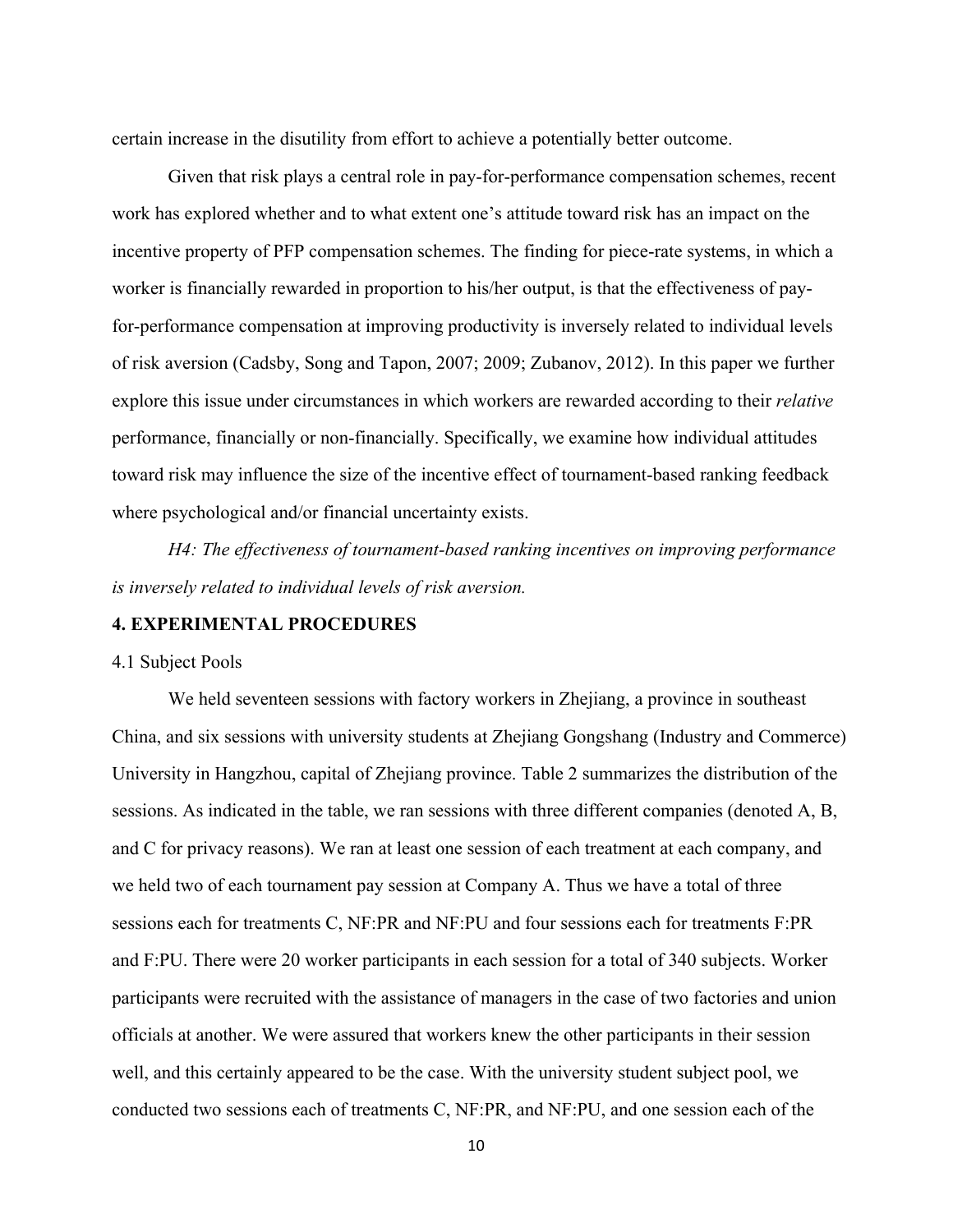financial incentive treatments. There were 40 students in the two control sessions combined and 30 in each of the experimental treatment sessions for a total of 220 student participants. The students in each of the experimental treatment sessions all came from one class, and thus knew each other well. Indeed the reason that we increased the size of the student sessions from the 20 participants used in the case of workers to 30 participants was to allow a whole class to be involved in each session. Social ranking and status is likely to matter more within a natural social group such as people working together in a small- to medium-sized factory or studying together in a Chinese university class.<sup>5</sup>

Table 3 provides a summary of the demographic characteristics of the participants. The mean age of the factory workers was about twenty-eight. Sixty-one percent of the subjects were female, and thirty-six percent were married. The mean monthly income was about ¥1700 (approximately \$246.50 US), the mean education level was 2.66 (between junior and senior high school), and eighteen percent of the subjects were managers. The comparable characteristics for the student population was an average age of about twenty, fifty-six percent female, and an education level of five (university undergraduate). None were married.

#### 4.2 Experimental Sessions

 

The experimental sessions were held in company conference rooms for employees and classrooms for students. Upon arrival, participants were seated apart from each other and no communication was permitted. The experimental instructions were read to the participants while they followed along on their own printed copies. Each participant was provided with a prepared workbook. For each round, the first page in the workbook explained which compensation scheme, or condition, would apply to the upcoming round. Figure 1 provides a sample workbook sheet translated into English for a representative experimental task. Participants were not permitted to look ahead to future pages or to go back to previous pages. They were allowed to

<sup>&</sup>lt;sup>5</sup>In China, classes often take virtually all of their courses together for four years of university education. They also often live together in the same dormitories. This was the case at Zhejiang Gongshang University, the site of our study. Within the separate male and female dorms, four students from the same class shared one room. The rooms of other students from the same class were adjacent.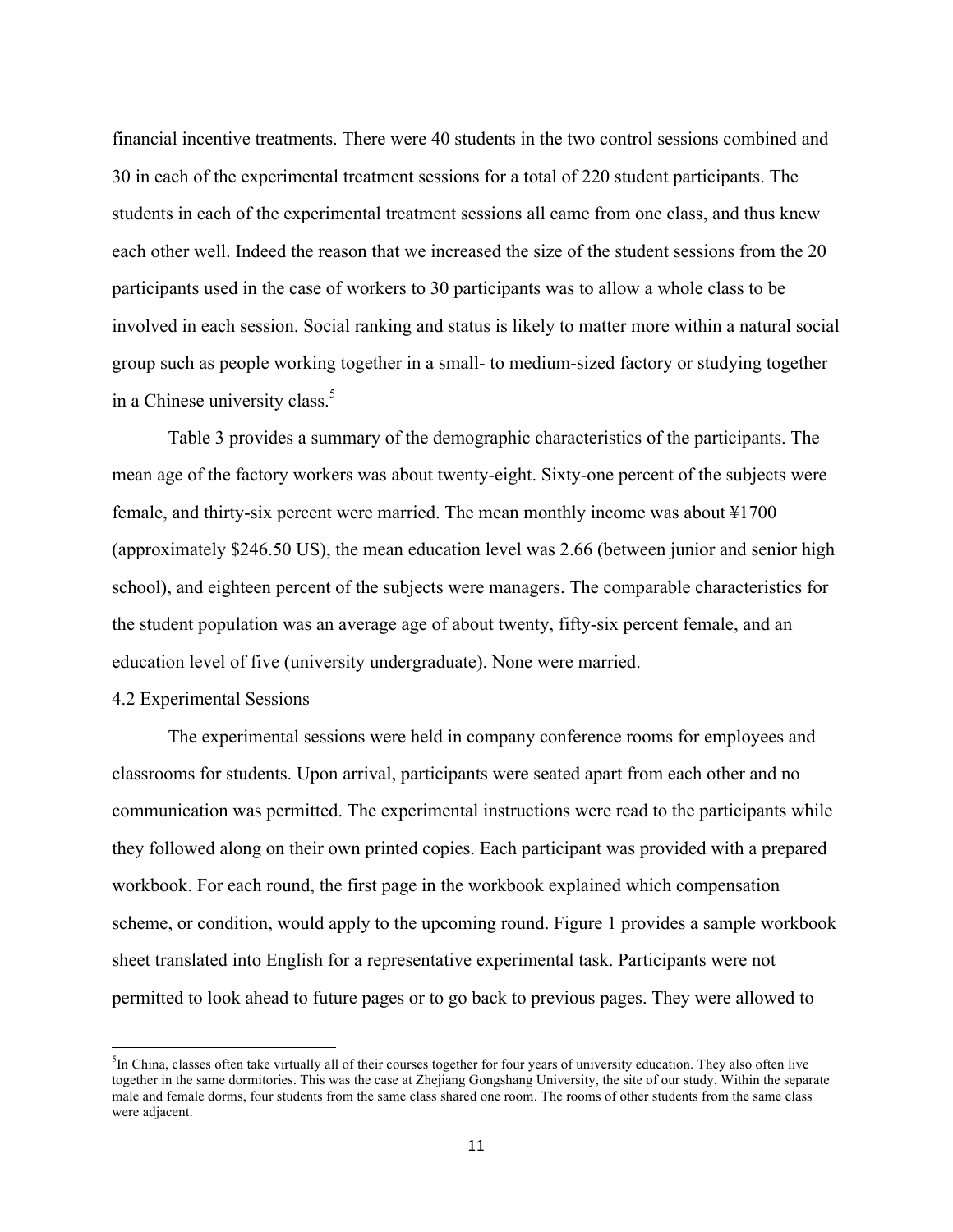tear off one page and look at the next only when instructed to do so by the experimenter. After each round, each participant's workbook page was collected by the experimenters and taken to another room where the number of correct answers was calculated. In the four non-control treatments, according to the treatment they were in, participants received some or all of the following information in each of the middle four rounds before the next round started: feedback on their social comparative ranking information privately or publicly, and their earnings.

After participants completed the experimental task, they filled out a questionnaire in which they responded to a number of demographic questions such as age, gender, marital status and monthly income (the last two items only applied to workers). Besides collecting demographic data, another primary purpose of the questionnaire was to elicit risk preferences. We adopted a risk-aversion elicitation instrument based on Binswanger (1980) and Eckel and Grossman (2008). We find this instrument easy to understand, quick to administer, and thus appropriate to use when many of the worker participants had only junior high-school education or less.

Participants were shown ten circles, depicted in Figure 2. Each circle includes two payoffs, and each payoff occurs with a 50/50 chance. These ten circles are organized in a clockwise fashion with the top circle containing two identical numbers, representing a certain payoff, while the subsequent eight circles represent lotteries that increase in both expected payoff and variance. The last two circles contain lotteries with identical expected payoffs. However, the last circle has a much higher variance to permit identification of participants who may not have riskaverse preferences. Participants were asked to indicate which one of the ten circles they would prefer to play. This risk measure instrument is advantageous for field use for at least two reasons. First, 50/50 gambles are easy to understand and expected payoffs are simple to calculate. Second, the measure is visually presented in a manner that focuses the attention of participants on the fact that the increase in expected earnings is associated with an increase in risk. This presentation has been used successfully among Peruvian farmers with limited education by Engle-Warnick, Escobal, and Laszlo (2009, 2011). After participants made and submitted their choices, the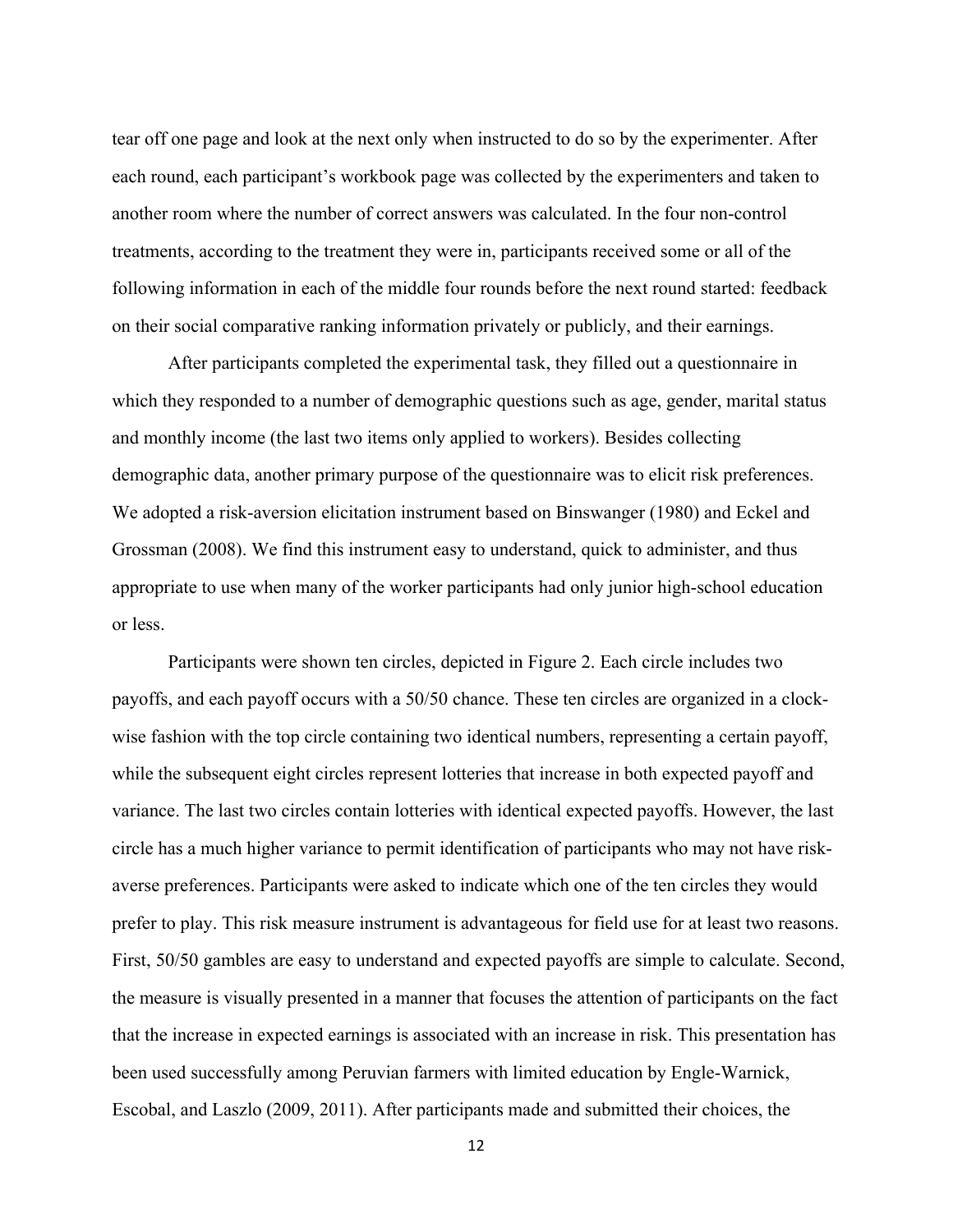experimenter asked a volunteer participant to flip a coin in front of everyone to determine the payoff for each participant. The earnings of this task were added to the total session earnings for each participant. At the end of the session, players were taken individually to another room, where they were paid privately in cash.<sup>6</sup> Each session lasted just over an hour. On average, participants earned between ¥50 and ¥60 Yuan, which exceeded a day's pay for factory workers and was well in excess of the ¥10-¥15 an hour that students could earn at campus part-time jobs.

#### **5. RESULTS**

#### 5.1 Aggregate Results

A preliminary look at the data revealed that results for a given treatment appeared to be quite similar at each of the three factory sites. To test for differences among the three sites we conducted a joint F-test on the following two regression models, where the dependant variable in the first regression is treatment productivity, TP (average number of problems solved in the middle four condition rounds) and the dependant variable for the second regression is treatment productivity improvement, TPI (the difference between the average number of problems solved in the middle four rounds and the number solved in the first two rounds):

$$
TP, TPI = \beta_0 + \beta_1 \cdot D_1 + \beta_2 \cdot D_2 + \beta_3 \cdot T + \beta_4 \cdot T \cdot D_1 + \beta_5 \cdot T \cdot D_2.
$$
 (1)

In the regressions,  $D_1$  takes on the value 1 for site 2 and 0 otherwise,  $D_2$  takes on the value 1 for site 3 and 0 otherwise, and T takes on the value 1 for the control treatment and 0 otherwise. The null hypothesis is H<sub>0</sub>: β<sub>1</sub> = β<sub>2</sub> = β<sub>4</sub> = β<sub>5</sub> = 0. We ran eight regressions: both models for each of the four experimental treatments. We failed to reject the null of coefficient equality in any regression. Thus, we pooled the worker data for the subsequent analysis.

Table 4 presents average per-round productivity numbers for workers and students by treatment, where productivity is defined as the number of correctly completed summations. We focus on average per-round productivity in the middle four rounds in which the experimental manipulation is imposed and productivity improvement due to the manipulation, i.e the within-

 <sup>6</sup> Experimental instructions and materials are available upon request.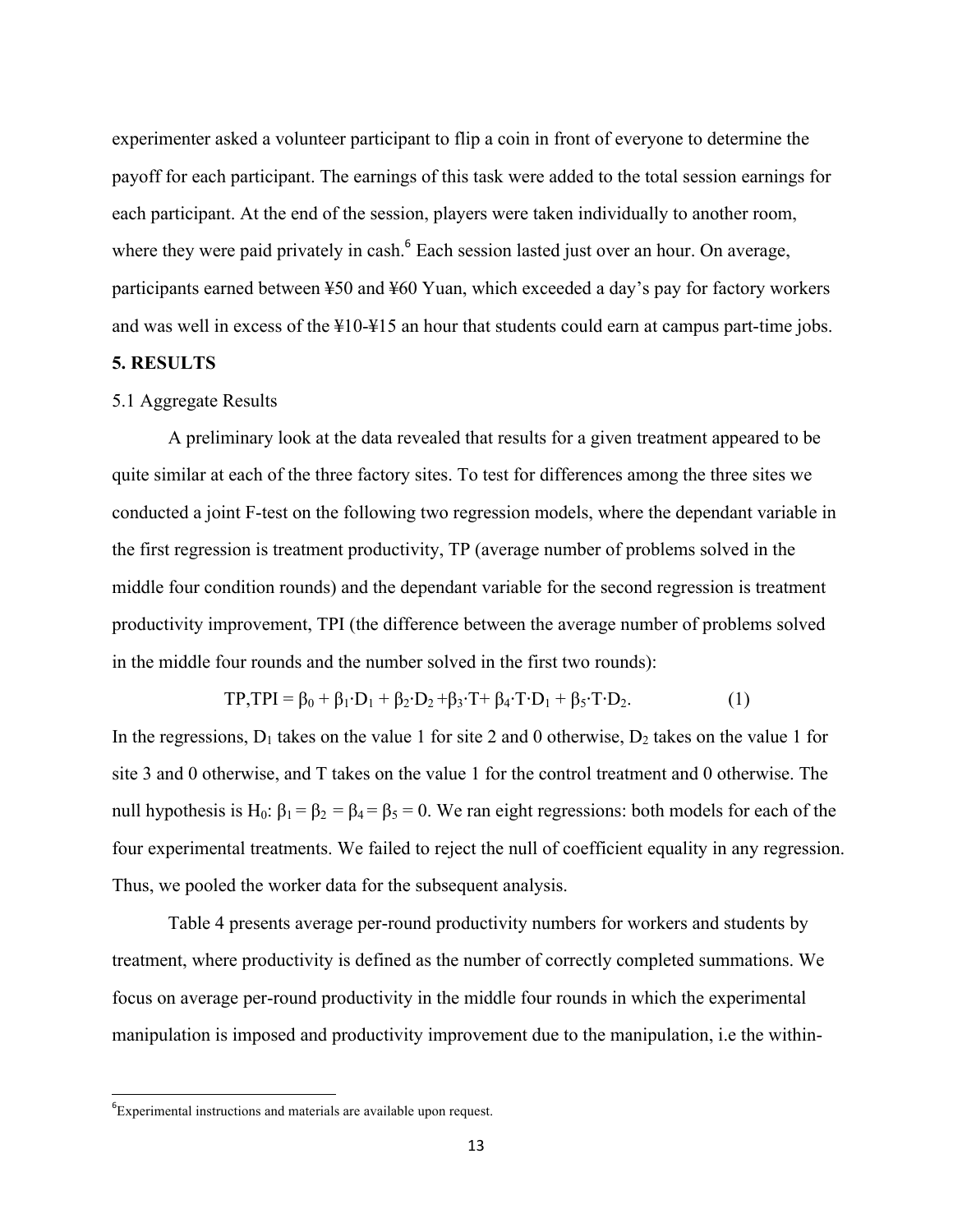person difference in average productivity between the middle four and first two rounds. We also report the difference in average productivity in the last two versus the middle four rounds. The final row of the table presents results from the lottery task. The responses were coded as integers, with the number 1 assigned to the safe choice at the top of the instrument, and each subsequent circle indexed by adding one, moving clockwise around the larger circle. Thus, a larger integer indicates a less risk-averse response.

The table reveals several broad stylized facts regarding the experimental results. First, even in the absence of performance-based incentives, productivity was significantly positive. Second, student productivity was always higher than worker productivity (broadly, students solved around 12 problems, while worker performance was in the neighborhood of seven). Third, across all experimental treatments both populations exhibited increases in productivity during the middle four rounds. However, while for the students this improvement was lowest in the control treatment as expected, for workers it was highest in that treatment. Fourth, workers made lottery decisions that were on average one full "circle" more risk-averse than students.

#### 5.2 Treatment Effects

<u> 1989 - Johann Stein, fransk politik (d. 1989)</u>

In Tables 5 and 6, we report statistical tests of our hypotheses. Table 5 focuses on treatment productivity in the middle four rounds, while Table 6 focuses on productivity improvement between the first two and the middle four rounds. In each case, panel A presents results for workers, while panel B presents results for students. Recall that treatment productivity is defined as the average number of problems correctly solved per round during the four middle rounds in which the experimental conditions are in effect, and productivity improvement is the difference between the average number of problems correctly solved per round in the middle four versus the first two rounds. In each case, there is one observation for each participant. The tests are performed in a regression framework with a random effect to control for unobserved differences between sessions.<sup>7</sup> In the column labeled Difference, we report the estimated average difference between the two treatments indicated in the column labeled Comparison Sets. We

<sup>&</sup>lt;sup>7</sup> Analogous Wilcoxon rank-sum tests, not reported to save space, yield qualitatively identical results.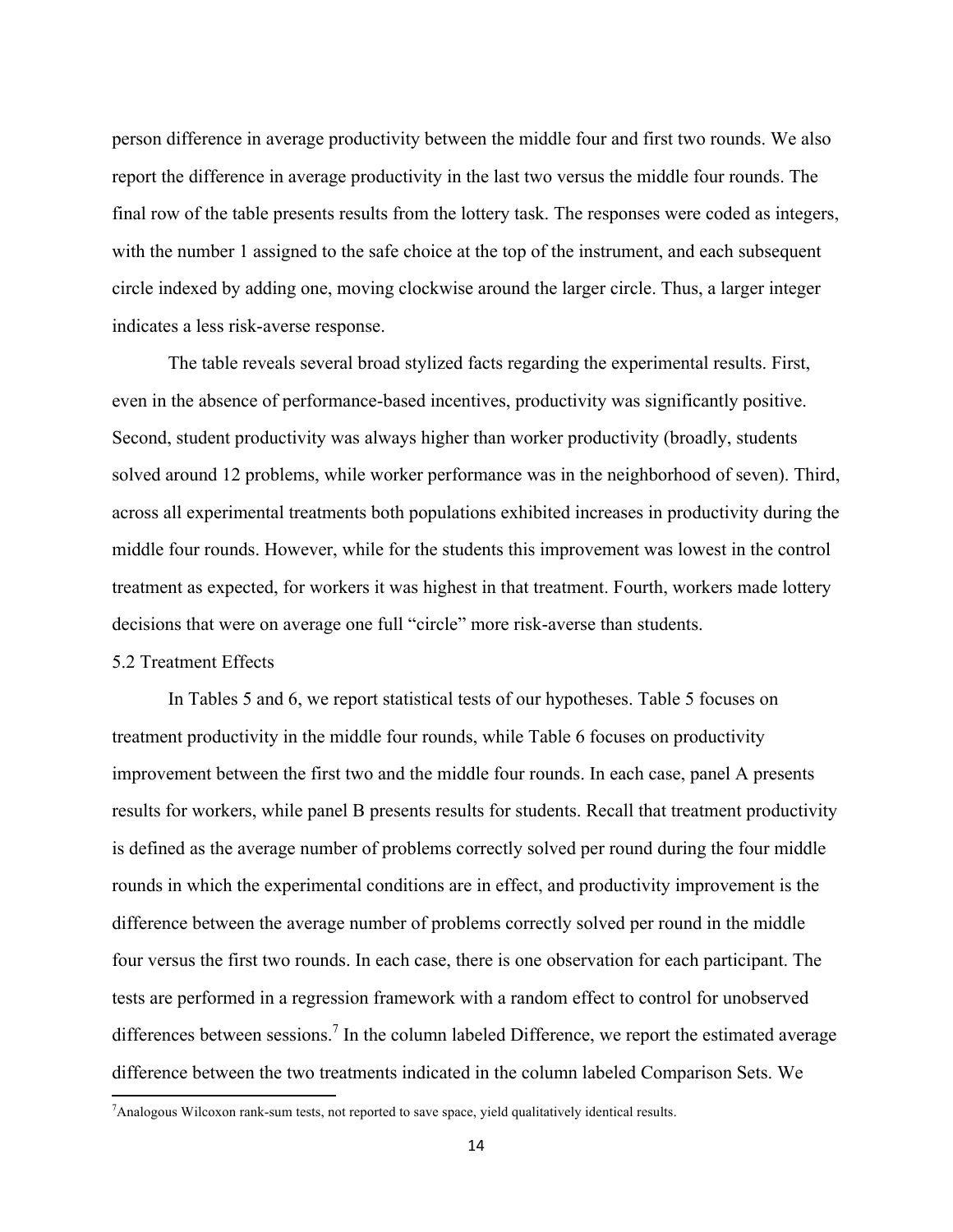consider productivity improvement a better measure for incentive effects because it controls for individual differences in baseline ability and motivation that may affect productivity. However, we report and discuss both measures. We define three types of effects:

*Incentive Effects:* the difference between the control treatment C and each of the four experimental treatments in which various kinds of incentives are given;

*Status Effects:* the difference between the private and public ranking treatments: NF:PR − NF:PU and  $F:PR - F:PU$ ;

*Financial Incentive Effects:* the difference between the non-financial and financial treatments: NF:PR − F:PR and NF:PU − F:PU.

In accordance with our unidirectional hypotheses H1 and H2, we employ one-tailed unidirectional tests to test for incentive and status effects. However, despite the unidirectional prediction made by H3, we employ two-tailed tests to examine the effects of financial incentive because of the possibility that the effects of psychological incentives are crowded out by the presence of financial incentives as mentioned in footnote 5.

Table 5, panel A indicates that there are no significant treatment effects of any kind for workers when average productivity in the middle four rounds is compared across treatments. Moreover Table 6, panel A also shows no significant treatment effects for workers using productivity improvement data. Although worker productivity improved in all four treatments, it improved by even more in the control treatment. Thus, the improvement was likely due to practice or learning. Moreover, none of our social comparison hypotheses appear to receive any support from the factory worker data.

Table 5, Panel B presents evidence for treatment effects on average productivity for the student population. First, t-tests show a statistically significant difference between the control treatment and all other treatments though this effect is of only marginal significance for the F:PU treatment  $(p = 0.09)$ . Second, there is no evidence for status effects. Third, there is no evidence for financial incentive effects. Thus, only H1 received support, while H2 and H3 did not from the student average productivity data.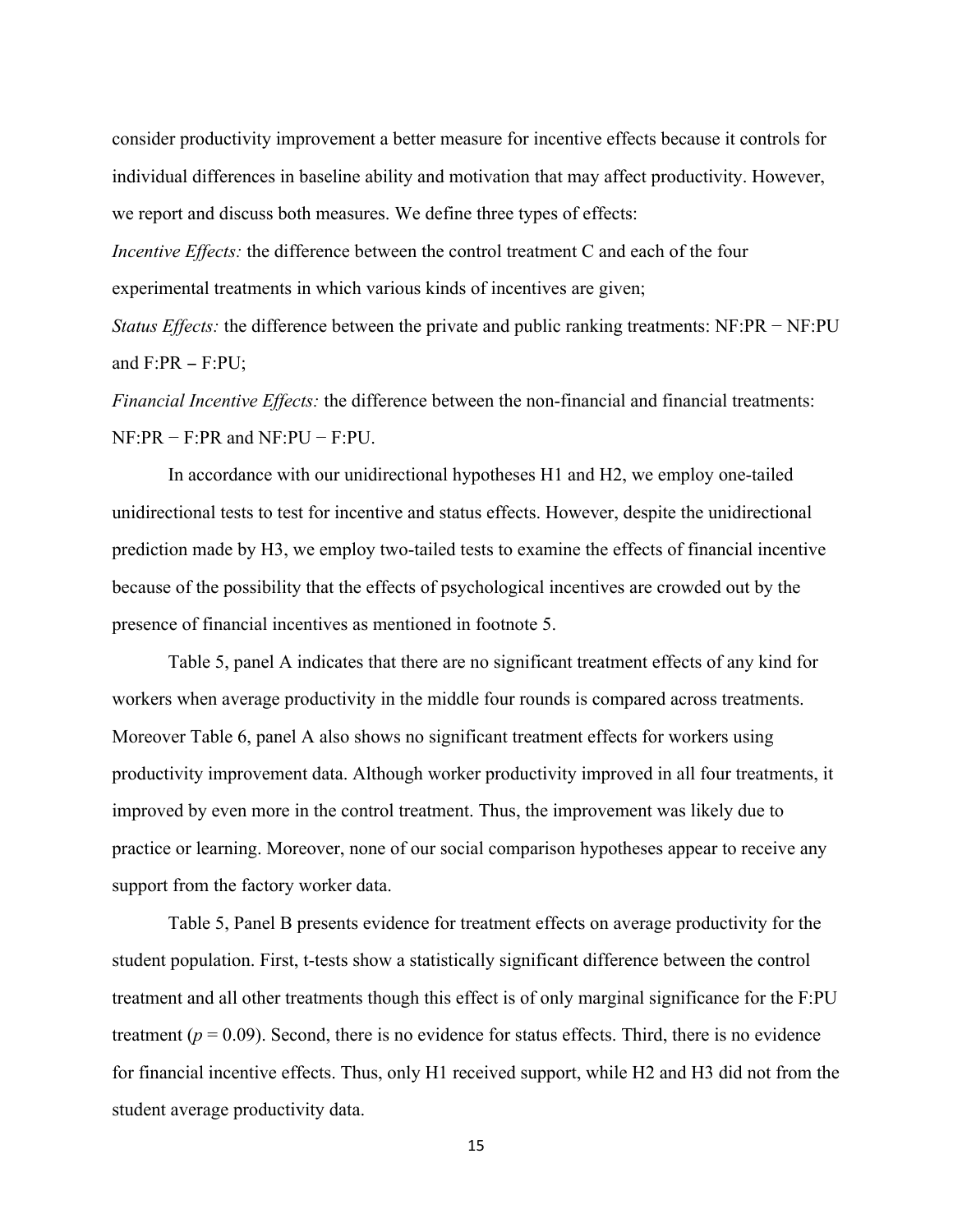Table 6, Panel B presents evidence for treatment effects using within-subject productivity improvement for the students. In each case, this improvement is compared between two treatments involving different subjects, so it is also a between-subject comparison. In contrast with the factory employees, the student data showed that there was a significant incentive effect in three of the four experimental treatments when compared with the control. Moreover, public ranking information had a significant motivational impact in the financial but not in the nonfinancial treatments, while financial rewards had a marginal motivational impact  $(p = 0.07)$  in the public but not in the private treatments. Thus, H1, H2 and H3 received some support from the student productivity-improvement data.

On average, students seem to respond to ranking information, while workers do not. The upper portion of Table 7 reports a random-effects regression of Treatment Productivity Improvement on a dummy variable that is 1 for students and zero for workers for each of the five treatments. The coefficient on the student dummy is positive and significant for three of the four treatments in which ranking incentives were used during the middle four rounds, the exception being the F:PR treatment. Thus, while in the control treatment there was no significant difference between worker and student productivity improvement, in three of the incentive treatments student productivity improvement was significantly higher than worker improvement. 5.3 Risk Preference and Productivity Improvement

We now examine how subjects' response to performance-contingent incentives that come in both financial and non-financial forms may have been influenced by risk preference. Specifically, we hypothesize that the incentive effects of the four experimental treatments, measured by Treatment Productivity Improvement, may be correlated with individual levels of risk-aversion, and test this hypothesis by running the following regression:

 $TPI = \beta_0 + \beta_1 (RA) + \beta_2 (Student Dummy),$  (2)

where TPI is Treatment Productivity Improvement, RA is the level of risk-aversion, and the student dummy is 1 for students and 0 for factory employees. Again we use a random effect for sessions.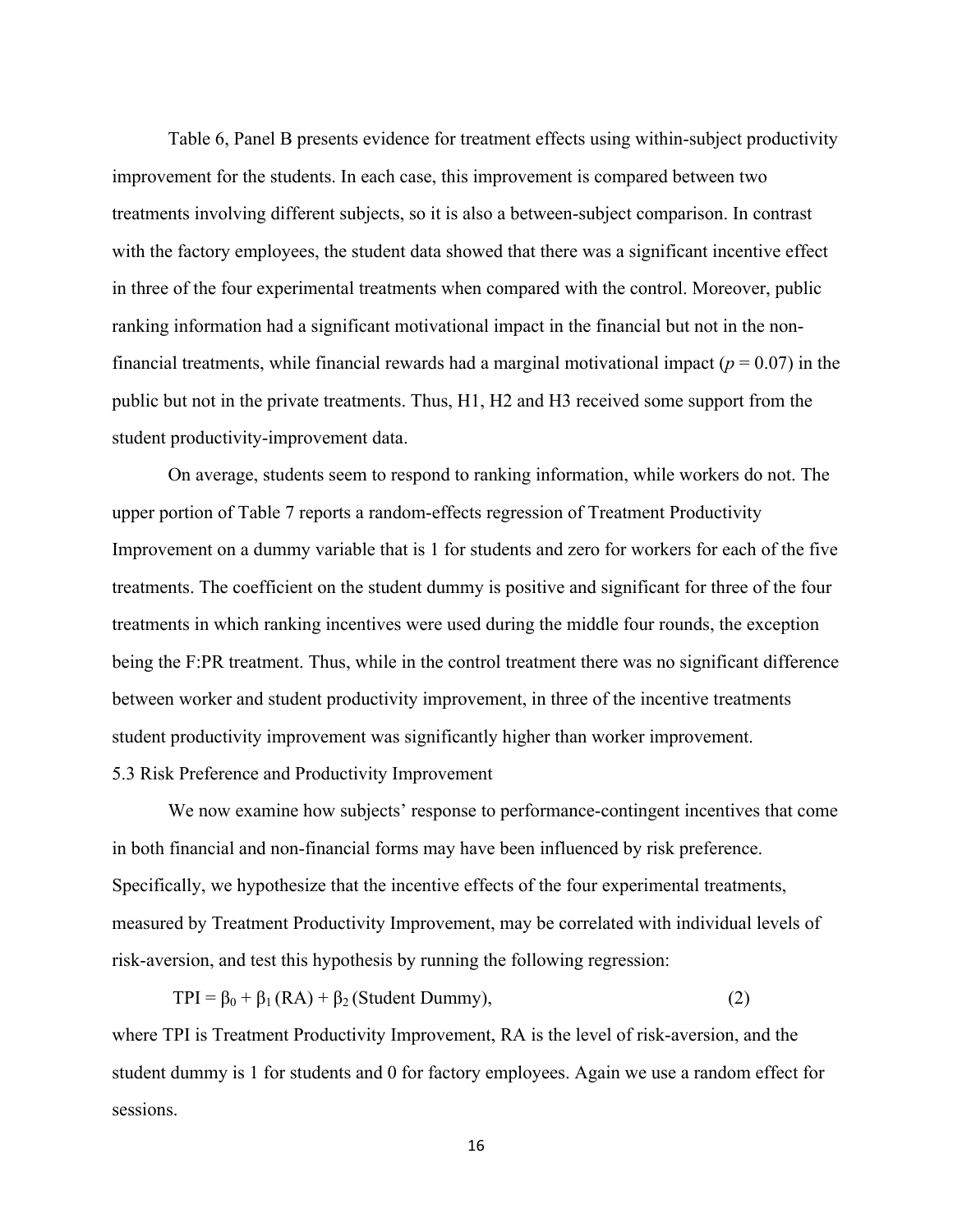The results are summarized in the lower portion of Table  $7<sup>8</sup>$  They show that in every treatment, with the exception of the control, the RA coefficient is positive and significant. Since a larger RA index means a lower level of risk aversion, the interpretation is that TPI increases with decreasing risk aversion. This lends strong support to  $H4<sup>9</sup>$  The student dummy remains positive and significant only for the F:PU treatment, suggesting that, controlling for risk attitude, students are more sensitive to the public revelation of ranking information than workers when ranking is linked directly to financial compensation. This is not surprising, as the students came from one class for each session, while the workers came from various parts of the factory. Thus, the students are likely to be a more coherent group than the factory workers. Hence, compared to the workers, they may feel more competitive with each other when they know their ranking and resulting earnings will be publicly announced. Notice however that for the other three treatments, the student dummies are not significant. Thus, unless ranking information is publicly announced and linked to financial rewards, differences between student and worker responses to such information disappear when risk preferences are taken into account.

#### 5.4 Risk Preference and Treatment Interaction

<u> 1989 - Johann Stein, fransk politik (d. 1989)</u>

Having established the correlation between risk preference and treatment productivity improvement, we next examine whether and to what extent risk-aversion may interact with the type of incentives present in a TBC setting to either induce or inhibit productivity improvement. We utilize the following regression model:

TPI =  $\beta_0 + \beta_1$  (Treatment) +  $\beta_2$  (RA) + $\beta_3$  (Treatment⋅RA), (3)

where TPI is Treatment Productivity Improvement, Treatment equals 0 for each of the four

 ${}^{8}$ Gender was initially entered as a control variable. It was never significant and thus was dropped from the regressions.<br><sup>9</sup>An elternative interpretation for the financial treatments might be that these who improved <sup>9</sup>An alternative interpretation for the financial treatments might be that those who improved most felt wealthier and therefore when faced with the choice of a gamble at the end of the game were more likely to choose a risky gamble. While this endogeneity problem could theoretically arise in the two financial treatments, it should not be an issue in the non-financial treatments where payment does not depend on performance. All four treatments demonstrate a strong relationship between risk attitude and productivity improvement when exposed to the incentives in the middle rounds. The risk-aversion coefficients in the financial treatments (0.19 and 0.22) are almost identical to those in the non-financial treatments (0.21 and 0.20), and statistically there was no significant difference between them. Moreover according to a Kolmogorov-Smirnov test, there are no significant differences in the distribution of risk attitudes between the financial and non-financial treatments. All of these results are available upon request.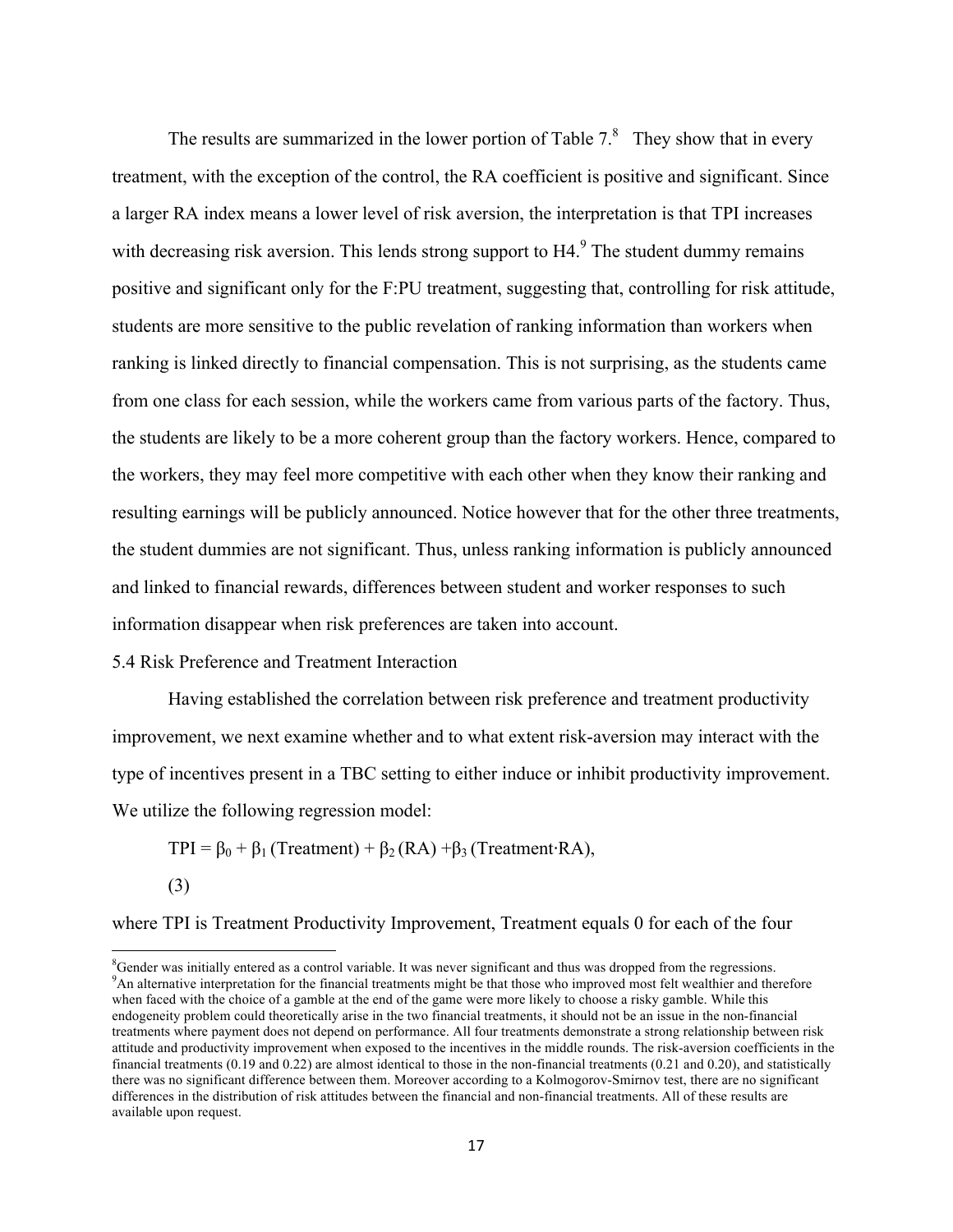experimental treatments and 1 for the control treatment, and Treatment⋅RA is an interaction term. We run this regression separately for each of the four experimental treatments, again employing a random effect for sessions. In each case, we compare productivity improvement from the first two to the middle four rounds between one of the incentivized treatments and the control.

Before we proceed to this set of analyses, it is important to note that the median levels of risk-aversion for workers and students were quite far apart (5 and 8 respectively), while the modal choice was 9 for both workers and students. Table 8 presents a more detailed picture of the risk-aversion data we gathered from both workers and students. We centered the riskaversion index at each of the 10 possible risk-aversion levels for regressions using Model (3) in order to provide an explicit picture of the marginal effect of the treatment relative to the control at each risk-aversion level.<sup>10</sup>

Results of this analysis are summarized in Table 9 for workers and Table 10 for students. Both tables are organized horizontally by experimental treatment. Within each treatment we present estimated coefficients for Model (3), with the risk-aversion index centered at each possible value in turn. Centering the risk-aversion index at different values does not affect the estimated coefficients on either the risk-aversion level or the interaction between risk-aversion level and treatment. In each of the treatments for workers and students, the estimated coefficient on risk-aversion level is positive. It is significant in all cases except for the F:PR treatment for students where the coefficient is of the predicted sign but not significant. This indicates that in each of the incentivized treatments with the exception of F:PR for students, productivity improvement is significantly higher for people who are less risk-averse and thus chose a gamble indexed to a higher number. In each of the treatments for workers and students including F:PR, the estimated coefficients on the interaction term were negative and significant. This means that the effect of risk aversion on productivity improvement was significantly lower in the control than in the experimental incentivized treatments.

 $^{10}$ Cohen, Cohen, West and Aiken (2003: 261–282, especially p. 281) contain an excellent discussion about centering and the proper interpretation of centered versus non-centered variables.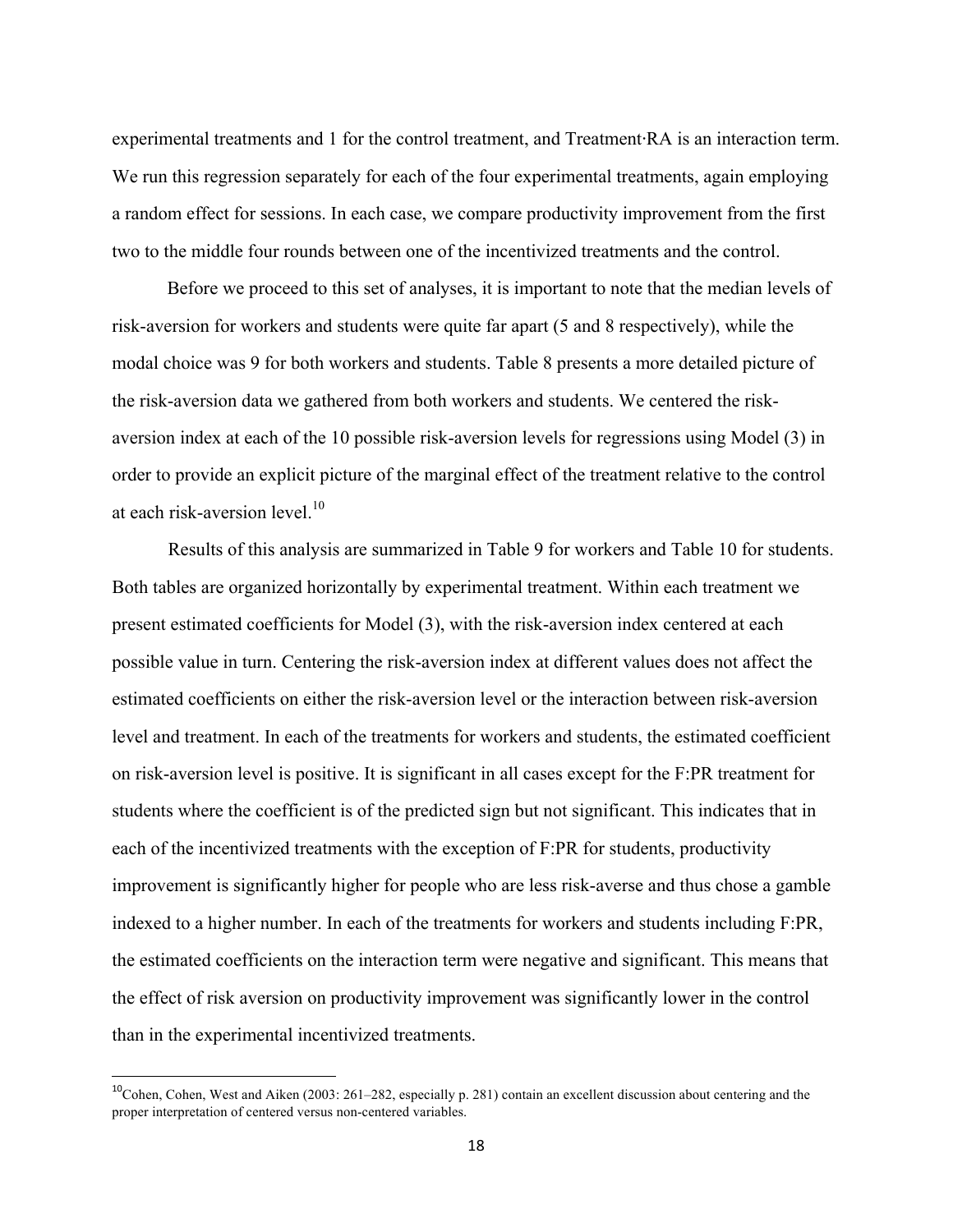Centering the risk-aversion index at different levels is useful because of its effect on the estimated constant term and the estimated coefficient on the treatment dummy. The estimated constant term can be interpreted as the marginal improvement in productivity in the incentivized treatment for participants whose risk preferences correspond to the centered number. For example, for treatment NF:PR, with risk aversion centered at 8, the productivity improvement is predicted to be 1.49 (significant at the 1% level) for workers whose risk preferences were at that level. The coefficient on the treatment effect indicates the difference between the increase in productivity in the control versus the incentivized treatment, the focus of our analysis. For example, for treatment NF:PR, with risk aversion centered at 8, the coefficient estimate of the treatment effect is −0.63 (significant at the 5% level) for workers. The interpretation is that for workers whose selected risk-aversion level was 8, the productivity improvement was significantly lower under the control than under non-financial, private ranking treatment. Notice that this is true despite the fact that, as previously discussed, on average there was no such significant effect for workers when risk preferences were ignored.

The implications of this analysis are important. If we ignore risk preferences, and examine only the average response, students seem to respond significantly to ranking information, while workers do not. However, once we control for risk preferences, we find that the privately announced rankings resulted in higher productivity improvement for workers than in the control treatment when their aversion to risk was sufficiently small. In the case of publicly announced rankings with no financial implications, the effect is there for the least risk-averse workers only, and the significance is only at the 10% level. However, recall that 23% of workers were in this category. Paying workers according to publicly announced rankings did not yield significant treatment effects for any workers compared to the control. For students, all of the incentivized treatments were significant relative to the control for those who were sufficiently risk-averse.<sup>11, 12</sup>

<u> 1989 - Johann Stein, fransk politik (d. 1989)</u>

 $11$ We also examined whether subjects were reacting to the announcement that a new information/compensation environment would apply made at the beginning of period 3 as assumed throughout this section and/or to the receipt of ranking information (and consequent earnings in the financial treatments) that first occurs at the end of period 3. We could find no systematic reaction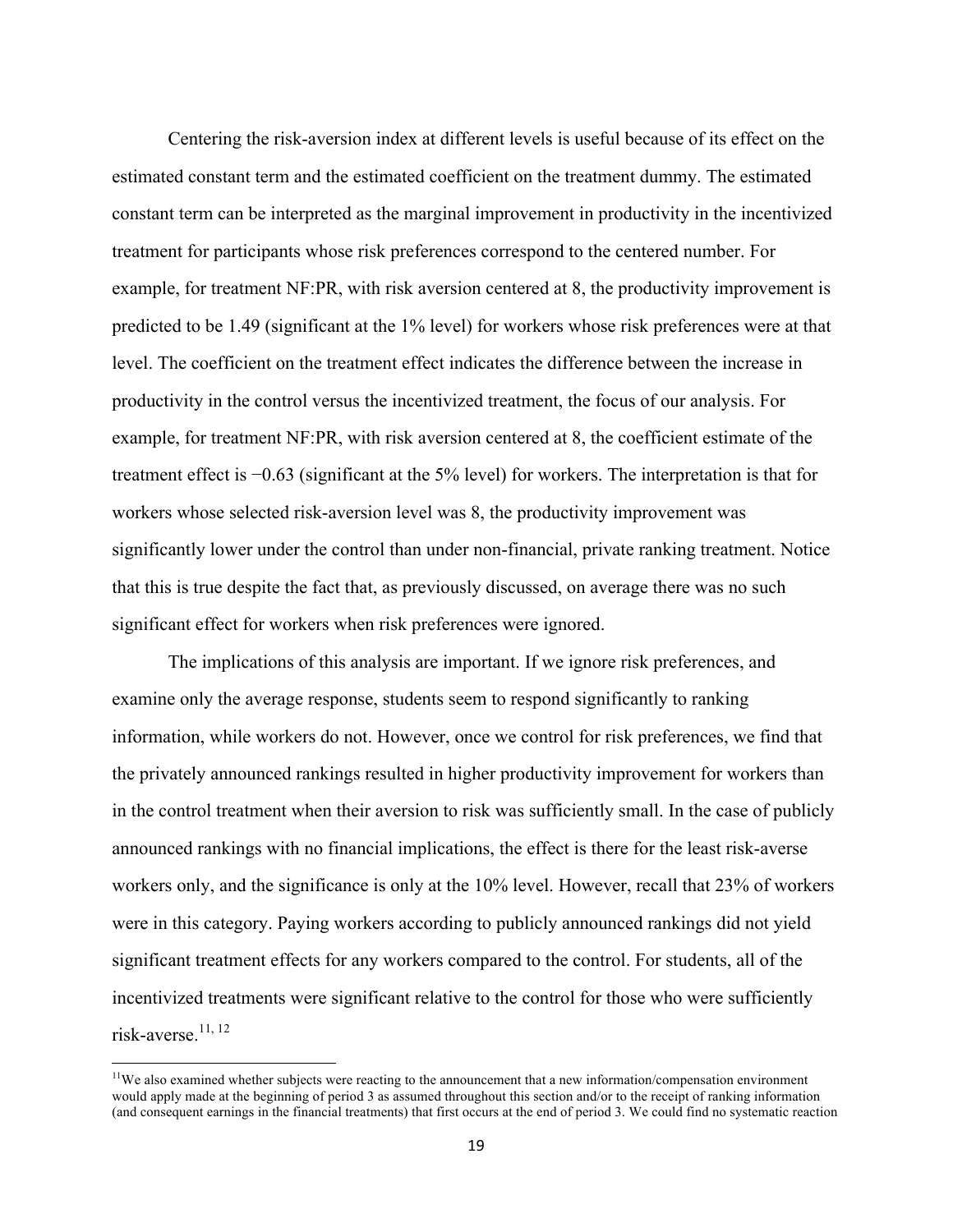#### 5.5 Removing the Incentives

In the last two rounds of each treatment, all psychological and financial incentives were removed. As in the first two rounds, the subjects were now paid a fixed amount that did not depend on performance. In addition, ranking information was no longer provided. We did not develop a formal hypothesis about what would happen when the incentives were removed. If the incentives primarily affected the subjects through motivating them simply to work harder or at a faster pace, one might expect that subjects would revert to lower levels of effort once the incentives were withdrawn. However, if the incentives caused subjects to focus on learning how to perform the task more effectively, the effect of the incentives might outlive their presence. The latter was indeed the case. In no case was there a significant difference between average perround productivity in the middle four rounds and average per-round productivity in the last two rounds for workers or for students.<sup>13</sup>

#### **6. GENERAL DISCUSSION**

We undertook an artefactual field experiment in which we examined the effect of feedback on performance ranking both when such ranking was linked to financial compensation and when it was not. Our experiments enable us to examine whether and to what extent two aspects of rank-based incentives, financial and psychological, independently influence motivation and performance; whether the effect of publicly announcing worker rankings differs from the effect of privately revealing individual ranking information; how attitude toward risk influences the magnitude of ranking incentive effects for individuals; and whether students and full-time workers react to ranking incentives differently. We found that subjects produce positive amounts even in the complete absence of performance-based incentives. We also discovered robust evidence for the effects of the ranking information treatments among students. On average,

<u> 1989 - Andrea Santa Andrea Andrea Andrea Andrea Andrea Andrea Andrea Andrea Andrea Andrea Andrea Andrea Andr</u>

to the receipt of ranking information or payments based on it. The observed productivity effects all occur from period 3 onward based on the announcement that a new information/compensation condition would henceforth be taking effect.<br><sup>12</sup>We also examined whether individual risk attitudes affected the status and financial incentive effects reported

did not. The results are not reported to save space, but are available from the authors upon request.<br><sup>13</sup>The detailed results are not reported here in order to save space, but are available from the authors upon request.

there was no significant relationship between change in productivity when the incentives were removed and attitudes toward risk. Again the results are available upon request.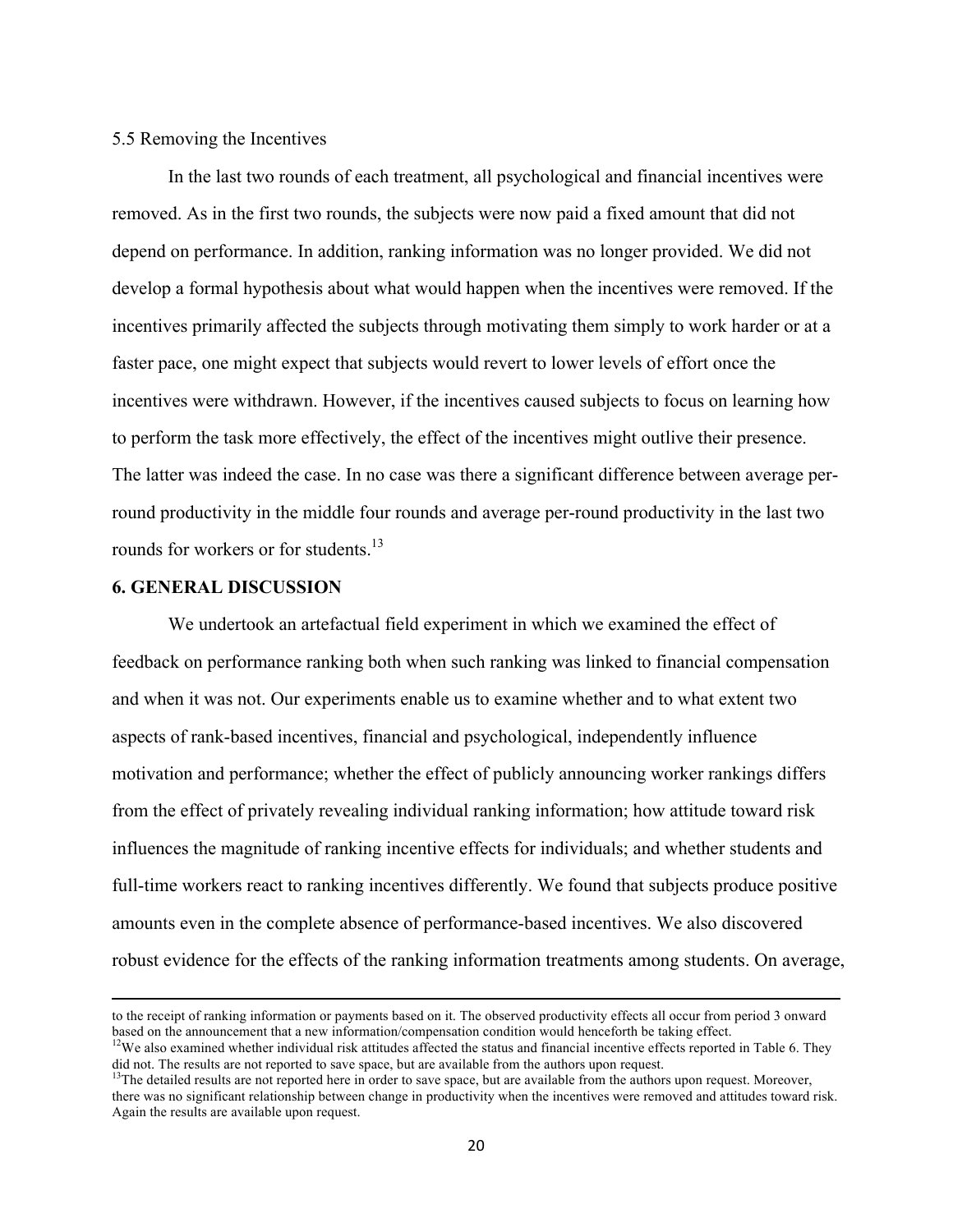the student participants performed significantly better during the middle four rounds of the experimental treatments, which were the incentivized rounds, than in those of the control. Moreover, student improvement in productivity from the initial two non-incentivized rounds to the middle four rounds with incentives was significantly greater than in the control in both nonfinancial as well as in the financial treatment with public ranking announcements. These treatment effects persisted even after the treatments were removed. However, on average, the factory workers did not show such a response. Thus, students, the usual subjects of laboratory experiments, appeared to respond positively to ranking incentives, while factory workers did not.

We found that the incentive effects on productivity improvement were significantly stronger when ranking information was made public for students in the financial treatments. There were no such effects for factory workers. However, adding financial incentives to the psychological incentives from receiving ranking information resulted in greater productivity improvement only for students when rankings were publicly announced. This result was only marginally significant. This suggests the psychological incentives alone were sufficient to motivate students in the private ranking treatments and workers in both the private and public ranking treatments to perform at their best, rendering performance-based financial incentives superfluous in these cases.

The observed differences between worker and student responses to incentives were partially reconciled by examining individual attitudes toward risk and uncertainty, and how such attitudes relate to individual responses to ranking incentives. Workers were on average significantly more risk-averse than students. This is an empirical observation, which we did not predict. We can only speculate that it may reflect the lower education level (between junior and senior high school on average with only 5.4% possessing at least some undergraduate education) and consequent lower expected lifetime earnings of many of the factory workers in our sample, when compared to the students, who were on their way toward the completion of an undergraduate degree. If risk aversion falls on average with higher wealth or expected lifetime earnings, this could potentially account for the differing distribution of risk attitudes between the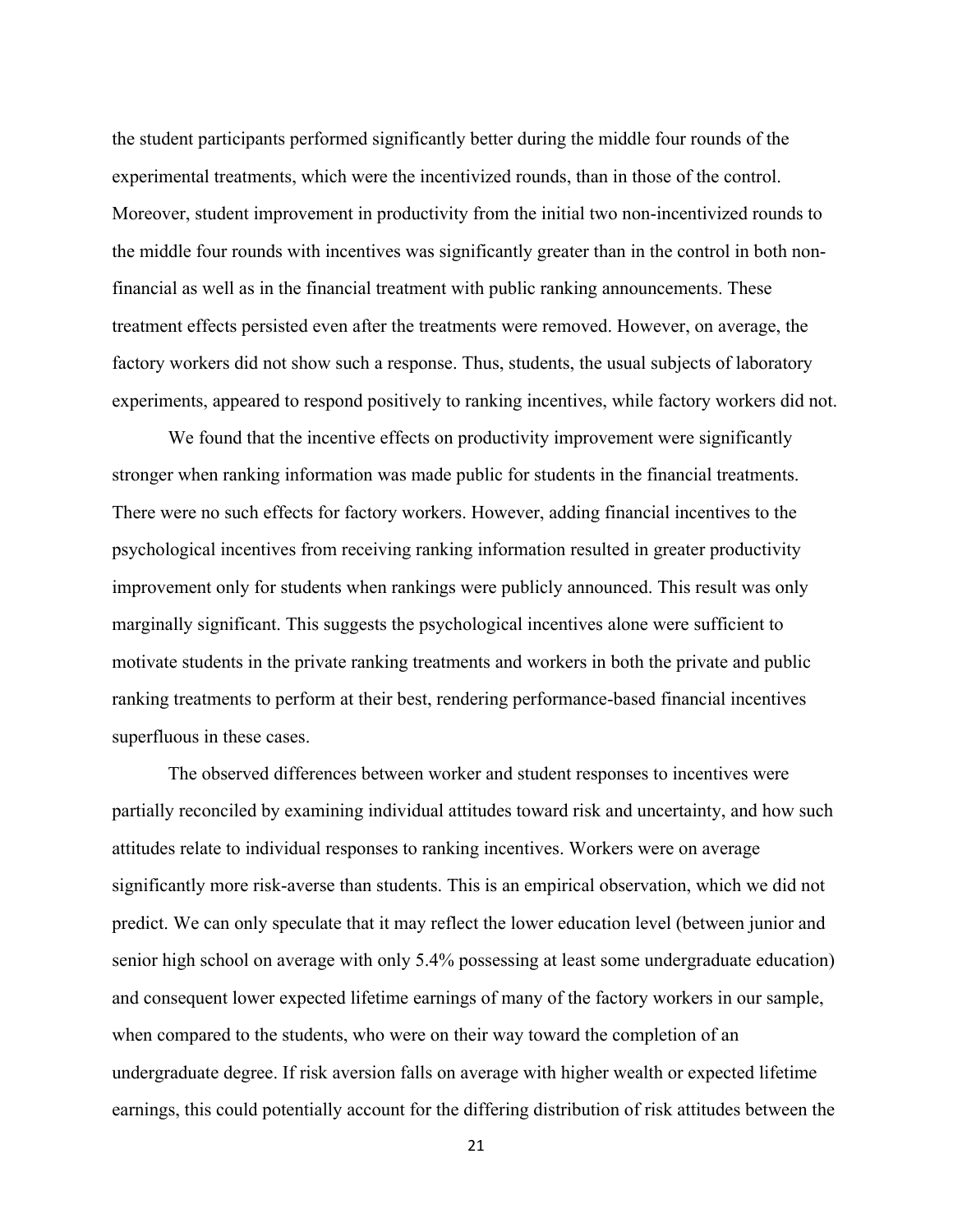two populations. However, we could not find any relationship between risk attitudes of individual workers and their current incomes, marital status, ages, or reported education levels. 6.1 Theoretical and Practical Contributions

Our paper extends the literature in several important directions. Theoretically, our results suggest that response to financial incentives depends not only on context, but also on individual heterogeneity, and in particular on individual attitudes toward risk. Thus, our paper extends and contributes to the literature on the relationship between risk attitudes and one's behavioral response to incentives. For example, it is consistent with earlier studies using piece-rate pay-forperformance systems and various real-effort tasks with student samples (Cadsby, Song and Tapon, 2007; 2009). More risk-averse individuals, whether students or workers, were significantly less responsive to both financial and psychological incentives relative to the control than those who were less risk-averse. Furthermore, less risk-averse participants, whether workers or students, performed significantly better in three of the four experimental treatments than in the control, and students performed better in the fourth one as well. In both private ranking treatments and the non-financial public-ranking treatment, there were no significant differences in performance improvement between students and workers after controlling for individual levels of risk-aversion. However, in the public ranking treatment with financial incentives linked to rank, individual levels of risk aversion only partially accounted for the different responses.

Prior research on the effects of tournament incentive and feedback has mainly used student samples (e.g., Azmat and Iriberri, 2012; Charness, et al., 2014; Kuhnen and Tymula, 2012). Conducting an artefactual field experiment using factory workers along with a laboratory experiment using the standard student subjects enabled us to gain considerable insight into how and why these two populations might differ in their responses to ranking information, whether or not such information is linked to pay. The differing distributions of attitudes toward risk between the worker and student populations are important because the magnitude of the incentive effects was inversely related to individual levels of risk aversion for both workers and students. Such differences demonstrate the need to move beyond the use of students as subjects in laboratory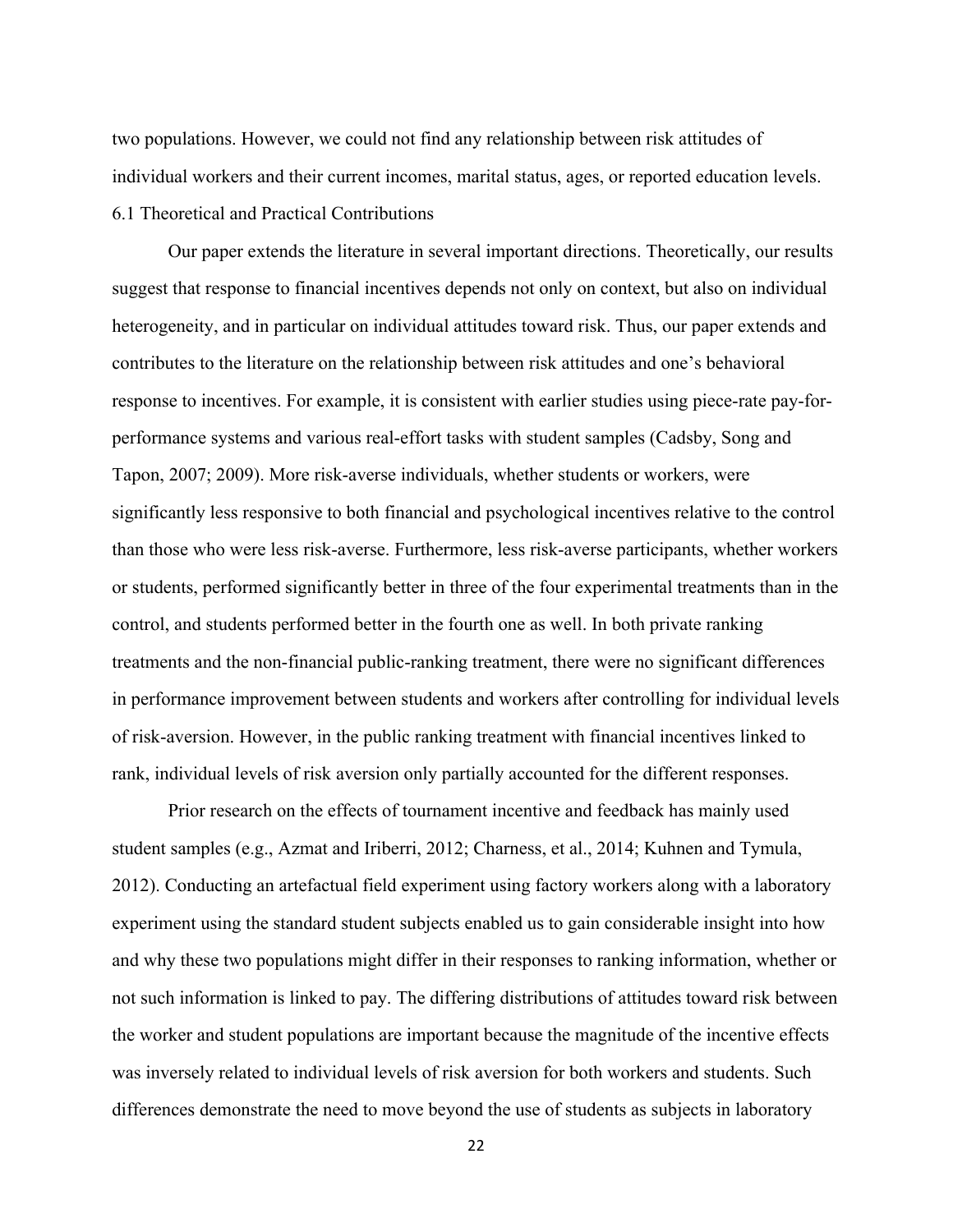experiments involving work issues. Comparing our two subject pools reveals that performance feedback on relative ranking can be a useful tool to encourage high performance, but the effectiveness of such a program depends critically on the characteristics of the work force.

Our paper offers important managerial implications as well. Together with Cadsby et al. (2007), we demonstrate that individual attitudes toward risk/uncertainty can significantly impact how effective an incentive scheme may be in improving productivity. In this paper, we show that such an impact occurs not only with the introduction of financial incentives, but also with the use of feedback information on one's ranking whether or not such information is related to pay. In particular, when given feedback on one's performance ranking, more risk-averse employees are likely to be less responsive, unresponsive, or even respond in the wrong direction. Since the stakes are bound to be higher in the workplace than in our experiment, and risk aversion is likely to be greater at higher stake levels (Holt and Laury, 2002), this phenomenon could well be even more pronounced in the workplace than in our study. Thus, different kinds of pay schemes may suit different kinds of workers, and risk attitudes may be a critical factor in determining the best employee-compensation fit.

#### 6. 2 Limitations and Directions for Future Research

Several features of our empirical investigative strategy deserve attention. First, the experimental set-up necessarily requires the elimination or exertion of control over all possible influences on performance other than the two key features on which we focus: private versus public provision of feedback on one's performance ranking and whether or not one's performance ranking is linked to one's pay. The resulting experimental environment and the somewhat abstract nature of the experiment may limit the direct generalizability of the findings to more complex organizational and economic settings where tournaments are used to motivate effort and productivity. Thus, although the experimental design maximizes the chance of detecting causally valid relationships between incentives based on ranking information and task performance, it risks reduced external validity. Notwithstanding these limitations, the methodology employed in our research has the strong advantage of creating a controlled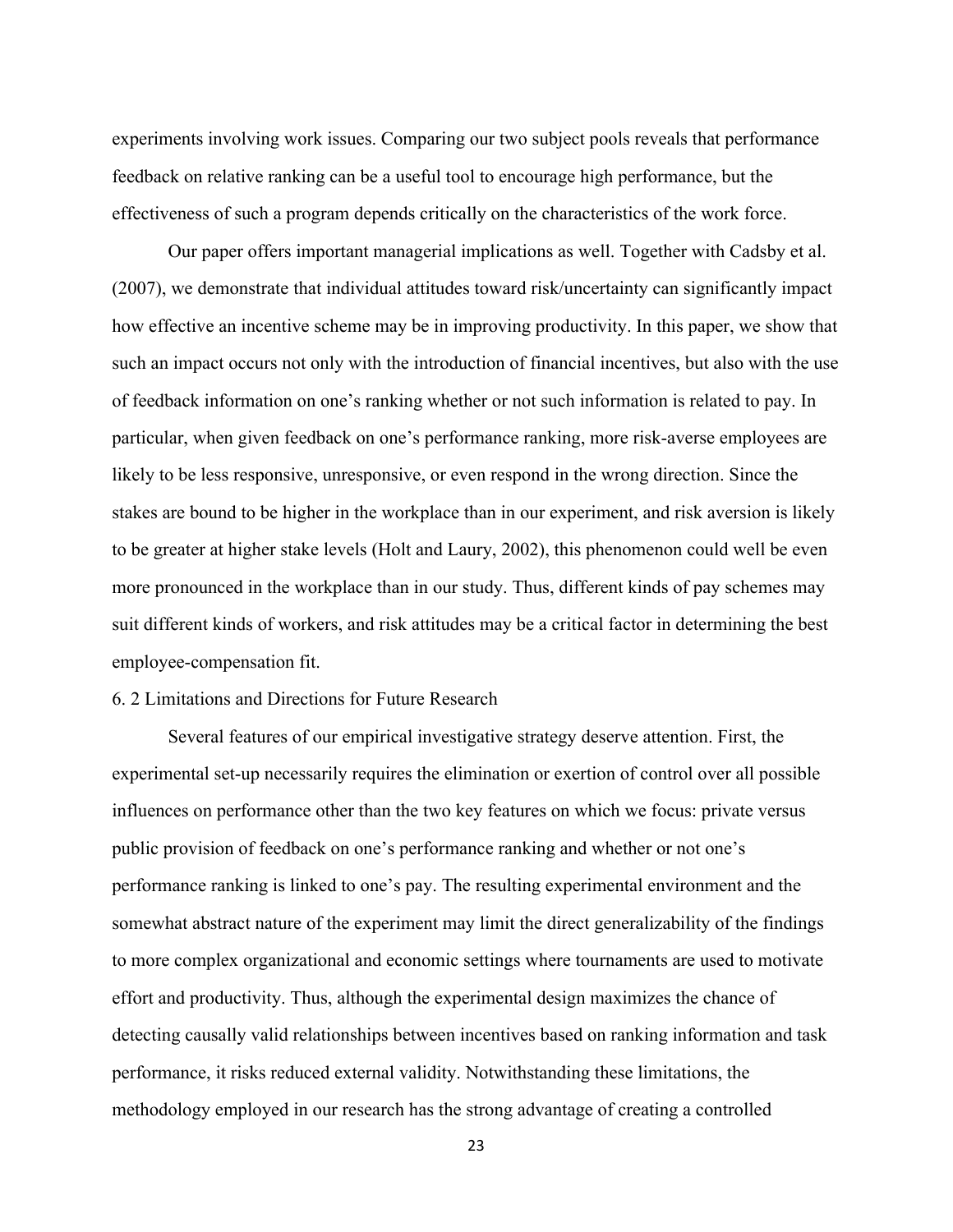laboratory environment on the factory floor, enabling us to abstract from confounding factors in order to isolate and disentangle the financial and psychological incentives of feedback information on productivity and explore its underlying moderating mechanisms via one's attitudes toward risk and uncertainty.

Future research should continue this line of inquiry and test robustness of the inverse relationship between risk-aversion and incentivized productivity improvement. For example, a long-term field study would be beneficial to examine whether the effects observed in this study are short- or long-term in nature. A second issue worthy of study is to examine the underlying mechanisms that lead to the inverse relationship between aversion to risk and responsiveness to financial and non-financial incentives. For example, it is important to explore further whether the themes examined in this paper are related to the psychological phenomenon of "choking-underpressure" (e.g. Baumeister, 1984; Baumeister and Showers, 1986). Attitudes toward risk and uncertainty do not appear explicitly in the "choking-under-pressure" literature. However, our empirical observations suggest that there may be a relationship with those who dislike risk/uncertainty more likely to choke when forced to perform in a risky or uncertain environment.

#### **References:**

- Azmat, G. and Iriberri. N. 2010. The importance of relative performance feedback information: Evidence from a natural Experiment using high school students*. Journal of Public Economics*, 94, 435*–*452.
- Azmat, G. and Iriberri. N. 2012. The provision of relative performance feedback information: An experimental analysis of performance and happiness. CEP Discussion Paper 116, Centre for Economic Performance, LSE.
- Barankay, I., 2012a. Rank incentives: Evidence from a randomized workplace experiment. Working Paper, Wharton School of Business, University of Pennsylvania.
- Barankay, I., 2012b. Ranking and social tournaments: Evidence from a crowd-sourcing experiment. Working Paper, Wharton School of Business, University of Pennsylvania.
- Baumeister, R. F. 1984. Choking under Pressure: Self-Consciousness and Paradoxical Effects of Incentives on Skillful Performance. *Journal of Personality and Social Psychology*, 46(3), 610–620.
- Baumeister, R. F., and Showers, C. J. 1986. A Review of Paradoxical Performance Effects: Choking under Pressure in Sports and Mental Tests. *European Journal of Social Psychology*, 16(4), 361–383.
- Bellemare, C., Lepage, P. and Shearer, B. 2010. Peer pressure, incentive effects, and gender: An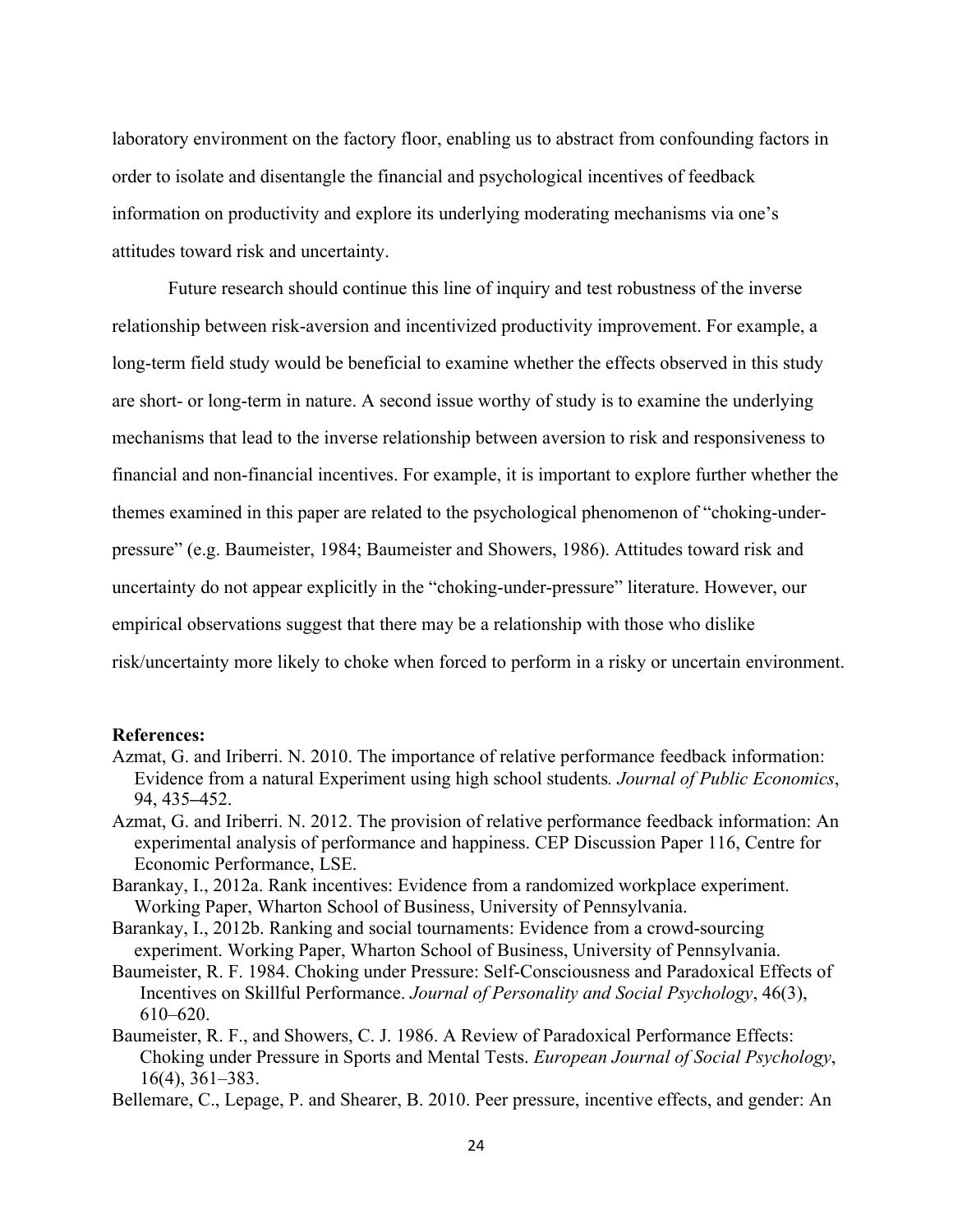experimental analysis of motivation in the workplace. *Labour Economics*, 17, 276–283.

- Becker, B. E., and Huselid, M. A.1992. The incentive effects of tournament compensation systems. *Administrative Science Quarterly*, 37, 336–350.
- Binswanger, H. P. 1980. Attitudes toward risk: Experimental measurement in rural India. American. *Journal of Agricultural Economics*, 62, 395–407.
- Blanes i Vidal, J. and Nossol, M. 2011. Tournament without prizes: Evidence from personnel records. *Management Science*, 51, 1721–1736.
- Bradler, C., Dur, R. and Neckermann, S. and Non, A. 2013. Employee recognition and performance: A field experiment. *CESifo Working Paper Series 4164*, CESifo Group Munich.
- Cadsby, C. B., Song, F. and Tapon, F. 2007. Sorting and incentive effects of pay for performance: An experimental investigation. *Academy of Management Journal*, 50, 387–405.
- Cadsby, C. B., Song, F. and Tapon, F. 2009. The Impact of Risk Aversion and Stress on the Incentive Effect of Performance Pay. Working Paper 2009-12, University of Guelph.
- Charness, G. and Rabin, M. 2002. Understanding social preferences with some simple tests. *Quarterly Journal of Economics*, 117, 817*–*869.
- Charness, G., Masclet, D. and Villeval, M. C. 2014. The dark side of competition for status. *Management Science*, 60, 38*–*55.
- Clark, A., Frijters, P. and Shields, M. 2008. Relative income, happiness, and utility: An explanation for the Easterlin paradox. *Journal of Economic Literature*, 46, 95*–*144.
- Cohen, J., Cohen, P., West, S. and Aiken, L. 2003. *Applied Multiple Regression /Correlation Analysis for the Behavioral Sciences*, 3rd edition. Mahwah, NJ: Lawrence Erlbaum Associates.
- Delfgaauw, J., Dur, R., Sol, J. and Verbeke, W. 2013. Tournament incentives in the field: Gender differences in the workplace. *Journal of Labor Economics*, 31, 305*–*326.
- Dohmen, T., Falk, A., Fliessbach, K., Sunde, U. and Weber, B. 2011. Relative versus absolute income, joy of winning, and gender: Brain imaging evidence. *Journal of Public Economics*, 95, 279*–*285.
- Eckel, C. C. and Grossman, P. J. 2008. Forecasting risk attitudes: An experimental study using actual and forecast gamble choices. *Journal of Economic Behavior and Organization*, 68, 1*–* 17.
- Ehrenberg, R. G. and Bognanno, M. L. 1990. Do Tournaments Have Incentive Effects? *Journal of Political Economy*, 98, 1307*–*1324.
- Engle-Warnick, J., Escobal, J. and Laszlo, S. 2009. How do additional alternatives affect individual choice under uncertainty? *Canadian Journal of Economics*, 42, 113*–*140.
- Engle-Warnick, J., Escobal, J. and Laszlo, S. 2011. Ambiguity aversion and portfolio choice in small-scale Peruvian farming. *B.E. Journal of Economic Analysis and Policy*, 11 (1): Article 68.
- Eriksson, T., Poulsen, A. and Villeval, M. 2009. Feedback and incentives: Experimental evidence. *Labour Economics*, 16, 679*–*688.
- Fliessbach, K., Weber, B., Trautner, P., Dohmen, T., Sunde, U., Elger, C., and Falk, A. 2007. Social comparison affects reward-related brain activity in the human ventral striatum. *Science*, 318, 1305*–*1308.
- Falk, A. and Ichino, A. 2006. Clean evidence on peer pressure. *Journal of Labor Economics*, 24, 39*–*57.

Frank, R. 1985. *Choosing the Right Pond*. New York: Oxford University Press.

Frey, B. and Jegen, R. 2001. Motivation Crowding Theory. *Journal of Economic Surveys*, 15, 589–611.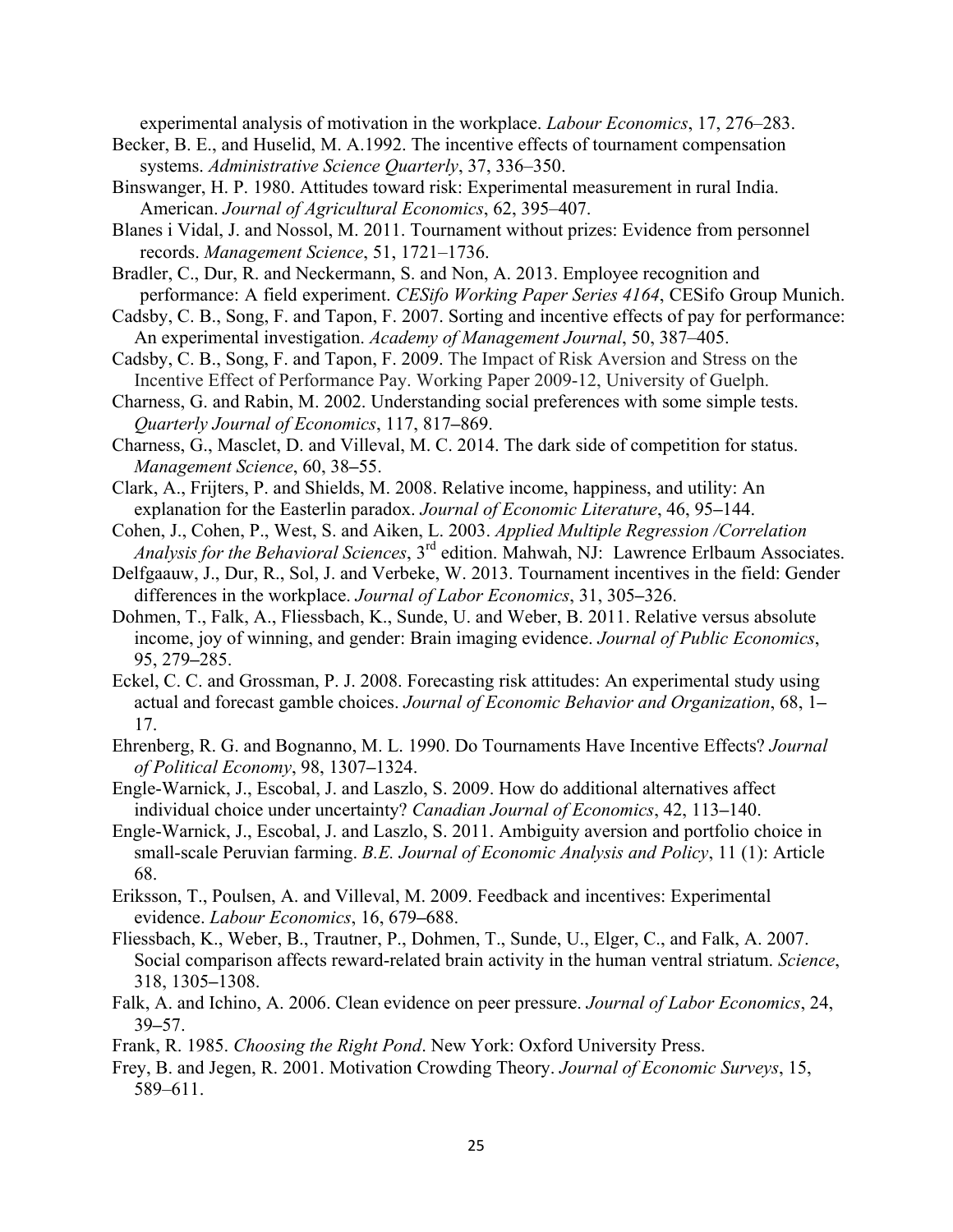- Gerhart, B., and Milkovich, G. T. 1992. Employee compensation: Research and practice. In M. D. Dunnette, & L. M. Hough (Eds.), *Handbook of Industrial and Organizational Psychology*  $(2<sup>nd</sup>$  ed.), Vol. 3: 481–570, Palo Alto, CA: Consult. Psychol. Press.
- Gerhart, B. and Rynes, S. 2003. *Compensation: Theory, Evidence, and Strategic Implications*. Thousand Oaks, CA: Sage.
- Gomez-Mejia, L. R. and Welbourne, T. M. 1988. Compensation strategy: An overview and future steps. *Human Resource Planning*, 11, 173*–*190.
- Gneezy, U. and Rustichini, A. 2001a. Pay enough or don't pay at all. *Quarterly Journal of Economics*, 115, 791–810.
- Gneezy, U. and Rustichini, A. 2001b. A fine is a price. *Journal of Legal Studies*, 29, 1–18.
- Green, J. R. and Stokey, N. L. 1983. A comparison of tournaments and contracts. *Journal of Political Economy*, 91, 349–364.
- Harrison, G. W. and List, J. A. 2004. Field experiments. *Journal of Economic Literature*, 42, 1009–55.
- Holmstrom, B. and Milgrom, P. 1991. Multitask principal-agent analyses: Incentive contracts, asset ownership, and job design*. Journal of Law, Economics and Organization*, 7, 24–52, Special I.
- Jensen, M. C. 2003. Paying people to lie: The truth about the budgeting process. *European Financial Management*, 9, 379*–*406.
- Jensen, M. C. and Murphy, K. 2003. Performance pay and top-management incentives. *Journal of Political Economy*, 98, 225*–*264.
- Knight, Song and Gunatilaka, 2009. Subjective well-being and its determinants in rural China. *China Economic Review*, 20, 635–649.
- Kosfeld, M. and Neckermann, S. 2011. Getting more work for nothing? Symbolic awards and worker performance. *American Economic Journal: Microeconomics*, 3, 86*–*99.
- Kuhnen, C. and Tymula, A. 2012. Feedback, self-esteem, and performance in organizations. *Management Science*, 58, 94*–*113.
- Lam, S., Yim, P., Law, J. and Cheung, R. 2004. The effects of competition on achievement motivation in Chinese classrooms. *British Journal of Educational Psychology*, 74, 281*–*296.
- Lazear, E. P. 1986. Salaries and piece rates. *Journal of Business*, 59, 405–432.
- Lazear, E. P. 2000. The power of incentives. *American Economic Review*, 91, 410–415.
- Lazear, E. P. and S. Rosen. 1981. "Rank order tournaments as optimum labor contracts. *Journal of Political Economy*, 89, 841*–*64.
- Lazear, E. and Shaw, K. 2009. Wage structure, raises and mobility: An introduction to international comparisons of the structure of wages within and across firms. In Edward Lazear and Kathryn Shaw (eds.), *The 20 Structure of Wages: An International Comparison*. University of Chicago Press.
- Loewesntein, J., Weber, E., Hsee, C. and Welch, N. 2001. Risk as feelings. *Psychological Bulletin,* 127, 267–286.
- Mas, A. and Moretti, E. 2009. Peers at work. *American Economic Review,* 99, 112–45.
- Nalebuff, B. and Stiglitz, J. E. 1983. Prizes and incentives: Towards a general theory of compensation and competition. *Bell Journal of Economics*, 14, 21–43.
- Niederle, M. and Vesterlund, L. 2007. Do women shy away from competition? Do men compete too much? *Quarterly Journal of Economics*, 122, 1067–1101.
- O'Reilly, C., Main, B. and Crystal, G. 1988. CEO Compensation as Tournament and Social Comparison: A Tale of Two Theories. *Administrative Science Quarterly,* 33, 257–274.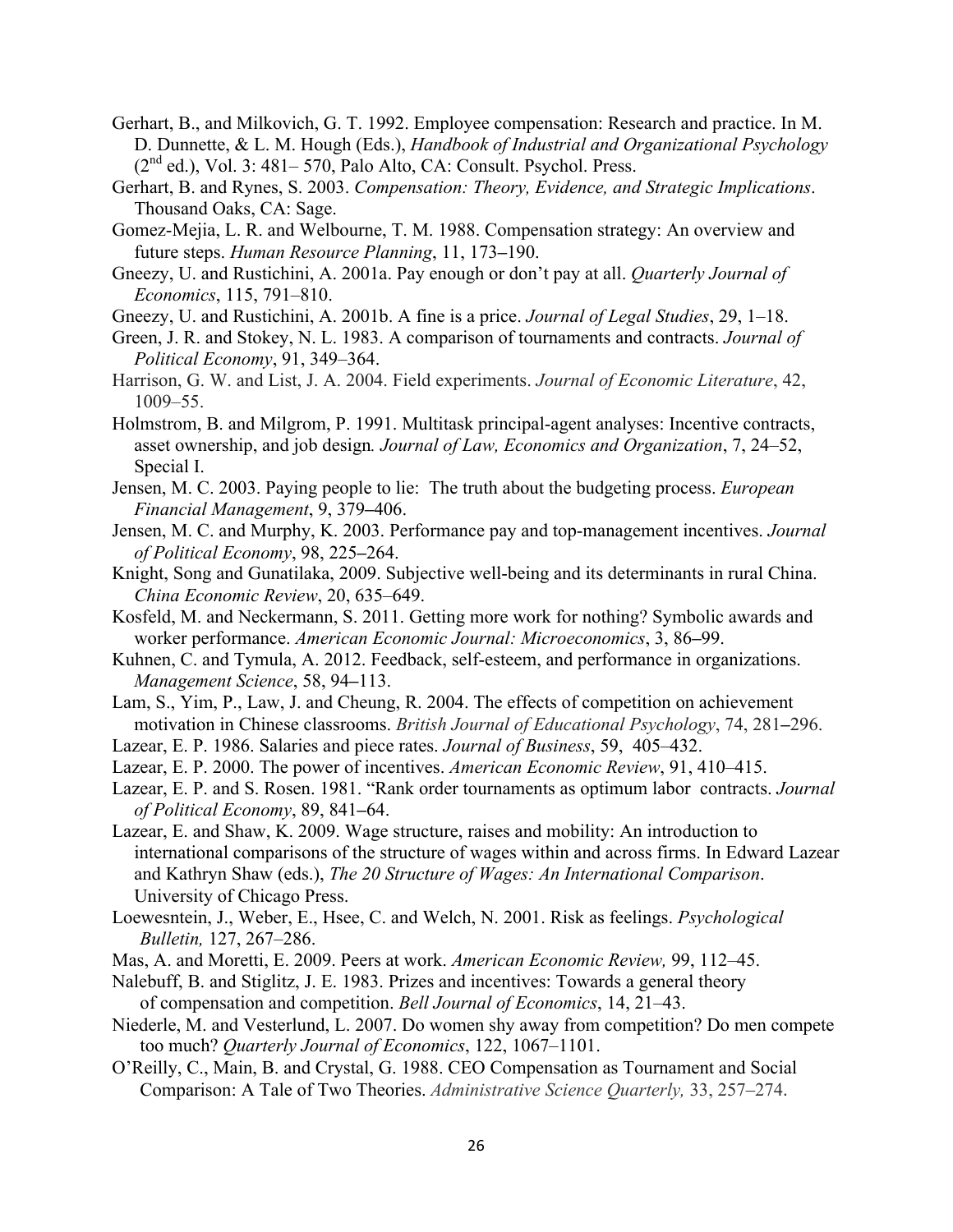- Pfeffer, J. 1994. *Competitive Advantage through People: Unleashing the Power of the Work force*, Boston, MA: Harvard Business School Press.
- Prendergast, C. 1999. The provision of incentives in firms. *Journal of Economic Literature*, 37, 7–63.
- Smith, A. 1759 [1976]. *The Theory of Moral Sentiments*. London: Oxford University Press. First edition.
- Stajkovic, A. D. and Luthans, F. 2001. Differential effects of incentive motivators on work performance. *Academy of Management Journal*, 44, 580–590.
- Torgler, B., Frei, B., Schaffner, M. and Schmidt, S. 2008. A crowding-out effect for relative income. CREMA Working Paper 2008–20, Center for Research in Economics, Management and the Arts.
- Tran, A., and Zeckhauser, R. 2012. Rank as an inherent incentive: Evidence from a field experiment. *Journal of Public Economics*, 96, 645–650.
- Vandegrift, D. and Yavas, A. 2009. Men, women, and competition: An experimental test of behavior. *Journal of Economic Behavior and Organization*, 72, 554–570.
- WorldatWork 2012. Private Company Incentive Pay Practices Survey. A report by WorldatWork and Vivient Consulting. Available online: http://www.worldatwork.org/waw/adimLink?id=58146
- Zenger, T. R. 1992. Why do employees only reward extreme performance? Examining the relationship among performance pay and turnover. *Administrative Science Quarterly,* 37, 198–219.
- Zubanov, N. 2012. Risk aversion and effort in an incentive pay scheme with multiplicative noise: Theory and experimental evidence. Working paper. Erasmus University.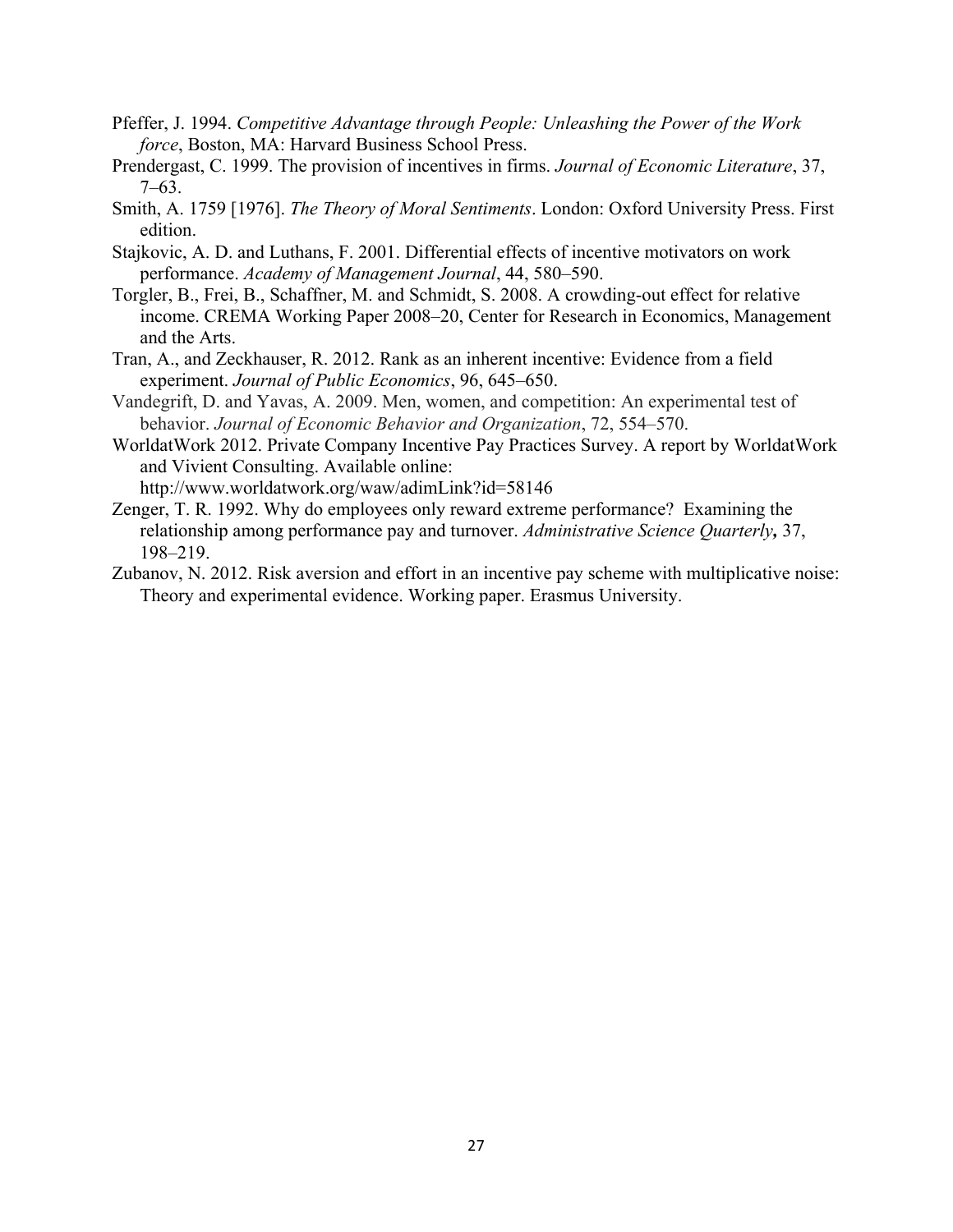| Ranking        | <b>Earnings</b> |
|----------------|-----------------|
| $\mathbf 1$    | ¥11.70          |
| $\overline{c}$ | ¥11.10          |
| $\overline{3}$ | ¥10.50          |
| $\overline{4}$ | ¥9.90           |
| 5              | ¥9.30           |
| 6              | ¥8.70           |
| $\overline{7}$ | ¥8.10           |
| 8              | ¥7.50           |
| 9              | 46.90           |
| 10             | 46.30           |
| 11             | ¥5.70           |
| 12             | 45.10           |
| 13             | ¥4.50           |
| 14             | ¥3.90           |
| 15             | ¥3.30           |
| 16             | ¥2.70           |
| 17             | 42.10           |
| 18             | ¥1.50           |
| 19             | ¥0.90           |
| 20             | ¥0.30           |
|                |                 |

**Table 1 Payoff table according to the relative ranking in a 20-person session**

 $\mathcal{L}$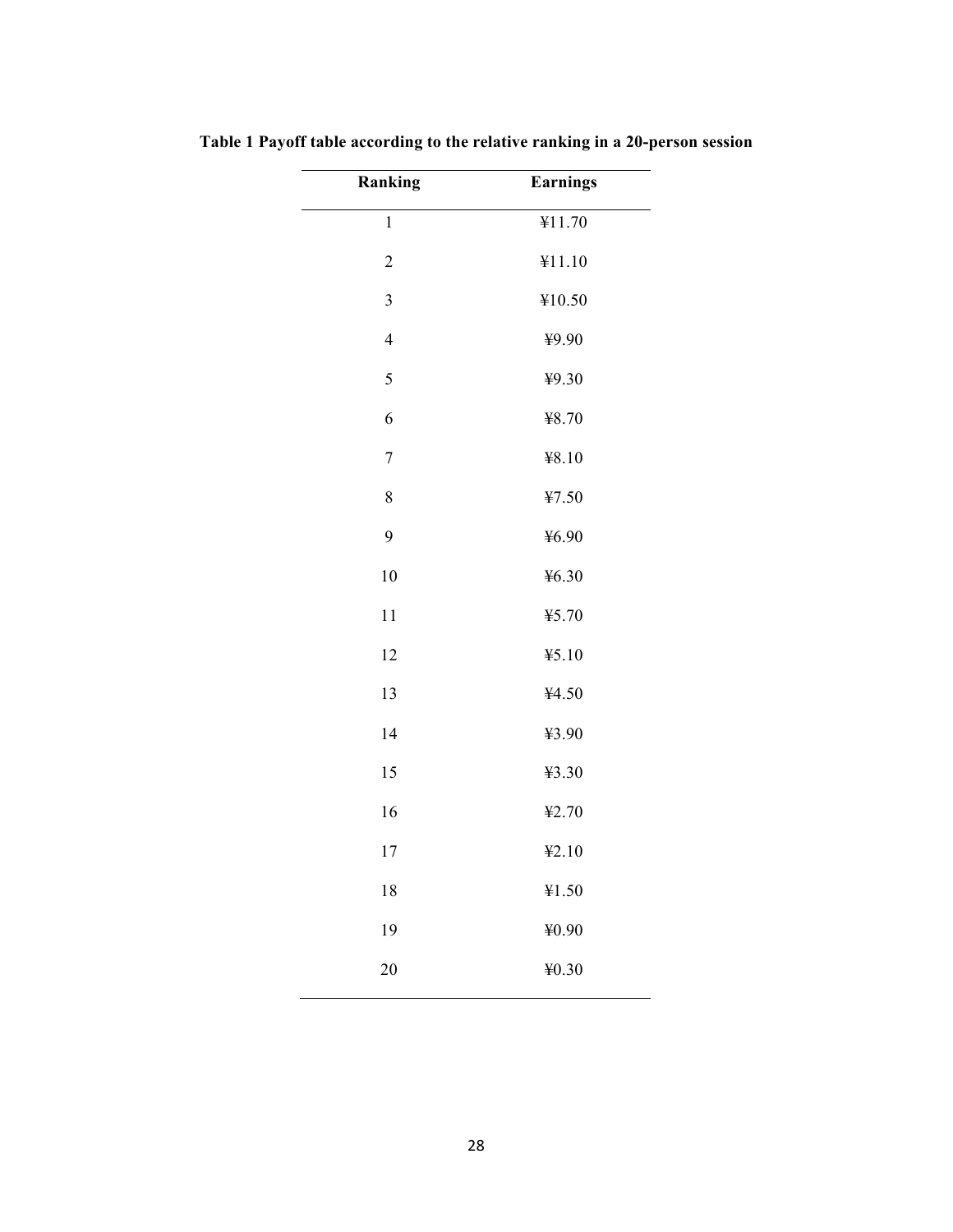| Treatment<br>Research Site | C | NF:PR | NF:PU | F:PR           | F:PU |
|----------------------------|---|-------|-------|----------------|------|
| Company A                  |   |       |       | $\overline{2}$ | 2    |
| Company B                  |   |       |       |                |      |
| Company C                  |   |       |       |                |      |
| University                 | 2 | 2     | 2     |                |      |

# **Table 2 Summary of sessions conducted at different locations**

| Table 3 Participants' demographic characteristics |         |           |       |           |  |  |  |  |  |  |
|---------------------------------------------------|---------|-----------|-------|-----------|--|--|--|--|--|--|
| Variable                                          |         | Workers   |       | Students  |  |  |  |  |  |  |
|                                                   |         | $(n=340)$ |       | $(n=220)$ |  |  |  |  |  |  |
|                                                   | Mean    | Std. Dev. | Mean  | Std. Dev. |  |  |  |  |  |  |
| Age                                               | 28.30   | 10.05     | 19.66 | 0.76      |  |  |  |  |  |  |
| Female                                            | 0.61    | 0.49      | 0.56  | 0.50      |  |  |  |  |  |  |
| Married                                           | 0.36    | 0.48      | 0.00  | 0.00      |  |  |  |  |  |  |
| Monthly Income                                    | 1697.57 | 801.05    | N/A   | N/A       |  |  |  |  |  |  |
| Education Level*                                  | 2.66    | 0.94      | 5.00  | 0.00      |  |  |  |  |  |  |
| Manager                                           | 0.18    | 0.36      | N/A   | N/A       |  |  |  |  |  |  |

Note: Education Level coding: elementary school =1, junior high=2, senior high=3, college=4, university=5, post-graduate=6.

| Table 4: Data overview                  |               |         |           |           |           |  |  |  |  |  |  |
|-----------------------------------------|---------------|---------|-----------|-----------|-----------|--|--|--|--|--|--|
| Variable                                |               |         | Workers   |           | Students  |  |  |  |  |  |  |
|                                         |               |         | $(n=340)$ | $(n=220)$ |           |  |  |  |  |  |  |
|                                         |               | Mean    | Std. Dev. | Mean      | Std. Dev. |  |  |  |  |  |  |
| Average per-round productivity          | $\mathcal{C}$ | 7.05    | 2.89      | 10.31     | 4.44      |  |  |  |  |  |  |
| in the middle four rounds               | NF:PR         | 6.65    | 3.19      | 12.66     | 3.62      |  |  |  |  |  |  |
|                                         | NF:PU         | 7.02    | 3.26      | 12.02     | 4.04      |  |  |  |  |  |  |
|                                         | F:PR          | 7.08    | 2.70      | 12.81     | 3.67      |  |  |  |  |  |  |
|                                         | F:PU          | 7.33    | 3.37      | 11.96     | 3.41      |  |  |  |  |  |  |
| Average per-round productivity          | C             | 0.63    | 1.25      | 0.61      | 1.42      |  |  |  |  |  |  |
| improvement                             | NF:PR         | 0.84    | 1.17      | 1.50      | 1.86      |  |  |  |  |  |  |
| (Within-person Difference between       | NF:PU         | 0.67    | 1.18      | 1.31      | 1.46      |  |  |  |  |  |  |
| middle four and first two rounds)       | F:PR          | 0.64    | 1.35      | 0.99      | 1.40      |  |  |  |  |  |  |
|                                         | F:PU          | 0.71    | 1.34      | 1.98      | 1.93      |  |  |  |  |  |  |
| Difference between average per-round    | C             | $-0.30$ | 1.31      | $-0.18$   | 1.55      |  |  |  |  |  |  |
| productivity in the last two rounds and | NF:PR         | 0.43    | 1.14      | 0.66      | 2.19      |  |  |  |  |  |  |
| the middle four rounds                  | NF:PU         | 0.59    | 1.06      | 0.35      | 1.35      |  |  |  |  |  |  |
|                                         | F:PR          | 0.23    | 1.43      | 0.44      | 2.10      |  |  |  |  |  |  |
|                                         | F:PU          | 0.19    | 1.49      | $-0.18$   | 3.13      |  |  |  |  |  |  |
| <b>Risk Aversion</b>                    |               | 5.13    | 3.25      | 6.12      | 3.07      |  |  |  |  |  |  |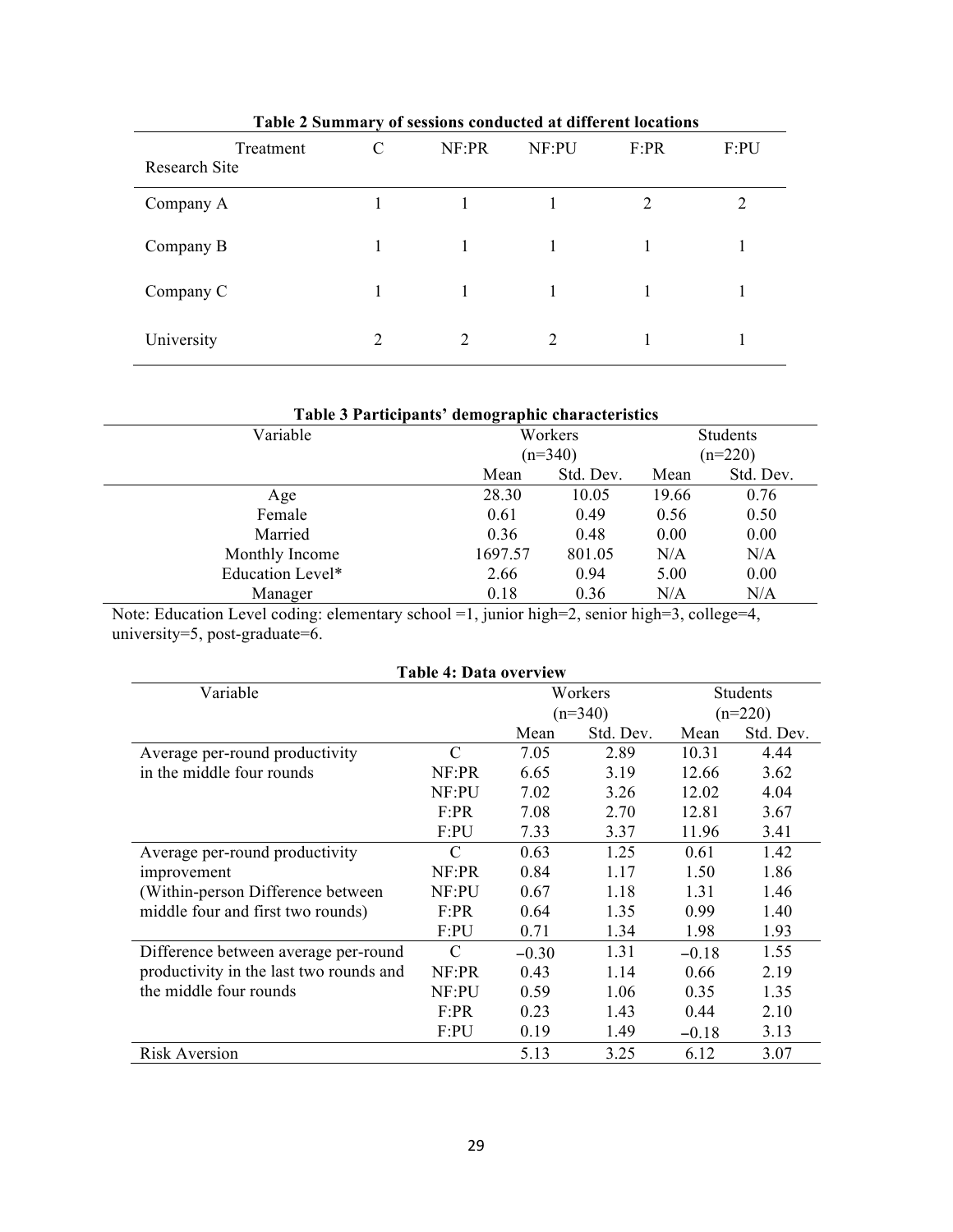|                                |                               | Panel A: Results for Workers |      |                        |            |      |  |  |
|--------------------------------|-------------------------------|------------------------------|------|------------------------|------------|------|--|--|
|                                | <b>Comparison Sets</b>        | Coef.                        | S.E. | <b>Comparison Sets</b> | Coef.      | S.E. |  |  |
| Incentive                      | $C - NF: PR$                  | 0.40                         | 1.09 | $C - NF$ :PU           | 0.38       | 1.54 |  |  |
| $E \text{ffects}$ <sup>§</sup> | $(n=120)$                     |                              |      | $(n=120)$              |            |      |  |  |
|                                | $C - F:PR$                    | $-0.03$                      | 0.92 | $C - F:PU$             | $-0.27$    | 1.17 |  |  |
|                                | $(n=140)$                     |                              |      | $(n=140)$              |            |      |  |  |
| Status Effects <sup>§</sup>    | $NF:PR - NF:PU$               | $-0.36$                      | 1.33 | $F:PR - F:PU$          | $-0.24$    | 0.83 |  |  |
|                                | $(n=120)$                     |                              |      | $(n=160)$              |            |      |  |  |
| Financial                      | $NF:PR - F:PR$                | $-0.39$                      | 1.20 | $NF:PU - F:PU$         | $-1.27$    | 1.15 |  |  |
| Incentive                      | $(n=120)$                     |                              |      | $(n=140)$              |            |      |  |  |
| Effects                        |                               |                              |      |                        |            |      |  |  |
|                                | Panel B: Results for Students |                              |      |                        |            |      |  |  |
|                                | Comparison                    | Coef.                        | S.E. | Comparison             | Coef.      | S.E. |  |  |
|                                | <b>Sets</b>                   |                              |      | <b>Sets</b>            |            |      |  |  |
| Incentive Effects <sup>§</sup> | $C - NF: PR$                  | $-2.35***$                   | 0.80 | $C - NF$ :PU           | $-1.70***$ | 0.85 |  |  |
|                                | $(n=100)$                     |                              |      | $(n=100)$              |            |      |  |  |
|                                | $C - F:PR$                    | $-2.50***$                   | 0.99 | $C - F:PU$             | $-1.65*$   | 0.97 |  |  |
|                                | $(n=70)$                      |                              |      | $(n=70)$               |            |      |  |  |
| Status Effects <sup>§</sup>    | $NF:PR - NF:PU$               | 0.75                         | 0.70 | $F:PR - F:PU$          | 0.85       | 0.91 |  |  |
|                                | $(n=120)$                     |                              |      | $(n=60)$               |            |      |  |  |
| Financial Incentive            | $NF:PR - F:PR$                | 0.15                         | 0.81 | $NF:PU-F:PU$<br>0.06   |            | 0.86 |  |  |
| Effects                        | $(n=90)$                      |                              |      | $(n=90)$               |            |      |  |  |

**Table 5: Between-subject treatment effects based on average productivity in the middle four rounds**

A separate regression is run for each comparison with average productivity in the middle four rounds as the dependent variable. Each regression compares two treatments in a model with a constant term and a treatment dummy variable equal to 1 for the treatment to the left of the minus sign and zero for the treatment to the right of the minus sign. A random-effect specification is used to control for unobserved session effects. The coefficient on the constant term is not reported to save space.  $\frac{1}{3}$  denotes one-tailed tests as explained in the text. \*\*\*, \*\*, and \* denote significance at 1%, 5% and 10% respectively.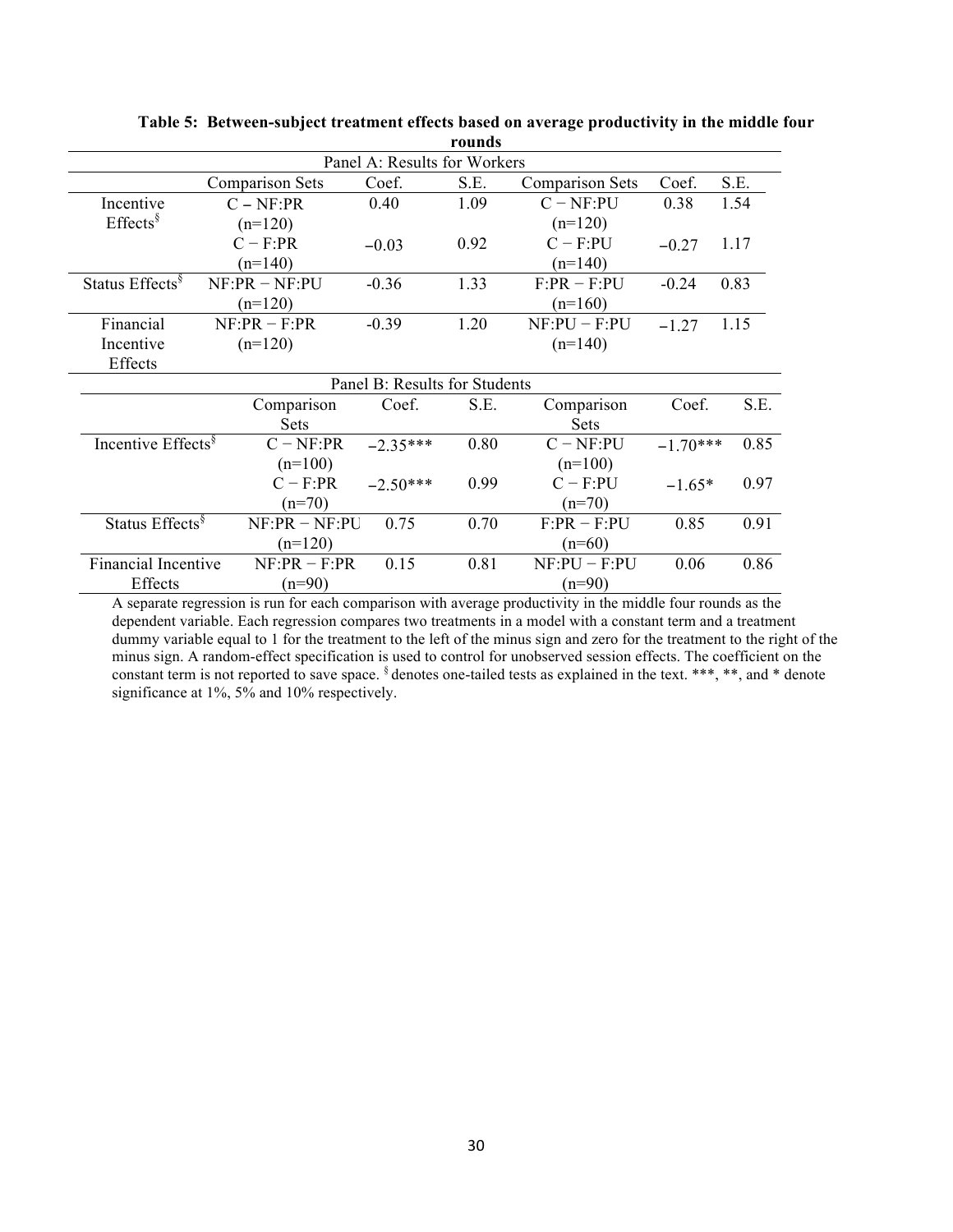| Panel A: Results for Workers   |                        |                 |      |                |                |            |      |  |  |  |  |
|--------------------------------|------------------------|-----------------|------|----------------|----------------|------------|------|--|--|--|--|
|                                | <b>Comparison Sets</b> | Coef.           | S.E. |                | Comparison     | Coef.      | S.E. |  |  |  |  |
|                                |                        |                 |      |                | <b>Sets</b>    |            |      |  |  |  |  |
| Incentive Effects <sup>§</sup> | $C - NF: PR$           | 0.26<br>$-0.21$ |      |                | $C - NF$ :PU   | $-0.03$    | 0.26 |  |  |  |  |
|                                | $(n=120)$              |                 |      |                | $(n=120)$      |            |      |  |  |  |  |
|                                | $C - F:PR$             | $-0.01$         | 0.22 |                | $C - F:PU$     | $-0.08$    | 0.22 |  |  |  |  |
|                                | $(n=140)$              |                 |      |                | $(n=140)$      |            |      |  |  |  |  |
| Status Effects <sup>§</sup>    | $NF:PR - NF:PU$        | 0.17            | 0.30 |                | $F:PR - F:PU$  | $-0.07$    | 0.21 |  |  |  |  |
|                                | $(n=120)$              |                 |      |                | $(n=160)$      |            |      |  |  |  |  |
| <b>Financial Incentive</b>     | $NF:PR - F:PR$         | 0.18            | 0.26 | $NF:PU - F:PU$ |                | $-0.07$    | 0.23 |  |  |  |  |
| Effects                        | $(n=120)$              |                 |      |                | $(n=140)$      |            |      |  |  |  |  |
| Panel B: Results for Students  |                        |                 |      |                |                |            |      |  |  |  |  |
|                                | Comparison             | Coef.           |      | S.E.           | Comparison     | Coef.      | S.E. |  |  |  |  |
|                                | <b>Sets</b>            |                 |      |                | Sets           |            |      |  |  |  |  |
| Incentive Effects <sup>§</sup> | $C - NF: PR$           | $-0.90***$      |      | 0.34           | $C - NF$ :PU   | $-0.70**$  | 0.29 |  |  |  |  |
|                                | $(n=100)$              |                 |      |                | $(n=70)$       |            |      |  |  |  |  |
|                                | $C - F:PR$             | $-0.39$         |      | 0.34           | $C - F:PU$     | $-1.37***$ | 0.40 |  |  |  |  |
|                                | $(n=100)$              |                 |      |                | $(n=70)$       |            |      |  |  |  |  |
| Status Effects <sup>§</sup>    | $NF:PR -$              | 0.20            |      | 0.31           | $F:PR - F:PU$  | $-0.98**$  | 0.43 |  |  |  |  |
|                                | NF:PU                  |                 |      |                | $(n=60)$       |            |      |  |  |  |  |
|                                | $(n=120)$              |                 |      |                |                |            |      |  |  |  |  |
| <b>Financial Incentive</b>     | $NF:PR - F:PR$         | 0.51            |      | 0.38           | $NF:PU - F:PU$ | $-0.67*$   | 0.36 |  |  |  |  |
| Effects                        | $(n=90)$               |                 |      |                | $(n=90)$       |            |      |  |  |  |  |

**Table 6: Between-subject treatment effects using within-person productivity improvement data from the first two to the middle four rounds**

A separate regression is run for each comparison with within-person productivity improvement from the first two to the middle four rounds as the dependent variable. Each regression compares two treatments in a model with a constant term and a treatment dummy variable equal to 1 for the treatment to the left of the minus sign and zero for the treatment to the right of the minus sign. A random-effect specification is used to control for unobserved session effects. The coefficient on the constant term is not reported to save space. <sup>§</sup> denotes one-tailed tests as explained in the text. \*\*\*, \*\*, and \* denote significance at 1%, 5% and 10% respectively.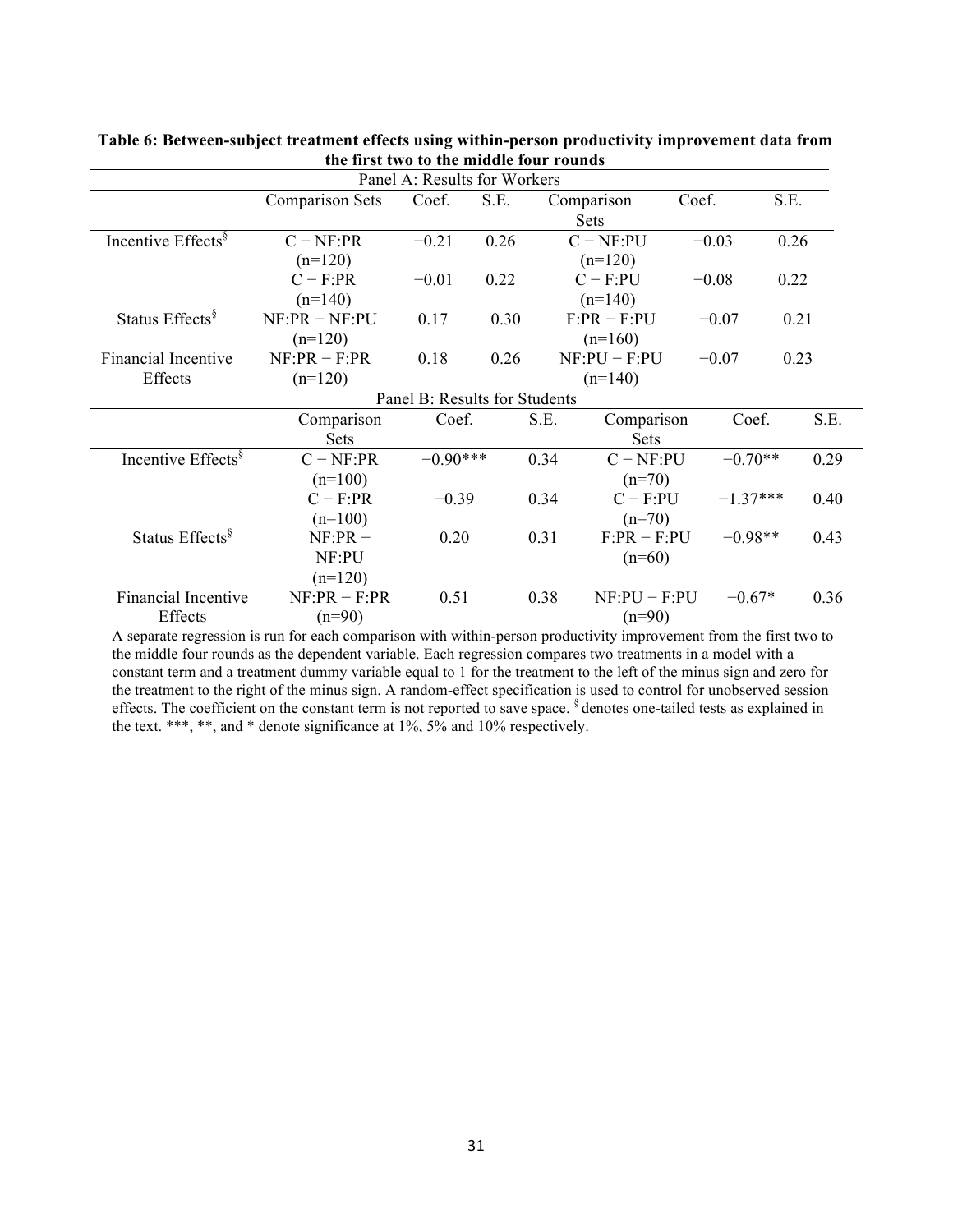|         |           |           |           |           | ั⊌        |           |
|---------|-----------|-----------|-----------|-----------|-----------|-----------|
|         | Treatment | C         | NF:PR     | NF:PU     | F:PR      | F:PU      |
|         |           | $(n=100)$ | $(n=120)$ | $(n=120)$ | $(n=110)$ | $(n=110)$ |
| Model 1 | Constant  | $0.63***$ | $0.84***$ | $0.67***$ | $0.64***$ | $0.71***$ |
|         |           | (0.27)    | (0.28)    | (0.29)    | (0.15)    | (0.17)    |
|         | Student   | $-0.03$   | $0.67**$  | $0.64**$  | 0.35      | $1.26***$ |
|         | Dummy     | (0.17)    | (0.20)    | (0.20)    | (0.29)    | (0.33)    |
| Model 2 | Constant  | $0.64**$  | $-0.17$   | $-0.30$   | $-0.32$   | $-0.56*$  |
|         |           | (0.016)   | (0.30)    | (0.25)    | (0.23)    | (0.30)    |
|         | Risk      | $-0.002$  | $0.21***$ | $0.20**$  | $0.19***$ | $0.22***$ |
|         | Aversion  | (0.04)    | (0.04)    | (0.03)    | (0.03)    | (0.04)    |
|         | Student   | $-0.02$   | 0.23      | 0.44      | 0.28      | $1.17***$ |
|         | Dummy     | (0.27)    | (0.33)    | (0.28)    | (0.29)    | (0.29)    |

|  |  |  |  |  |  |  | Table 7: Population and risk attitude as determinants of productivity improvement |
|--|--|--|--|--|--|--|-----------------------------------------------------------------------------------|
|  |  |  |  |  |  |  |                                                                                   |

A separate regression is run for each treatment. The dependent variable is within-person productivity improvement from the first two to the middle four rounds. A random-effect specification is used to control for unobserved session effects. The student dummy is coded as 0 for workers and 1 for students. Standard errors are in parentheses. \*\*\*, \*\*, and \* denote two-tailed significance levels at 1%, 5% and 10% respectively.

| Lable 8: Distributions of risk-aversion levels |                    |                    |  |  |  |  |  |  |  |  |  |
|------------------------------------------------|--------------------|--------------------|--|--|--|--|--|--|--|--|--|
| Risk-Aversion Level                            | Workers $(n=340)$  | Students $(n=220)$ |  |  |  |  |  |  |  |  |  |
|                                                | Count (Percentage) | Count (Percentage) |  |  |  |  |  |  |  |  |  |
|                                                | 40 $(11.8\%)$      | 11 $(5.0\%)$       |  |  |  |  |  |  |  |  |  |
|                                                | $20(5.9\%)$        | $12(5.4\%)$        |  |  |  |  |  |  |  |  |  |
|                                                | 40 $(11.8\%)$      | $21(9.5\%)$        |  |  |  |  |  |  |  |  |  |
|                                                | $23(6.8\%)$        | 17(7.7%)           |  |  |  |  |  |  |  |  |  |
|                                                | $27(7.9\%)$        | $12(5.4\%)$        |  |  |  |  |  |  |  |  |  |
|                                                | $25(7.4\%)$        | $7(3.2\%)$         |  |  |  |  |  |  |  |  |  |
|                                                | $19(5.6\%)$        | $10(4.5\%)$        |  |  |  |  |  |  |  |  |  |
|                                                | $19(5.6\%)$        | 11 $(5.0\%)$       |  |  |  |  |  |  |  |  |  |
|                                                | 48 $(14.1\%)$      | 50 (22.6%)         |  |  |  |  |  |  |  |  |  |
|                                                | 79 (23.2%)         | 69 (31.2)          |  |  |  |  |  |  |  |  |  |
| Mean                                           | 5.13               | 6.12               |  |  |  |  |  |  |  |  |  |
| <b>Standard Deviation</b>                      | 3.25               | 3.07               |  |  |  |  |  |  |  |  |  |
| Median                                         |                    | 8                  |  |  |  |  |  |  |  |  |  |
| Mode                                           | 9                  | 9                  |  |  |  |  |  |  |  |  |  |

**Table 8: Distributions of risk-aversion levels**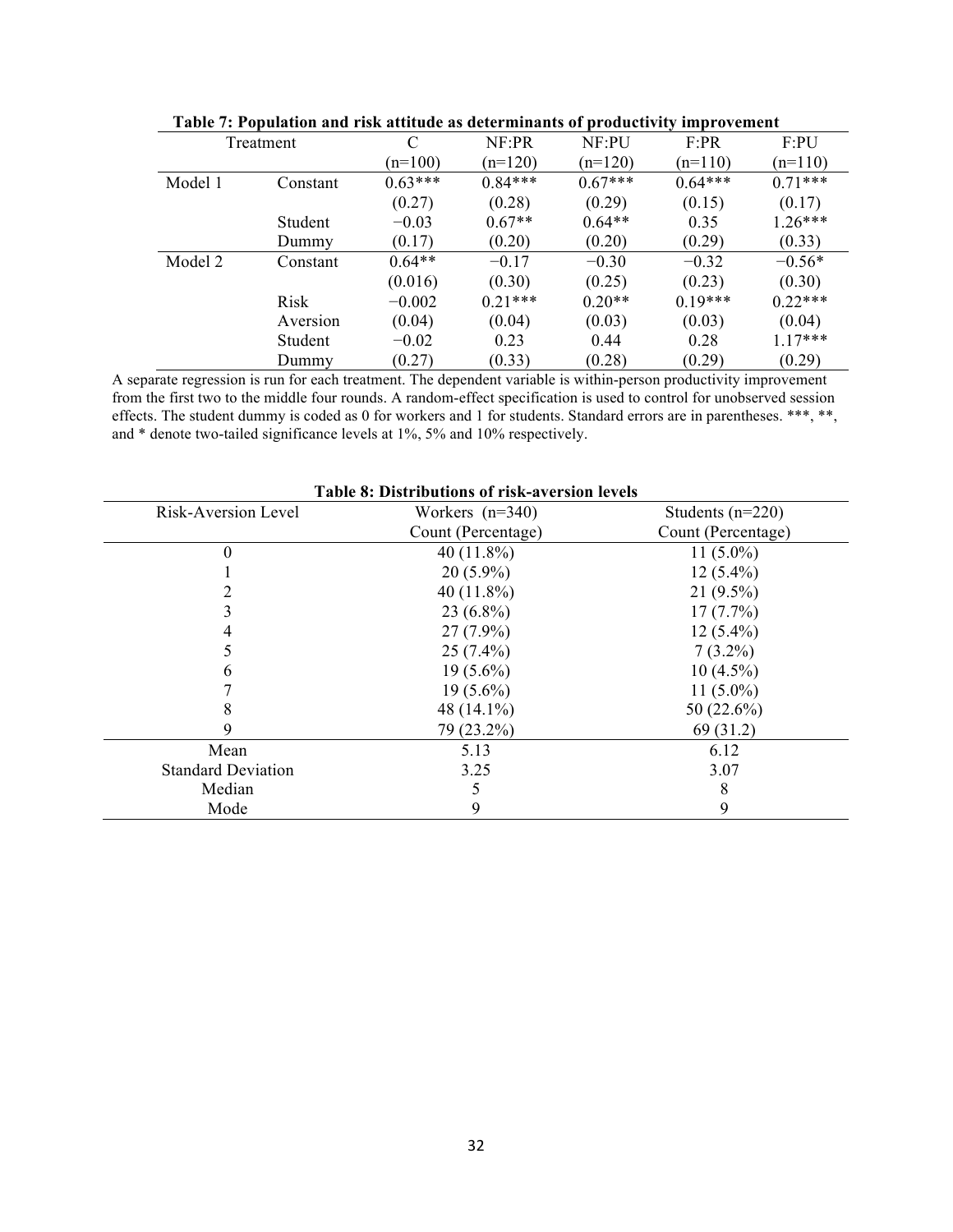| Treatment | RA Centered at           | Constant         | Treatment <sup>§</sup> | $RA^{\S}$ | Interaction <sup>§</sup> |
|-----------|--------------------------|------------------|------------------------|-----------|--------------------------|
| NF:PR     | $\boldsymbol{0}$         | $-0.11(0.31)$    | 0.40(0.44)             | $0.20***$ | $-0.13**$                |
| $(n=120)$ |                          | 0.09(0.28)       | 0.27(0.40)             | (0.04)    | (0.06)                   |
|           | $\overline{c}$           | 0.29(0.26)       | 0.15(0.36)             |           |                          |
|           | 3                        | $0.49(0.24)$ *** | 0.02(0.34)             |           |                          |
|           | 4                        | $0.69(0.23)$ *** | $-0.12(0.32)$          |           |                          |
|           | 5                        | $0.89(0.23)$ *** | $-0.24(0.32)$          |           |                          |
|           | 6                        | $1.09(0.23)$ *** | $-0.37(0.32)$          |           |                          |
|           | 7                        | $1.29(0.25)$ *** | $-0.50(0.35)*$         |           |                          |
|           | $8\,$                    | $1.49(0.27)$ *** | $-0.63(0.38)$ **       |           |                          |
|           | 9                        | $1.69(0.29)$ *** | $-0.76(0.41)$ **       |           |                          |
| NF:PU     | $\boldsymbol{0}$         | $-0.28(0.30)$    | 0.57(0.41)             | $0.19***$ | $-0.12**$                |
| $(n=120)$ |                          | $-0.08(0.26)$    | 0.45(0.37)             | (0.04)    | (0.03)                   |
|           | $\overline{c}$           | 0.11(0.24)       | 0.33(0.33)             |           |                          |
|           | 3                        | 0.30(0.21)       | 0.20(0.30)             |           |                          |
|           | $\overline{\mathbf{4}}$  | $0.49(0.020)**$  | 0.08(0.28)             |           |                          |
|           | 5                        | $0.68(0.20)$ *** | $-0.04(0.28)$          |           |                          |
|           | 6                        | $0.88(0.20)$ *** | $-0.17(0.29)$          |           |                          |
|           | $\overline{7}$           | $1.07(0.22)$ *** | $-0.29(0.31)$          |           |                          |
|           | $8\,$                    | $1.26(0.24)$ *** | $-0.41(0.34)$          |           |                          |
|           | 9                        | $1.46(0.27)$ *** | $-0.54(0.38)$ *        |           |                          |
| F:PR      | $\boldsymbol{0}$         | $-0.52(0.24)$    | 0.82(0.36)             | $0.23***$ | $-0.16***$               |
| $(n=140)$ |                          | $-0.29(0.20)$    | 0.66(0.31)             | (0.04)    | (0.06)                   |
|           | $\overline{c}$           | $-0.06(0.18)$    | 0.50(0.27)             |           |                          |
|           | 3                        | 0.17(0.21)       | 0.34(0.14)             |           |                          |
|           | $\overline{\mathcal{A}}$ | $0.39(0.14)$ *** | 0.18(0.21)             |           |                          |
|           | 5                        | $0.63(0.14)$ *** | 0.02(0.20)             |           |                          |
|           | 6                        | $0.85(0.14)$ *** | $-0.14(0.25)$          |           |                          |
|           | $\overline{7}$           | $1.08(0.15)$ *** | $-0.30(0.10)*$         |           |                          |
|           | 8                        | $1.32(0.18)$ *** | $-0.46(0.28)$ **       |           |                          |
|           | 9                        | $1.54(0.20)$ *** | $-0.62(0.32)$ **       |           |                          |
| F:PU      | $\boldsymbol{0}$         | $-0.43(0.29)$    | 0.73(0.40)             | $0.19***$ | $-0.12**$                |
| $(n=140)$ | 1                        | $-0.24(0.25)$    | 0.60(0.35)             | (0.04)    | (0.06)                   |
|           | $\overline{2}$           | $-0.04(0.22)$    | 0.48(0.31)             |           |                          |
|           | 3                        | 0.15(0.19)       | 0.35(0.26)             |           |                          |
|           | $\overline{4}$           | $0.35(0.16)$ **  | 0.23(0.23)             |           |                          |
|           | 5                        | $0.54(0.14)$ *** | 0.10(0.21)             |           |                          |
|           | 6                        | $0.73(0.14)$ *** | $-0.02(0.22)$          |           |                          |
|           | $\overline{7}$           | $0.93(0.15)$ *** | $-0.15(0.24)$          |           |                          |
|           | $8\,$                    | $1.12(0.16)$ *** | $-0.27(0.27)$          |           |                          |
|           | 9                        | $1.32(0.19)$ *** | $-0.40(0.32)$          |           |                          |

**Table 9: Determinants of productivity improvement for workers: treatment, risk aversion and their interaction** 

Each regression uses data from the indicated experimental treatment and the control treatment. The dependent variable is productivity improvement from the first two rounds to the middle four rounds. Individual levels of risk aversion are centered as indicated, making the constant and treatment coefficients estimated marginal effects at the indicated risk-aversion level. The treatment dummy variable is coded as 1 for the control and 0 for the treatment. A random-effect specification is used to control for unobserved session effects. Standard errors are in parentheses. § denotes one-tailed tests as explained in the text. \*\*\*, \*\*, and \* denote significance at 1%, 5% and 10% respectively.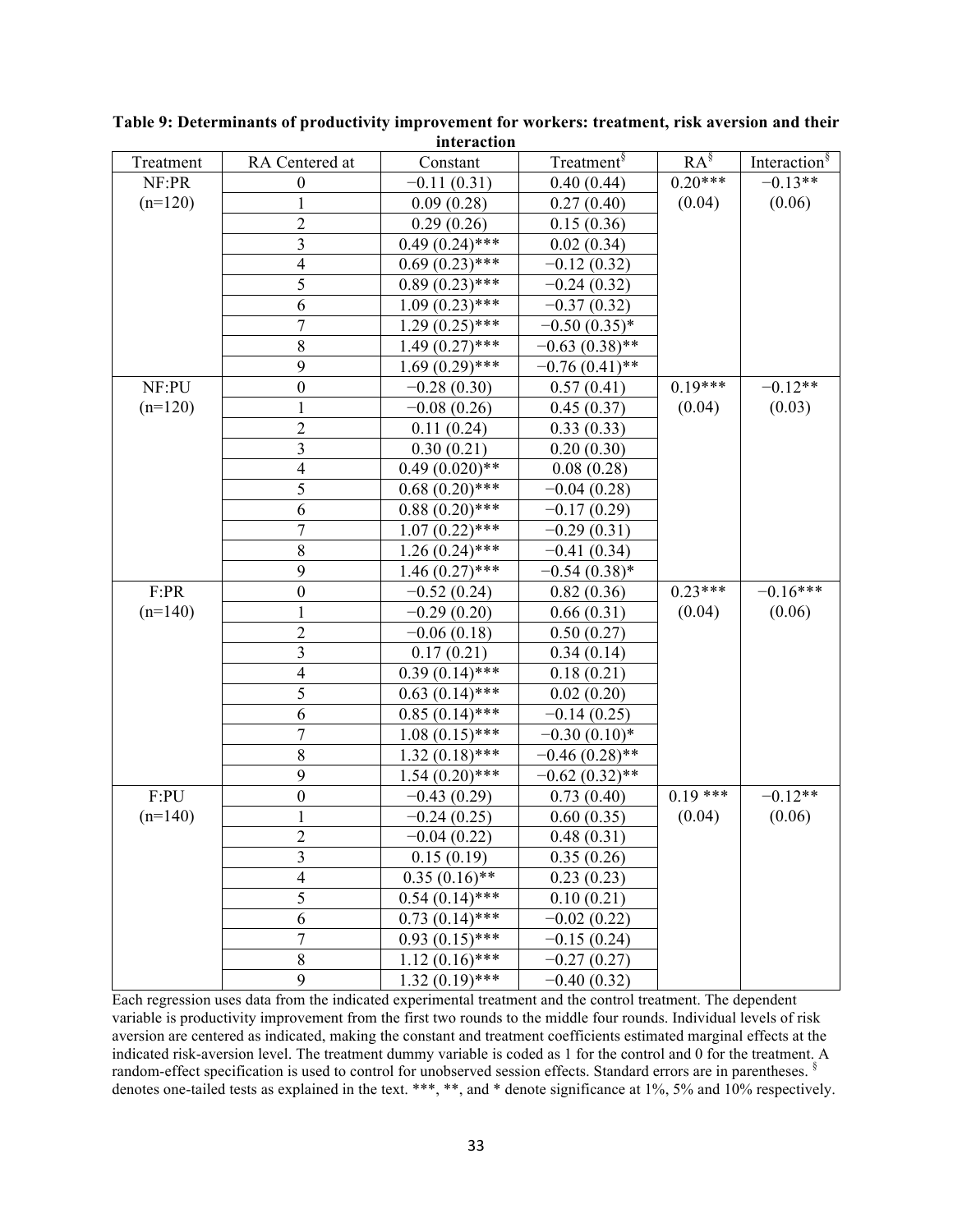| Treatment | RA Centered at           | Constant          | Treatment <sup>§</sup> | $RA^{\S}$ | Interaction <sup>§</sup> |
|-----------|--------------------------|-------------------|------------------------|-----------|--------------------------|
| NF:PR     | $\boldsymbol{0}$         | $-0.06(0.55)$     | 1.29(0.75)             | $0.23***$ | $-0.34***$               |
| $(n=100)$ | $\mathbf{1}$             | 0.17(0.48)        | 0.95(0.65)             | (0.07)    | (0.11)                   |
|           | $\overline{c}$           | 0.40(0.41)        | 0.61(0.56)             |           |                          |
|           | $\overline{\mathbf{3}}$  | $0.63(0.35)$ **   | 0.26(0.48)             |           |                          |
|           | $\overline{4}$           | $0.86(0.29)$ ***  | $-0.08(0.40)$          |           |                          |
|           | 5                        | $1.09(0.25)$ ***  | $-0.42(0.35)$          |           |                          |
|           | 6                        | $1.32(0.22)$ ***  | $-0.76(0.33)$ **       |           |                          |
|           | $\overline{7}$           | $1.55(0.21)$ ***  | $-1.10(0.35)$ ***      |           |                          |
|           | $\,$ $\,$                | $1.78(0.45)$ ***  | $-1.45(0.39)$ ***      |           |                          |
|           | 9                        | $2.01(0.27)$ ***  | $-1.79(0.27)$ ***      |           |                          |
| NF:PU     | $\boldsymbol{0}$         | 0.10(0.40)        | 1.13(0.59)             | $0.20***$ | $-0.32***$               |
| $(n=100)$ | $\mathbf 1$              | 0.31(0.35)        | 0.82(0.51)             | (0.06)    | (0.09)                   |
|           | $\overline{2}$           | $0.51(0.30)$ *    | 0.50(0.44)             |           |                          |
|           | $\overline{\mathbf{3}}$  | $0.71(0.25)$ ***  | 0.19(0.37)             |           |                          |
|           | $\overline{4}$           | $0.91(0.21)$ ***  | $-0.13(0.32)$          |           |                          |
|           | 5                        | $1.1(0.19)$ ***   | $-0.44(0.29)$ **       |           |                          |
|           | 6                        | $1.32(0.18)$ ***  | $-0.76(0.28)$ ***      |           |                          |
|           | $\overline{7}$           | $1.52(0.19)$ ***  | $-1.07(0.29)$ ***      |           |                          |
|           | $\,$ $\,$                | $1.72(0.21)$ ***  | $-1.39(0.34)$ ***      |           |                          |
|           | 9                        | $1.93(0.25)$ ***  | $-1.70(0.40)$ ***      |           |                          |
| F:PR      | $\boldsymbol{0}$         | 0.51(0.48)        | 0.72(0.65)             | 0.09      | $-0.20**$                |
| $(n=70)$  | $\mathbf{1}$             | 0.60(0.42)        | 0.52(0.57)             | (0.07)    | (0.10)                   |
|           | $\overline{\mathbf{c}}$  | $0.69(0.36)*$     | 0.32(0.49)             |           |                          |
|           | $\overline{\mathbf{3}}$  | $0.78(0.31)$ **   | 0.12(0.42)             |           |                          |
|           | $\overline{4}$           | $0.86(0.28)$ ***  | $-0.08(0.37)$          |           |                          |
|           | 5                        | $0.95(0.26)$ ***  | $-0.28(0.34)$          |           |                          |
|           | 6                        | $1.04~(0.26)$ *** | $-0.48(0.34)$ *        |           |                          |
|           | $\overline{7}$           | $1.13(0.28)$ ***  | $-0.68(0.36)$ **       |           |                          |
|           | 8                        | $1.22(0.32)$ ***  | $-0.88(0.42)$ **       |           |                          |
|           | 9                        | $1.31(0.37)$ ***  | $-1.08(0.49)$ **       |           |                          |
| F:PU      | $\boldsymbol{0}$         | 0.20(0.68)        | 1.03(0.84)             | $0.28***$ | $-0.39***$               |
| $(n=70)$  | $\mathbf{1}$             | 0.48(0.59)        | 0.64(0.73)             | (0.10)    | (0.12)                   |
|           | $\overline{2}$           | 0.76(0.51)        | 0.25(0.63)             |           |                          |
|           | 3                        | $1.04(0.43)$ ***  | $-0.14(0.53)$          |           |                          |
|           | $\overline{\mathcal{A}}$ | $1.32(0.36)$ ***  | $-0.54(0.45)$          |           |                          |
|           | $\overline{5}$           | $1.60(0.31)$ ***  | $-0.93(0.40)$ ***      |           |                          |
|           | 6                        | $1.88(0.29)$ ***  | $-1.32(0.38)$ ***      |           |                          |
|           | $\overline{7}$           | $2.16(0.29)$ ***  | $-1.71(0.39)$ ***      |           |                          |
|           | $8\,$                    | $2.44(0.45)$ ***  | $-2.01(0.33)$ ***      |           |                          |
|           | 9                        | $2.72(0.38)$ ***  | $-2.50(0.52)$ ***      |           |                          |

**Table 10: Determinants of productivity improvement for students: treatment, risk aversion and their interaction**

Each regression uses data from the indicated experimental treatment and the control treatment. The dependent variable is productivity improvement from the first two rounds to the middle four rounds. Individual levels of risk aversion are centered as indicated, making the constant and treatment coefficients estimated marginal effects at the indicated risk-aversion level. The treatment dummy variable is coded as 1 for the control and 0 for the treatment. A random-effect specification is used to control for unobserved session effects. Standard errors are in parentheses. § denotes one-tailed tests as explained in the text. \*\*\*, \*\*, and \* denote significance at 1%, 5% and 10% respectively.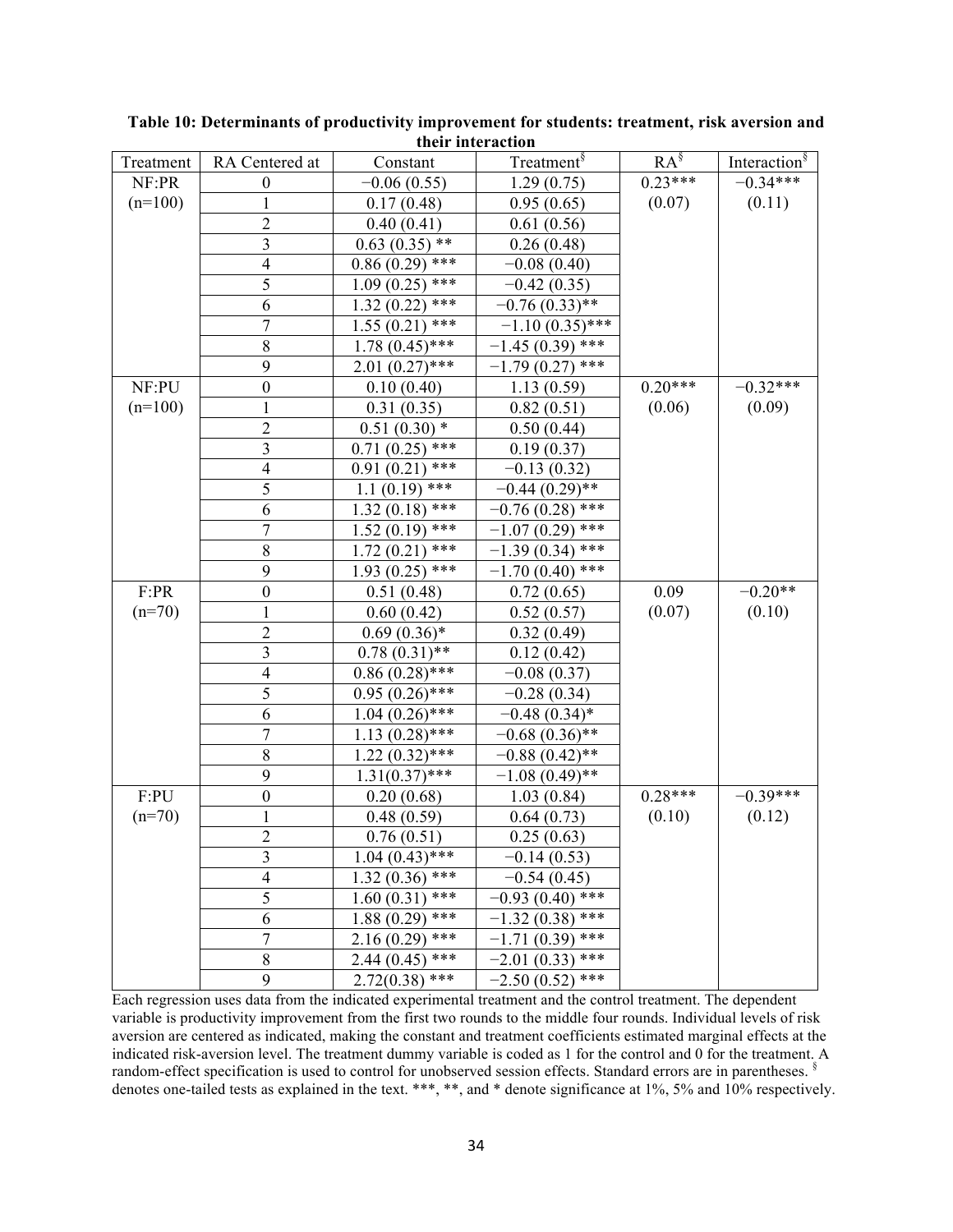|         |    |    |    |    |    | Answer |         |    |    |    |    |    | Answer |
|---------|----|----|----|----|----|--------|---------|----|----|----|----|----|--------|
| Line 1  | 69 | 95 | 12 | 72 | 25 |        | Line 21 | 33 | 55 | 40 | 65 | 48 |        |
| Line 2  | 95 | 36 | 77 | 85 | 50 |        | Line 22 | 37 | 79 | 88 | 21 | 64 |        |
| Line 3  | 80 | 82 | 55 | 24 | 31 |        | Line 23 | 12 | 38 | 12 | 48 | 49 |        |
| Line 4  | 65 | 72 | 97 | 87 | 74 |        | Line 24 | 41 | 79 | 33 | 96 | 60 |        |
| Line 5  | 25 | 30 | 12 | 72 | 97 |        | Line 25 | 18 | 44 | 68 | 11 | 34 |        |
| Line 6  | 83 | 49 | 47 | 37 | 49 |        | Line 26 | 38 | 54 | 83 | 64 | 97 |        |
| Line 7  | 30 | 93 | 74 | 71 | 44 |        | Line 27 | 81 | 27 | 85 | 31 | 87 |        |
| Line 8  | 87 | 80 | 14 | 17 | 27 |        | Line 28 | 37 | 77 | 21 | 92 | 84 |        |
| Line 9  | 51 | 27 | 71 | 76 | 63 |        | Line 29 | 43 | 87 | 83 | 32 | 59 |        |
| Line 10 | 31 | 41 | 40 | 10 | 19 |        | Line 30 | 48 | 73 | 94 | 75 | 35 |        |
| Line 11 | 15 | 17 | 76 | 46 | 30 |        | Line 31 | 44 | 65 | 79 | 81 | 69 |        |
| Line 12 | 68 | 87 | 98 | 49 | 37 |        | Line 32 | 63 | 98 | 72 | 46 | 64 |        |
| Line 13 | 14 | 74 | 50 | 85 | 50 |        | Line 33 | 94 | 73 | 54 | 12 | 13 |        |
| Line 14 | 25 | 15 | 15 | 10 | 92 |        | Line 34 | 81 | 36 | 43 | 88 | 71 |        |
| Line 15 | 20 | 13 | 88 | 22 | 37 |        | Line 35 | 83 | 99 | 38 | 20 | 35 |        |
| Line 16 | 59 | 42 | 99 | 50 | 81 |        | Line 36 | 19 | 11 | 99 | 44 | 53 |        |
| Line 17 | 48 | 31 | 33 | 15 | 14 |        | Line 37 | 80 | 74 | 91 | 55 | 77 |        |
| Line 18 | 56 | 14 | 10 | 77 | 17 |        | Line 38 | 84 | 60 | 55 | 49 | 10 |        |
| Line 19 | 60 | 96 | 44 | 33 | 91 |        | Line 39 | 16 | 90 | 41 | 82 | 25 |        |
| Line 20 | 86 | 83 | 65 | 47 | 67 |        | Line 40 | 45 | 66 | 14 | 84 | 41 |        |

**Figure 1: Sample Workbook**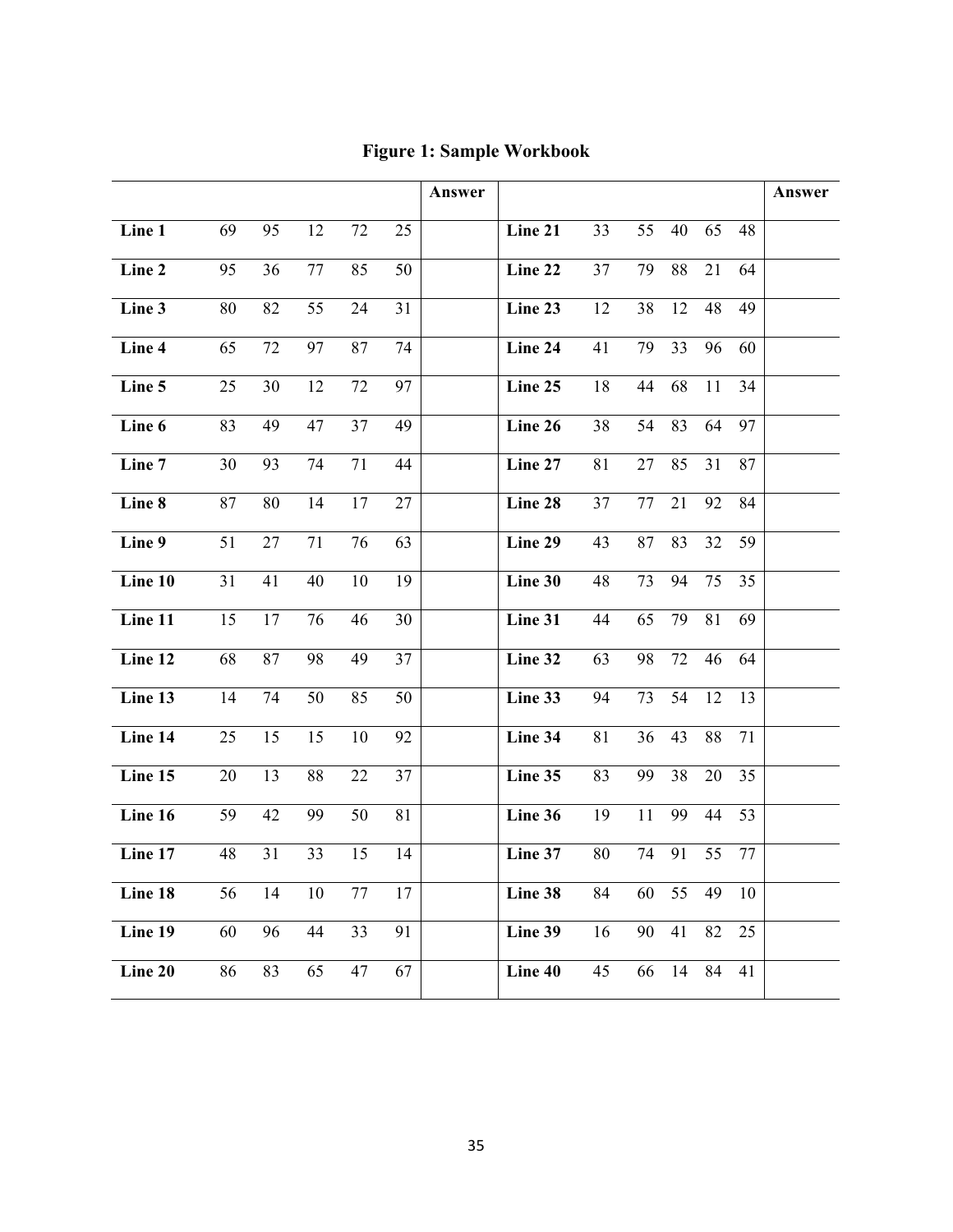

**Figure 2: Risk-Aversion Measurement Instrument**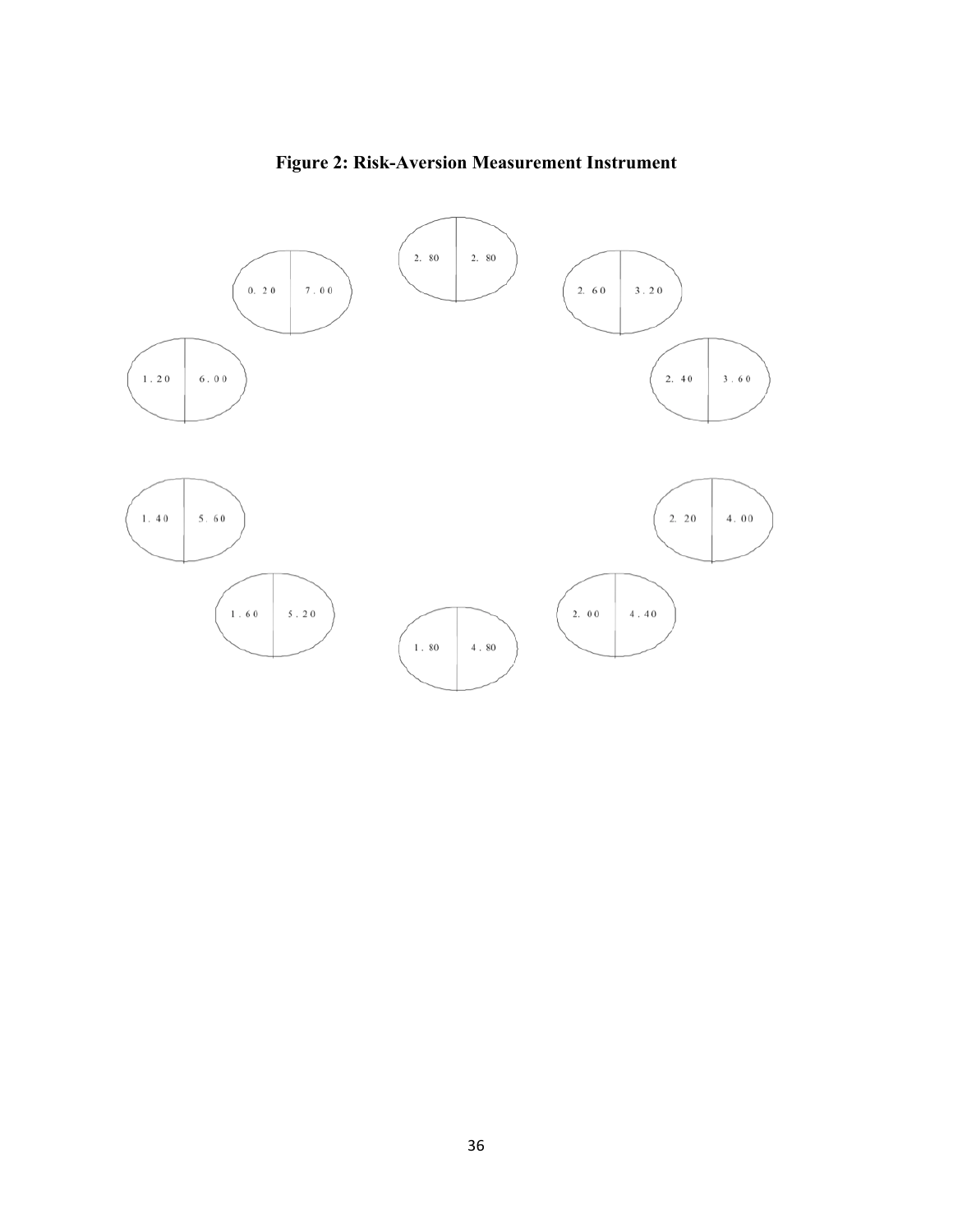### **Instructions (Translated from the original Chinese)**

Your Participant Number is \_\_\_\_\_\_\_\_\_.

Thank you for participating today. All of your responses in this study will remain completely anonymous. It is important that during this experiment you do not talk or make any noise that might disrupt others around you. If you have any questions, please raise your hand and the experimenter will answer your questions individually.

During this experiment you will be asked to add up sets of five double-digit integers. There will be nine rounds in which you will be given a number of such sets of five integers. The first round is a trial round for you to get familiar with the task while the remaining eight rounds are experimental rounds, which will be used to calculate your earnings. You are not allowed to use a calculator, but you may write numbers down on scratch paper provided by us. The numbers are randomly drawn and each problem is presented in the following way.

| $\begin{vmatrix} 42 & 69 \end{vmatrix}$<br>98 | $\frac{50}{ }$ |  |  |
|-----------------------------------------------|----------------|--|--|
|-----------------------------------------------|----------------|--|--|

You will have a *Workbook* that will contain all of your work. Your job is to solve as many problems as you can in each round. Each round lasts 3 minutes. Your earnings in this experiment will depend on your performance and/or the specific compensation method applied to each of the eight experimental rounds. Once we begin the experiment, you will not be able to look ahead to future pages or to go back to previous pages.

To ensure anonymity, please write down only your participant number on each page of the *Workbook*. Please do not write your name on any of these materials. The data will only be identified by the participant code assigned to you and will not at any point be connected to your name or face in any way. Please make sure that you completely understand the instructions for the experiment. Once again, remember not to make any noises that might disturb others around you. If you have any questions, raise your hand and we will answer your questions individually.

C: You will earn RMB 6.00 in this round, regardless of the number of words you create in this round.

NF:PR: You will earn RMB 6.00 in this round, regardless of the number of words you create in this round. In addition, your performance will be ranked against everyone else in the session and your ranking information will be reported to you privately.

NF:PU: You will earn RMB 6.00 in this round, regardless of the number of words you create in this round. In addition, your performance will be ranked against everyone else in the session and everyone's ranking information will be linked to his/her name and will be reported to everyone publicly.

F:PR: Your performance will be ranked against everyone else in the session and your ranking information will be reported to you privately. You will be paid based on your performance ranking,